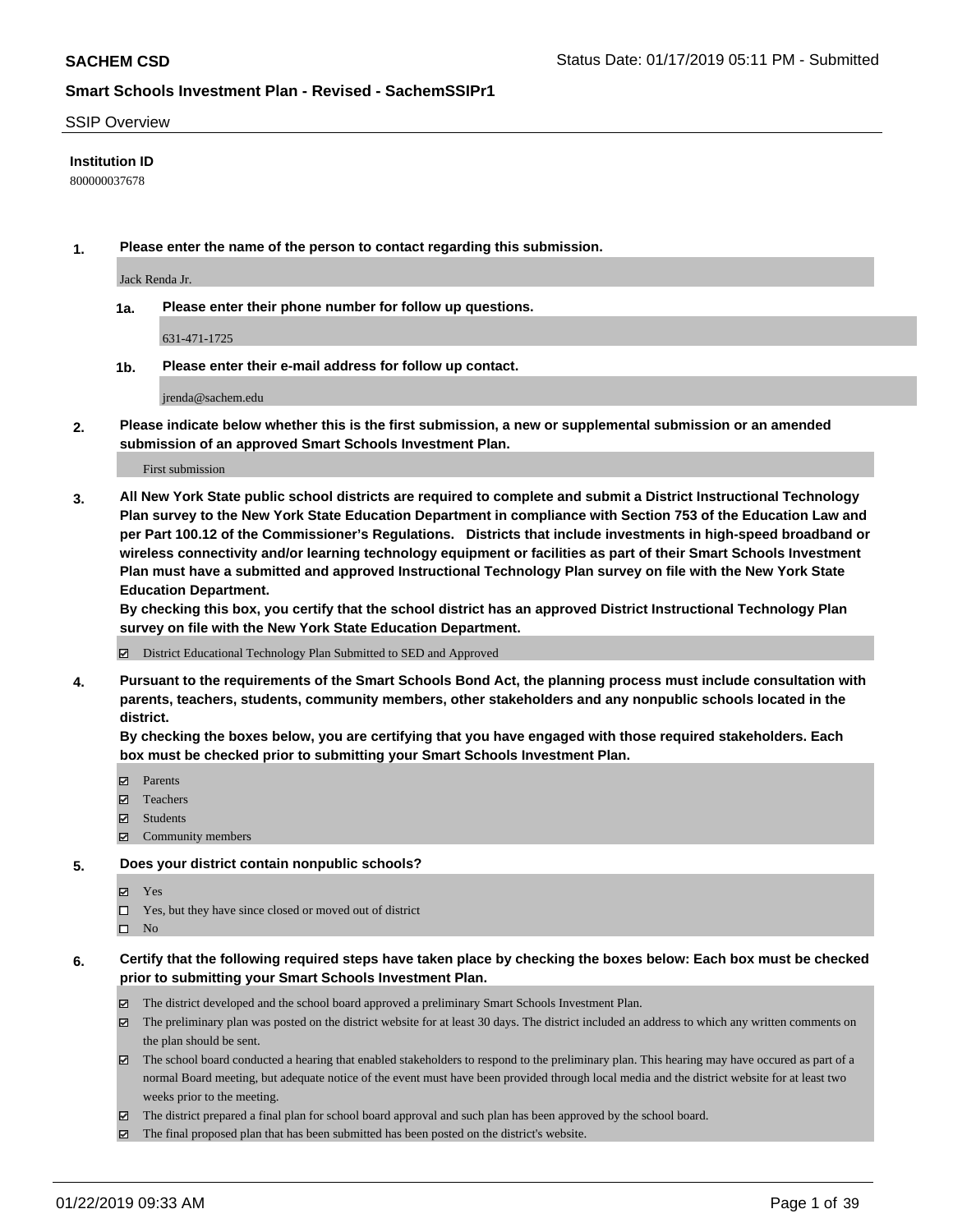SSIP Overview

**6a. Please upload the proposed Smart Schools Investment Plan (SSIP) that was posted on the district's website, along with any supporting materials. Note that this should be different than your recently submitted Educational Technology Survey. The Final SSIP, as approved by the School Board, should also be posted on the website and remain there during the course of the projects contained therein.**

Smart Schools FAQ Website.docx SSIP for PrintRev3.pdf

**6b. Enter the webpage address where the final Smart Schools Investment Plan is posted. The Plan should remain posted for the life of the included projects.**

http://sachem.edu/departments/instructional\_technology

**7. Please enter an estimate of the total number of students and staff that will benefit from this Smart Schools Investment Plan based on the cumulative projects submitted to date.**

13,450

**8. An LEA/School District may partner with one or more other LEA/School Districts to form a consortium to pool Smart Schools Bond Act funds for a project that meets all other Smart School Bond Act requirements. Each school district participating in the consortium will need to file an approved Smart Schools Investment Plan for the project and submit a signed Memorandum of Understanding that sets forth the details of the consortium including the roles of each respective district.**

 $\Box$  The district plans to participate in a consortium to partner with other school district(s) to implement a Smart Schools project.

**9. Please enter the name and 6-digit SED Code for each LEA/School District participating in the Consortium.**

| <b>Partner LEA/District</b> | <b>ISED BEDS Code</b> |
|-----------------------------|-----------------------|
| (No Response)               | (No Response)         |

**10. Please upload a signed Memorandum of Understanding with all of the participating Consortium partners.**

(No Response)

**11. Your district's Smart Schools Bond Act Allocation is:**

\$11,060,106

**12. Final 2014-15 BEDS Enrollment to calculate Nonpublic Sharing Requirement**

|            | <b>Public Enrollment</b> | Nonpublic Enrollment | Total Enrollment | l Nonpublic Percentage |
|------------|--------------------------|----------------------|------------------|------------------------|
| Enrollment | 13,756                   | 185                  | 13,941.00        | .33                    |

**13. Enter the budget sub-allocations by category that you are submitting for approval at this time. If you are not budgeting SSBA funds for a category, please enter 0 (zero.) If the value entered is zero, you will not be required to complete that survey question.**

|                                          | Sub-Allocations | <b>Expenditure Totals</b> | Difference |
|------------------------------------------|-----------------|---------------------------|------------|
| <b>School Connectivity</b>               | 6,729,501.80    | 6,729,501.80              | $-0.00$    |
| Connectivity Projects for<br>Communities | 0.00            | 0.00                      | 0.00       |
| Classroom Technology                     | 144,700.00      | 144,700.00                | 0.00       |
| Pre-Kindergarten Classrooms              | 0.00            | 0.00                      | 0.00       |
| Replace Transportable<br>Classrooms      | 0.00            | 0.00                      | 0.00       |
| <b>High-Tech Security Features</b>       | 4,139,652.27    | 4,139,652.27              | 0.00       |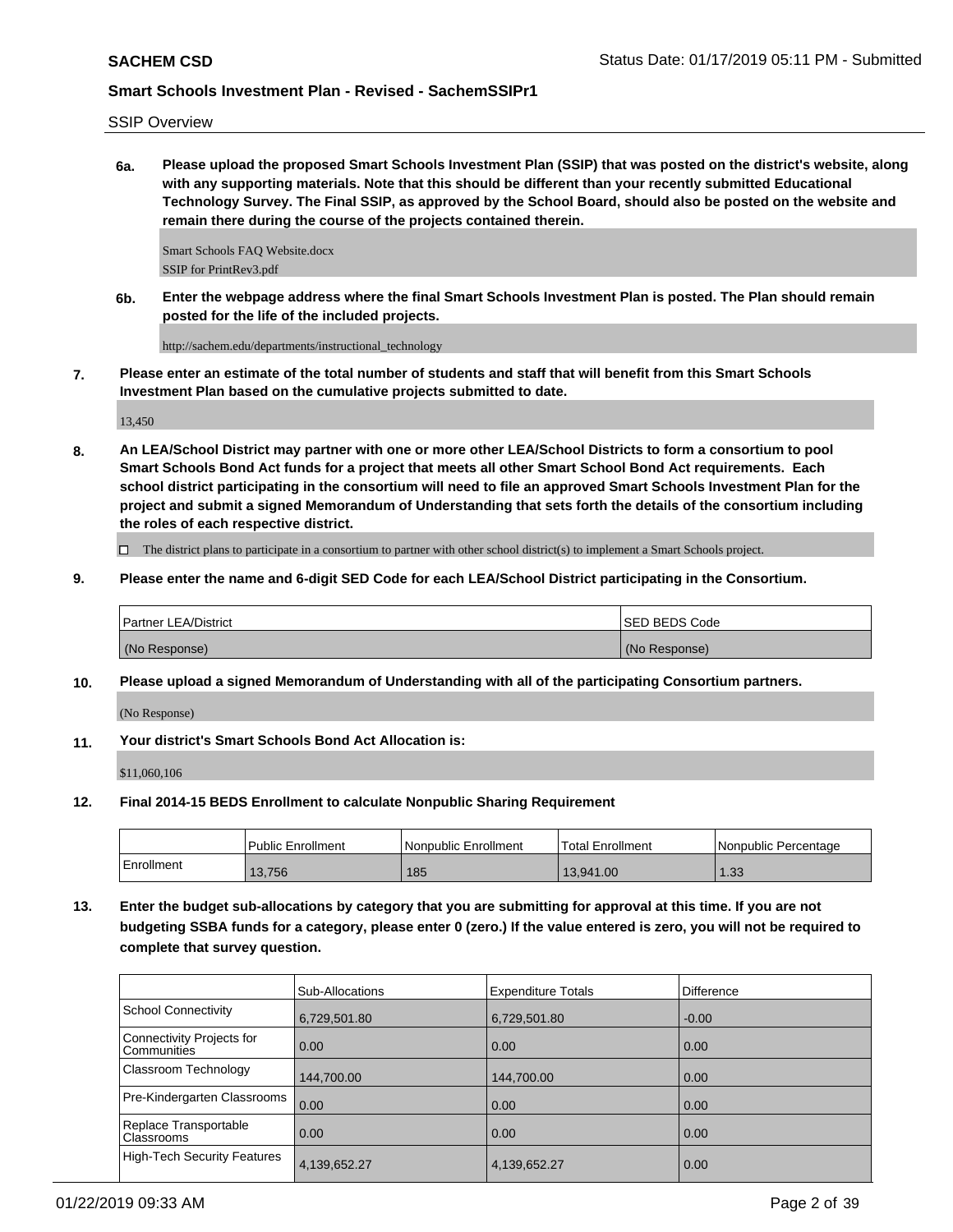SSIP Overview

|                | <b>Sub-Allocations</b> | <b>Expenditure Totals</b> | Difference |
|----------------|------------------------|---------------------------|------------|
| Nonpublic Loan | 46.250.00              | 46,250.00                 | 0.00       |
| <b>Totals:</b> | 11,060,104             | 11,060,104                | -0         |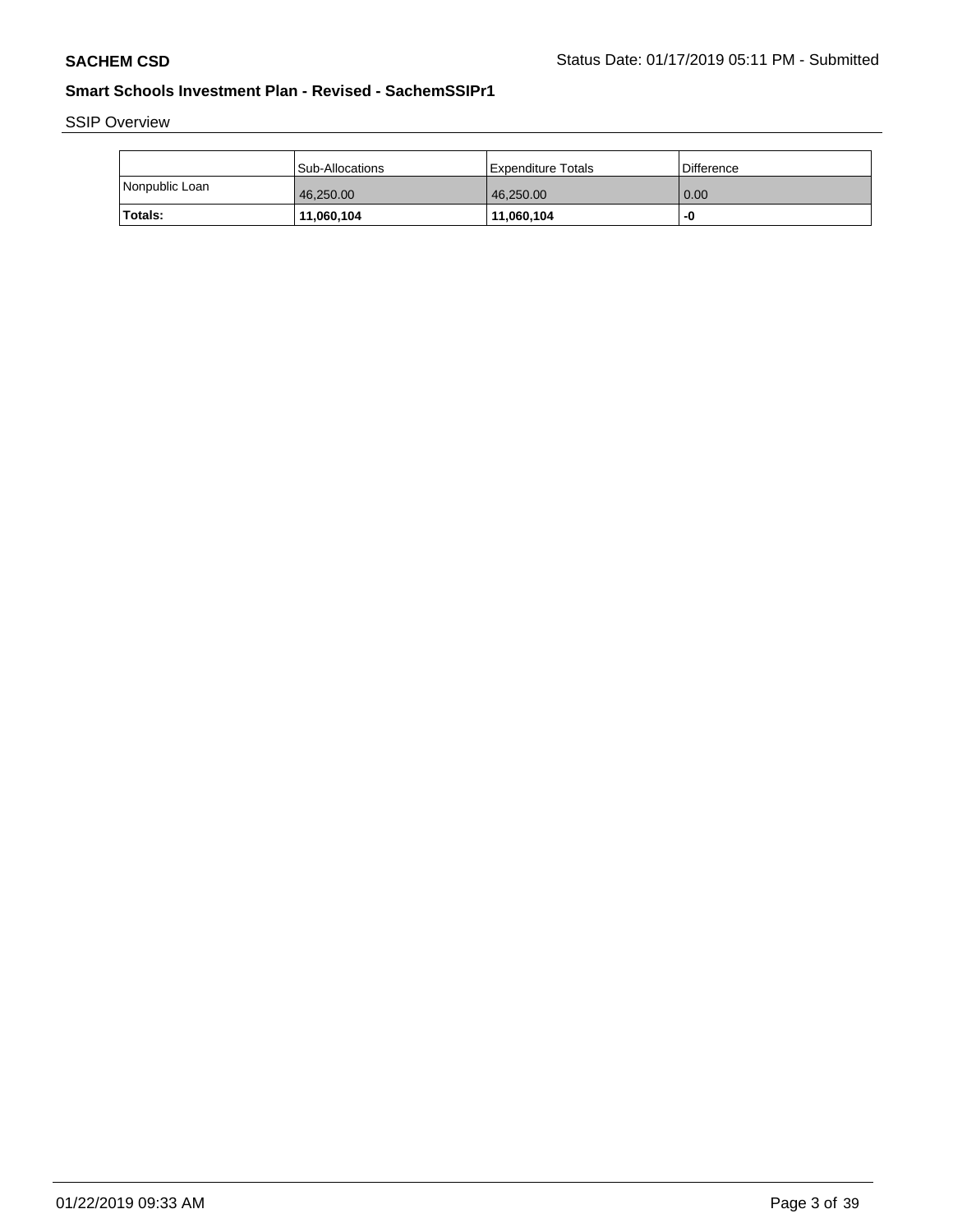School Connectivity

- **1. In order for students and faculty to receive the maximum benefit from the technology made available under the Smart Schools Bond Act, their school buildings must possess sufficient connectivity infrastructure to ensure that devices can be used during the school day. Smart Schools Investment Plans must demonstrate that:**
	- **• sufficient infrastructure that meets the Federal Communications Commission's 100 Mbps per 1,000 students standard currently exists in the buildings where new devices will be deployed, or**
	- **• is a planned use of a portion of Smart Schools Bond Act funds, or**
	- **• is under development through another funding source.**

**Smart Schools Bond Act funds used for technology infrastructure or classroom technology investments must increase the number of school buildings that meet or exceed the minimum speed standard of 100 Mbps per 1,000 students and staff within 12 months. This standard may be met on either a contracted 24/7 firm service or a "burstable" capability. If the standard is met under the burstable criteria, it must be:**

**1. Specifically codified in a service contract with a provider, and**

**2. Guaranteed to be available to all students and devices as needed, particularly during periods of high demand, such as computer-based testing (CBT) periods.**

## **Please describe how your district already meets or is planning to meet this standard within 12 months of plan submission.**

The Sachem Central School District, in anticipation of new recommendations from E-Rate, SEDTA and the FCC, upgraded WAN connectivity, district firewalls and egress to accommodate higher bandwidth for immediate and future growth. The installation of multistrand 10Gb links between collocated data centers and both multistrand and redundant fiber links to all schools, prepared the district for connectivity between buildings which can grow with the increasing needs of technology and regulation requirements. A significant portion of the Smart Schools Plan for Connectivity is the upgrade to all LAN switch connections, ensuring 10Gb connections within the schools to switches, while also maximizing the investment by consolidating switches from each classroom to IDF locations already built.

Setting benchmarks to augment the Internet access systems over the last two years in preparation for this submission, 10Gb fiber lines were first installed, followed by high bandwidth capable routers and the initiation of incremental bandwidth increases. Bandwidth was increased yearly to our current configuration of two load balanced lines rated at 1Gps and 990 Mbps for a total of 1.99Gbps. While the load currently maintained by the district on these lines is far from saturation, we anticipate the level of access to grow exponentially as district and personal devices are connected and content for media and apps continued to grow and be utilized in the classroom. This bandwidth usage will be closely monitored and shaped to ensure instructional priority, and continue to be increased as needed based on usage as the new endpoint devices and the installation of a robust wireless network yields the increase of all user accessibility to online curricular and rich media content.

- **1a. If a district believes that it will be impossible to meet this standard within 12 months, it may apply for a waiver of this requirement, as described on the Smart Schools website. The waiver must be filed and approved by SED prior to submitting this survey.**
	- $\Box$  By checking this box, you are certifying that the school district has an approved waiver of this requirement on file with the New York State Education Department.
- **2. Connectivity Speed Calculator (Required). If the district currently meets the required speed, enter "Currently Met" in the last box: Expected Date When Required Speed Will be Met.**

|                  | l Number of     | Required Speed | Current Speed in | Expected Speed | Expected Date                        |
|------------------|-----------------|----------------|------------------|----------------|--------------------------------------|
|                  | <b>Students</b> | lin Mbps       | <b>Mbps</b>      | to be Attained | When Reauired                        |
|                  |                 |                |                  |                | Within 12 Months 1Speed Will be Met1 |
| Calculated Speed | 13,435          | 1,343.50       | 1,990            | (No Response)  | Currently Met                        |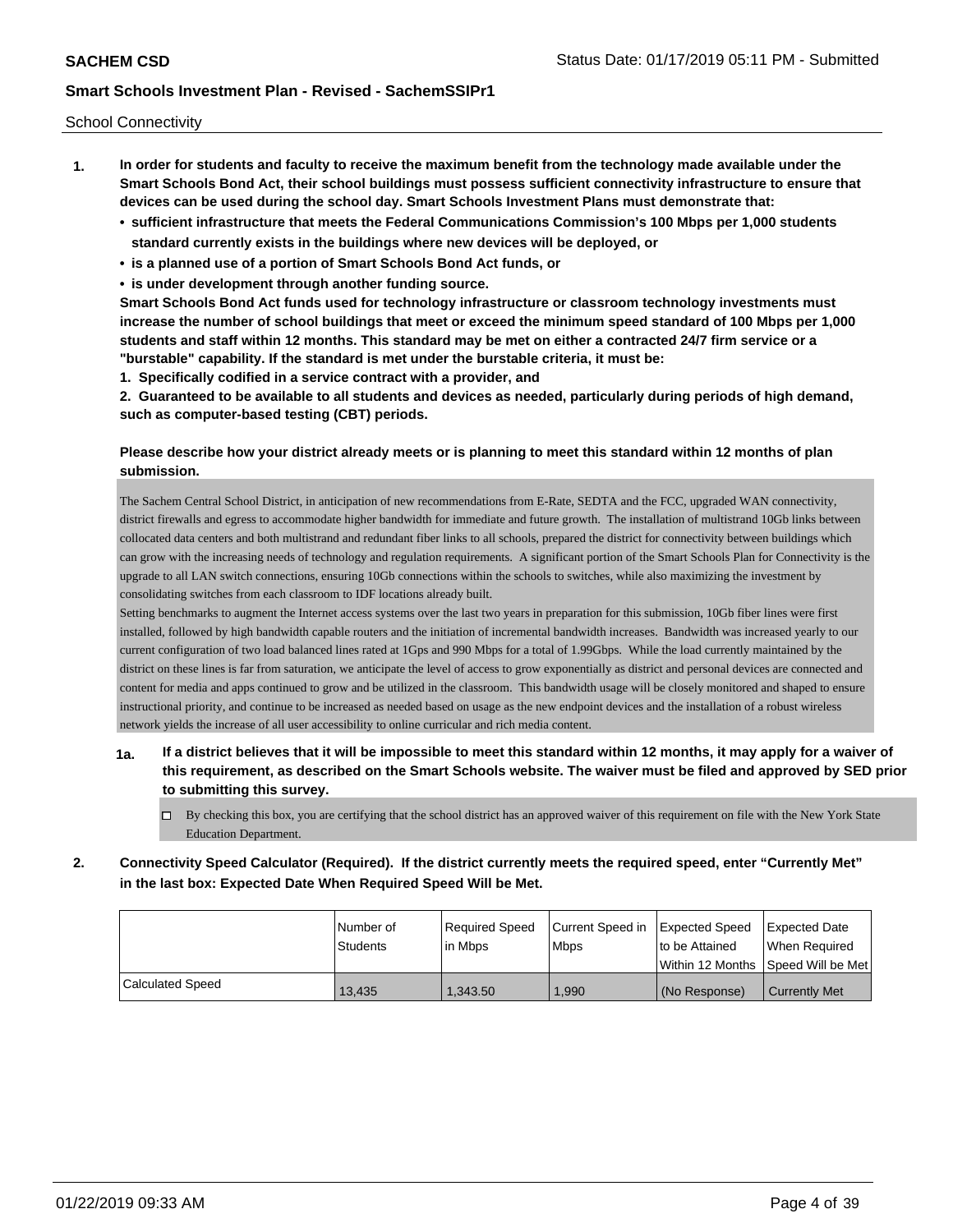School Connectivity

## **3. Describe how you intend to use Smart Schools Bond Act funds for high-speed broadband and/or wireless connectivity projects in school buildings.**

The Sachem Central School District intends to utilize Smart Schools Bond Act funding to significantly upgrade all district switches, cabling and build a ubiquitous wireless system for all student, faculty and administrative needs. The goal is to create district-wide wireless coverage at all buildings for district owned as well as student owned devices for online access to content and curriculum for student learning. To accomplish this goal, the district plans to upgrade all district fiber and copper cabling, running new cabling as well for the expansion needed to bring wireless to every classroom, hallway and common area. The planning also accounts for the tremendous need to upgrade all district switches which are currently over 10 years old, in order to accommodate the additional bandwidth to and from the building as well as to all classrooms, access points and end point devices. Finally, the additional wiring and wireless coverage will provide multiple options for computer based testing, as it becomes required by the New York State Education Department and the increasing use of online assessment tools.

**4. Describe the linkage between the district's District Instructional Technology Plan and how the proposed projects will improve teaching and learning. (There should be a link between your response to this question and your responses to Question 1 in Section IV - NYSED Initiatives Alignment: "Explain how the district use of instructional technology will serve as a part of a comprehensive and sustained effort to support rigorous academic standards attainment and performance improvement for students."** 

## **Your answer should also align with your answers to the questions in Section II - Strategic Technology Planning and the associated Action Steps in Section III - Action Plan.)**

The incorporation of technology as a natural part of education is the focus and schema guiding the procurement, use and review of technology. The district seeks to provide an exemplary learning experience for all users, it requires the improvement of infrastructure, to support and also engage learners in this information based global society. Regular use of technology is not only identified for students, but also for faculty, staff and administration, and their continued staff development is also of considerable interest as the district works to improve teaching and learning. To support the creativity and inquisitive nature of learning, considerable investments in infrastructure, wireless, interactive presentation devices and mobile technology are at the core of the Smart Schools projects. By providing access to technology and resources, increasing opportunities for informative assessments and the collaborative and collective sharing of content, learning and data, the district seeks to foster personal, creative and academic excellence for all users. The increased deployment and implementation of technology integrated into the Special Education and ENL departments and curriculum have grown to an expansive range of devices and equipment providing access to a rich learning environment for diverse learners. Upgrades will provide equitable opportunities for all students for online and network based resources through accessibility and device provisioning. The maintenance and development of systems which will ensure relevant and up to date content will engender greater impact with real time collaboration and curricular offerings that are operating system or device agnostic, and will continue to provide pertinent data to drive decisions and guide instruction.

## **5. If the district wishes to have students and staff access the Internet from wireless devices within the school building, or in close proximity to it, it must first ensure that it has a robust Wi-Fi network in place that has sufficient bandwidth to meet user demand.**

#### **Please describe how you have quantified this demand and how you plan to meet this demand.**

The use of Smart Schools Bond Act funds will be used to build a robust wireless network In addition to a high speed multi-strand fiber network with 10Gb fiber strands connecting the district's data centers and multiple 1Gb strands connecting all other peripheral schools, the district WAN is designed for high speed capabilities. The Smart Schools project plan outlines 10Gb switches for LAN upgrades within each building. Initial wireless access point discoveries were conducted and were newly revisited to design heat bloom maps to ensure proper coverage of all areas of the district's 15 school buildings, including common areas and many outdoor areas. These maps were updated to maximize coverage and bandwidth, taking into account building structure, layout, and student distribution with new device and technological capabilities. The implementation of all new core and edge switches ensure sufficient power and speed connectivity while also providing for any new network and data security protocols commensurate with new technologies.

# **6. As indicated on Page 5 of the guidance, the Office of Facilities Planning will have to conduct a preliminary review of all capital projects, including connectivity projects.**

**Please indicate on a separate row each project number given to you by the Office of Facilities Planning.**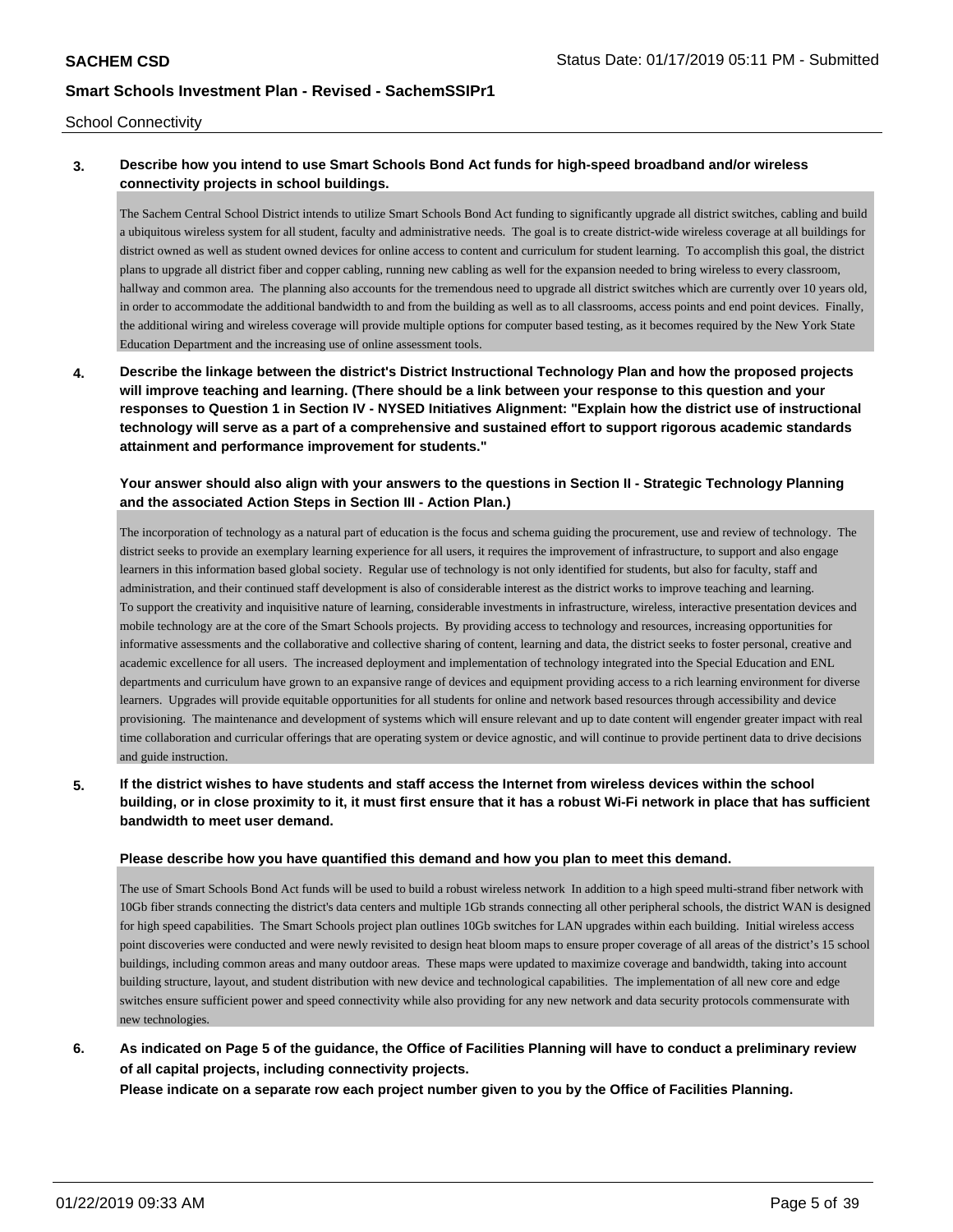School Connectivity

| Project Number        |  |
|-----------------------|--|
| 58-02-05-06-7-999-008 |  |
| 58-02-05-06-7-999-BA1 |  |
|                       |  |

**7. Certain high-tech security and connectivity infrastructure projects may be eligible for an expedited review process as determined by the Office of Facilities Planning.**

### **Was your project deemed eligible for streamlined review?**

Yes

- **7a. Districts that choose the Streamlined Review Process will be required to certify that they have reviewed all installations with their licensed architect or engineer of record and provide that person's name and license number. The licensed professional must review the products and proposed method of installation prior to implementation and review the work during and after completion in order to affirm that the work was codecompliant, if requested.**
	- I certify that I have reviewed all installations with a licensed architect or engineer of record.

## **8. Include the name and license number of the architect or engineer of record.**

| Name           | License Number |
|----------------|----------------|
| John M. Grillo | 27360          |

### **9. Public Loanable Expenditures**

| Select the allowable expenditure type.<br>Repeat to add another item under each type. | <b>PUBLIC</b> Items to be<br>Purchased                                | Quantity       | Cost Per Item | <b>Total Cost</b> |
|---------------------------------------------------------------------------------------|-----------------------------------------------------------------------|----------------|---------------|-------------------|
| Network/Access Costs                                                                  | Meraki MR74 Cloud Managed<br>AP                                       | 64             | 741.47        | 47,454.08         |
| Network/Access Costs                                                                  | Meraki 5GHz Sector Antenna                                            | 64             | 184.97        | 11,838.08         |
| Network/Access Costs                                                                  | Meraki MR42 Cloud Managed<br>AP                                       | 1.155          | 582.47        | 672,752.85        |
| <b>Network/Access Costs</b>                                                           | Meraki 2.4GHz Sector<br>Antenna                                       | 64             | 184.97        | 11,838.08         |
| Network/Access Costs                                                                  | 4510R+E Chassis, Two WS-<br>X4748-RJ45V+E, Sup8-E                     | 12             | 22,011.00     | 264,132.00        |
| Network/Access Costs                                                                  | Catalyst 4500 E-Series 12-<br>Port 10GbE (SFP+)                       | $\overline{2}$ | 16,440.10     | 32,880.20         |
| Network/Access Costs                                                                  | Catalyst 9500 48-port x<br>$1/10/25G + 4$ -port 40/100G,<br>Essential | $\overline{2}$ | 13,630.00     | 27,260.00         |
| <b>Network/Access Costs</b>                                                           | 9500 24x1/10/25G and 4-port<br>40/100G 1Y DNA Essentials              | 2              | 12,528.00     | 25,056.00         |
| Internal Components and Connections                                                   | Catalyst 4500 E-Series<br>Redundant Supervisor 8-E                    | 12             | 12,177.10     | 146,125.20        |
| Network/Access Costs                                                                  | Nexus 9K Fixed with 48p 10G<br>SFP+ and 6p 40G OR 4p<br>100G          | 8              | 11,600.00     | 92,800.00         |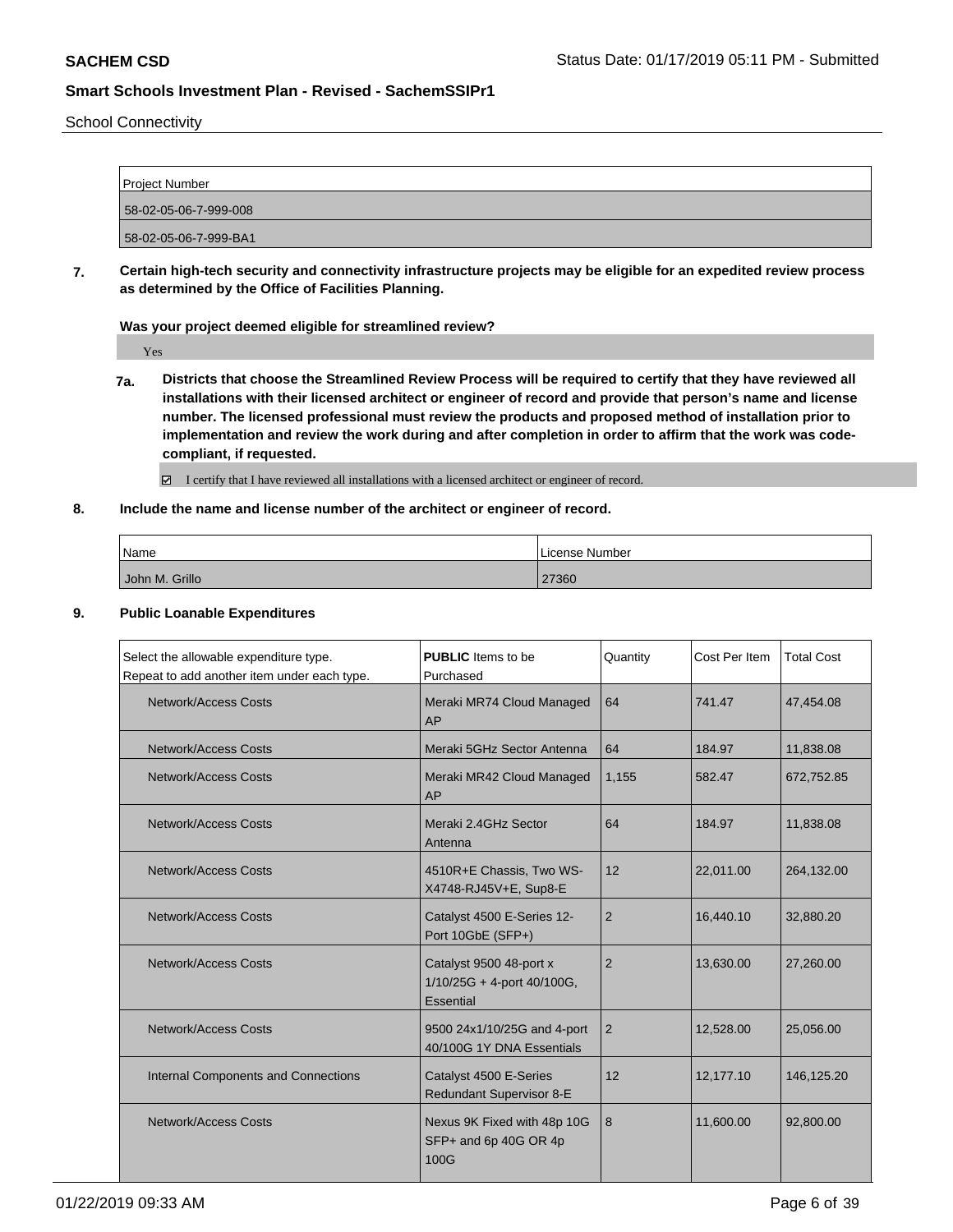| Select the allowable expenditure type.<br>Repeat to add another item under each type. | <b>PUBLIC</b> Items to be<br>Purchased                                        | Quantity       | Cost Per Item | <b>Total Cost</b> |
|---------------------------------------------------------------------------------------|-------------------------------------------------------------------------------|----------------|---------------|-------------------|
| Internal Components and Connections                                                   | Supervisor B+ for Nexus 9500                                                  | $\overline{4}$ | 11,600.00     | 46,400.00         |
| Internal Components and Connections                                                   | Nexus 9500 linecard, 48p<br>1/10G-T & 4p QSFP                                 | 8              | 11.600.00     | 92,800.00         |
| Internal Components and Connections                                                   | <b>Fabric Module for Nexus 9508</b><br>chassis                                | 8              | 9,280.00      | 74,240.00         |
| Internal Components and Connections                                                   | Cisco 10GBASE-ZR SFP10G<br>Module for SMF                                     | $\overline{2}$ | 9,280.00      | 18,560.00         |
| <b>Network/Access Costs</b>                                                           | Nexus 9508 Chassis with 8<br>linecard slots                                   | $\overline{2}$ | 8,700.00      | 17,400.00         |
| <b>Network/Access Costs</b>                                                           | Catalyst 4500E 48-Port UPOE<br>10/100/1000(RJ45)                              | 29             | 5,852.80      | 169,731.20        |
| Internal Components and Connections                                                   | 10GBASE-ER SFP Module                                                         | $\overline{4}$ | 5,800.00      | 23,200.00         |
| Network/Access Costs                                                                  | Catalyst 2960-X 48 GigE PoE<br>740W, 2 x 10G SFP+, LAN<br><b>Base</b>         | 181            | 4,637.10      | 839,315.10        |
| Internal Components and Connections                                                   | Catalyst 4500 6000W AC dual<br>input Power Supply (Data +<br>PoE)             | 24             | 2,433.10      | 58,394.40         |
| Internal Components and Connections                                                   | 10GBASE-LR SFP Module                                                         | 24             | 2,401.20      | 57,628.80         |
| Internal Components and Connections                                                   | existing closets; 1000BASE-<br>ZX SFP transceiver module,<br>SMF, 1550nm, DOM | 6              | 2,378.00      | 14,268.00         |
| Internal Components and Connections                                                   | Nexus 9500 3000W Universal<br>PS, Port-side Intake                            | 8              | 2,030.00      | 16,240.00         |
| <b>Network/Access Costs</b>                                                           | WS-X4748-UPOE+E Upgrade                                                       | 12             | 1,740.00      | 20,880.00         |
| Internal Components and Connections                                                   | Cisco pluggable SSD storage                                                   | $\overline{4}$ | 1,740.00      | 6,960.00          |
| Internal Components and Connections                                                   | 650W AC Config 4 Power<br>Supply front to back cooling                        | $\overline{4}$ | 1,218.00      | 4,872.00          |
| Internal Components and Connections                                                   | Catalyst 2960-X FlexStack<br><b>Plus Stacking Module</b>                      | 176            | 693.10        | 121,985.60        |
| <b>Internal Components and Connections</b>                                            | QSFP40G BiDi Short-reach<br>Transceiver                                       | 40             | 635.10        | 25,404.00         |
| Internal Components and Connections                                                   | 1000BASE-LX/LH SFP<br>transceiver module,<br>MMF/SMF, 1310nm, DOM             | 32             | 597.40        | 19,116.80         |
| Internal Components and Connections                                                   | 10GBASE-SR SFP Module                                                         | 340            | 577.10        | 196,214.00        |
| Internal Components and Connections                                                   | existing closets; 1000BASE-<br>SX SFP transceiver module,<br>MMF, 850nm, DOM  | 75             | 301.60        | 22,620.00         |
| Internal Components and Connections                                                   | 1000BASE-T SFP transceiver<br>module for Category 5 copper<br>wire            | 44             | 264.00        | 11,616.00         |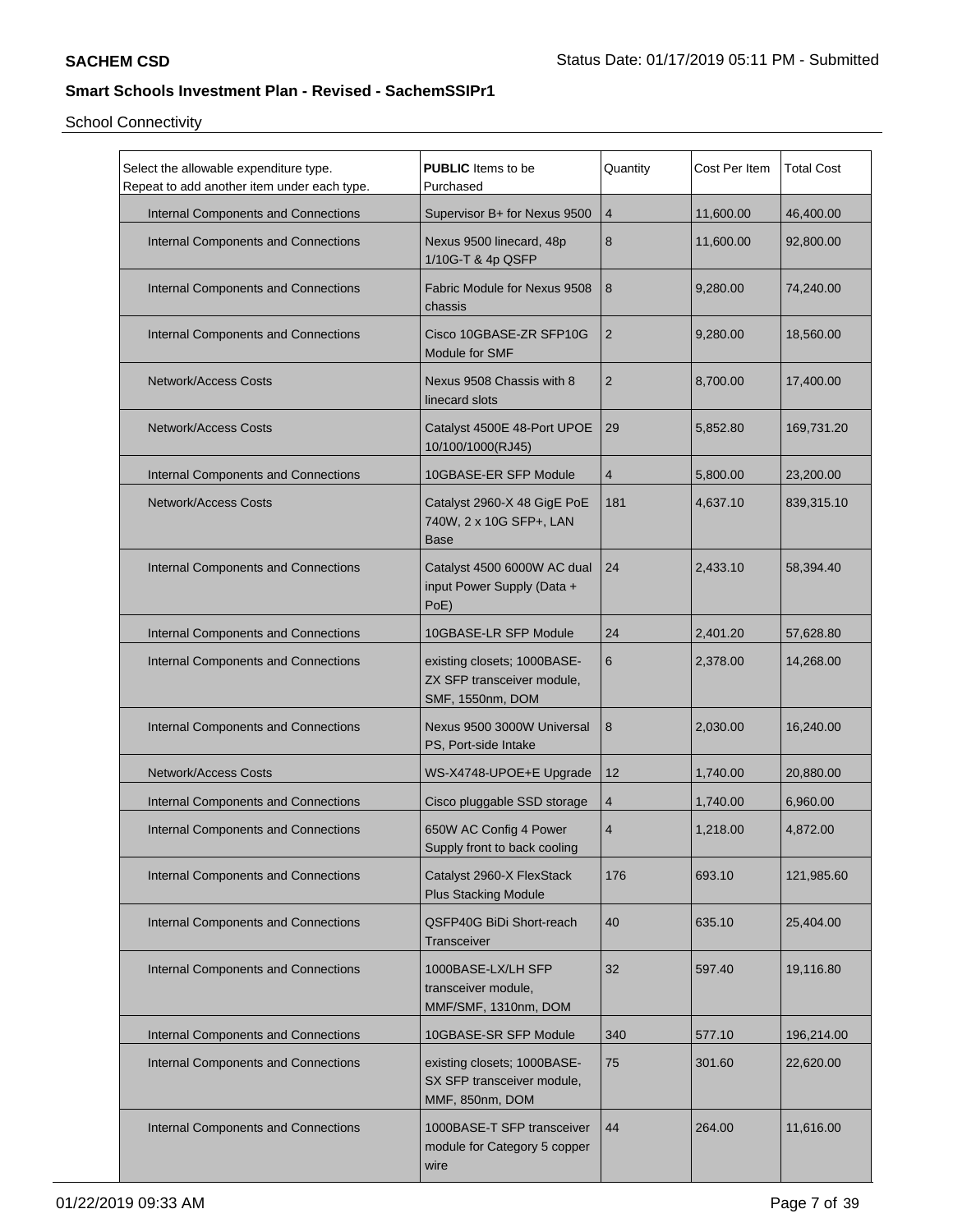| Select the allowable expenditure type.<br>Repeat to add another item under each type. | <b>PUBLIC</b> Items to be<br>Purchased                          | Quantity       | Cost Per Item | <b>Total Cost</b> |
|---------------------------------------------------------------------------------------|-----------------------------------------------------------------|----------------|---------------|-------------------|
| Internal Components and Connections                                                   | Console Cable 6 ft with USB<br>Type A and mini-B                | 64             | 17.40         | 1,113.60          |
| <b>Network/Access Costs</b>                                                           | UCS C220 M4 SFF w/o CPU,<br>mem, HD, PCIe, PSU, rail kit        | $\overline{4}$ | 2,119.80      | 8,479.20          |
| <b>Network/Access Costs</b>                                                           | 16GB DDR4-2400-MHz<br>RDIMM/PC4-19200/single<br>rank/x4/1.2v    | 16             | 679.20        | 10,867.20         |
| <b>Network/Access Costs</b>                                                           | Qlogic QLE8442 dual-port<br>10GBase-T NIC                       | $\overline{4}$ | 1,006.80      | 4,027.20          |
| <b>Network/Access Costs</b>                                                           | Ball Bearing Rail Kit for C220<br>M4 and C240 M4 rack servers   | $\overline{4}$ | 132.00        | 528.00            |
| <b>Network/Access Costs</b>                                                           | 64GB SD Card for UCS<br><b>Servers</b>                          | 8              | 218.40        | 1,747.20          |
| <b>Network/Access Costs</b>                                                           | 770W AC Hot-Plug Power<br>Supply for 1U C-Series Rack<br>Server | 8              | 419.40        | 3,355.20          |
| <b>Network/Access Costs</b>                                                           | Cisco 12G SAS Modular Raid<br>Controller                        | $\overline{4}$ | 393.60        | 1,574.40          |
| <b>Network/Access Costs</b>                                                           | Cisco 12Gbps SAS 1GB<br>FBWC Cache module (Raid<br>0/1/5/6      | $\overline{4}$ | 730.20        | 2,920.80          |
| <b>Network/Access Costs</b>                                                           | 2.40 GHz E5-2640 v4/90W<br>10C/25MB Cache/DDR4<br>2133MHz       | $\overline{4}$ | 1,790.40      | 7,161.60          |
| <b>Network/Access Costs</b>                                                           | 600GB 12G SAS 10K RPM<br><b>SFF HDD</b>                         | 16             | 643.80        | 10,300.80         |
| <b>Network/Access Costs</b>                                                           | Intel i350 quad-port MLOM<br><b>NIC</b>                         | $\overline{4}$ | 402.60        | 1,610.40          |
| Network/Access Costs                                                                  | Smart-UPS 1500Va w/Smart<br>Connect                             | 60             | 650.00        | 39,000.00         |
| Network/Access Costs                                                                  | Smart-UPS SRT<br>8000VA/8000W 208V RM<br>Online UPS             | 15             | 5,400.00      | 81,000.00         |
| <b>Network/Access Costs</b>                                                           | Smart-UPS SRT 192V 8kVA<br>3U RM Battery Pack                   | 15             | 1,140.00      | 17,100.00         |
| <b>Network/Access Costs</b>                                                           | Smart-UPS 20kVA System<br><b>Build</b>                          | $\overline{2}$ | 20,000.00     | 40,000.00         |
| Network/Access Costs                                                                  | SC, 1.92TB, SAS, 12Gb 2.5                                       | 72             | 2,672.89      | 192,448.08        |
| Network/Access Costs                                                                  | SCv30X0 Dual Controller<br>Components (449-BBLE) Total          | $\mathsf 3$    | 2,526.25      | 7,578.75          |
| <b>Network/Access Costs</b>                                                           | SCv3020 3Ux30 Drive Storage 3<br>Array (210-ALVZ) Total         |                | 1,266.65      | 3,799.95          |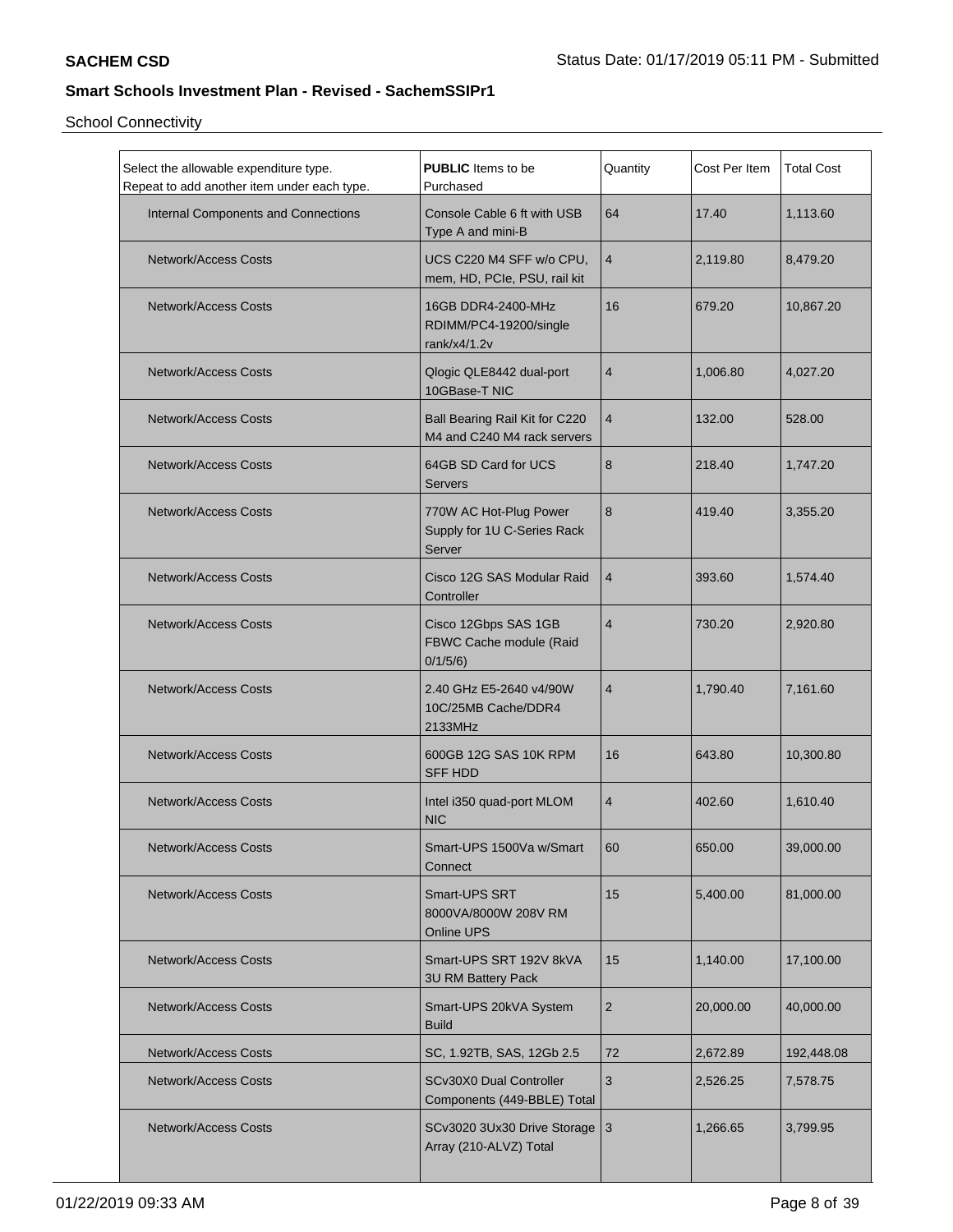| Select the allowable expenditure type.<br>Repeat to add another item under each type. | <b>PUBLIC</b> Items to be<br>Purchased                                                                              | Quantity | Cost Per Item | <b>Total Cost</b> |
|---------------------------------------------------------------------------------------|---------------------------------------------------------------------------------------------------------------------|----------|---------------|-------------------|
| <b>Network/Access Costs</b>                                                           | SC, 6TB, SAS, 12Gb, 7.2K,<br>3.5                                                                                    | 72       | 933.30        | 67,197.60         |
| <b>Network/Access Costs</b>                                                           | <b>Enclosure Mangement</b><br>Module, Dual (403-BBKM)<br><b>Total</b>                                               | 6        | 928.20        | 5,569.20          |
| <b>Network/Access Costs</b>                                                           | Dell EMC SCv300 Enclosure<br>(210-ALZF) Total                                                                       | 6        | 918.00        | 5,508.00          |
| <b>Network/Access Costs</b>                                                           | ProDeploy Dell Storage SC<br>Series vXXXX SAN up to 8<br>hosts- Deployment (805-2824)<br>Total                      | 3        | 884.36        | 2,653.08          |
| Network/Access Costs                                                                  | SFP-10G-SR=Cisco<br>10GBase-SR SFP+<br>Transceiver - 1 x 10GBase-SR<br><b>Total</b>                                 | 24       | 597.00        | 14,328.00         |
| Network/Access Costs                                                                  | <b>Redundant Power Supply</b><br>(450-AGJN) Total                                                                   | 3        | 479.40        | 1,438.20          |
| <b>Network/Access Costs</b>                                                           | ProDeploy Dell Storage SCv<br>Disk Series 300/320 2U<br>Enclosure Deployment (814-<br>0236) Total                   | 6        | 379.13        | 2,274.78          |
| <b>Network/Access Costs</b>                                                           | IO, 10Gb iSCSI, 4 port, PCI-E, $ 6 $<br>SFP+ w/o Optics, Full Height<br>(406-BBLZ) Total                            |          | 253.80        | 1,522.80          |
| <b>Network/Access Costs</b>                                                           | SC, RJ45, 4-port, Mezz Card<br>(403-BBPE) Total                                                                     | 6        | 249.10        | 1,494.60          |
| <b>Network/Access Costs</b>                                                           | Power supply, AC 600W,<br>Redundant (450-AEBJ) Total                                                                | 6        | 219.30        | 1,315.80          |
| <b>Network/Access Costs</b>                                                           | ProDeploy Dell Storage SC<br>Disk Series 300/320 2U<br><b>Enclosure Deployment</b><br>Verification (814-0237) Total | 6        | 159.19        | 955.14            |
| <b>Network/Access Costs</b>                                                           | SC Bezel (350-BBKJ) Total                                                                                           | 3        | 141.00        | 423.00            |
| <b>Network/Access Costs</b>                                                           | ProDeploy Dell Storage SC<br>Series vXXXX SAN -<br>Deployment (805-2826) Total                                      | 3        | 134.91        | 404.73            |
| <b>Network/Access Costs</b>                                                           | 12Gb HD-Mini to HD-Mini SAS   6<br>cable, 2m (470-ABDO) Total                                                       |          | 51.64         | 309.84            |
| <b>Network/Access Costs</b>                                                           | Rack rail, 2Us, Static (770-<br><b>BBJE)</b> Total                                                                  | 6        | 50.49         | 302.94            |
| <b>Network/Access Costs</b>                                                           | 12Gb HD-Mini to HD-Mini SAS<br>cable, 0.5m (470-ABDN) Total                                                         | 6        | 40.29         | 241.74            |
| <b>Network/Access Costs</b>                                                           | Dell EMC SCv300 Bezel (325-<br>BCMQ) Total                                                                          | 6        | 33.15         | 198.90            |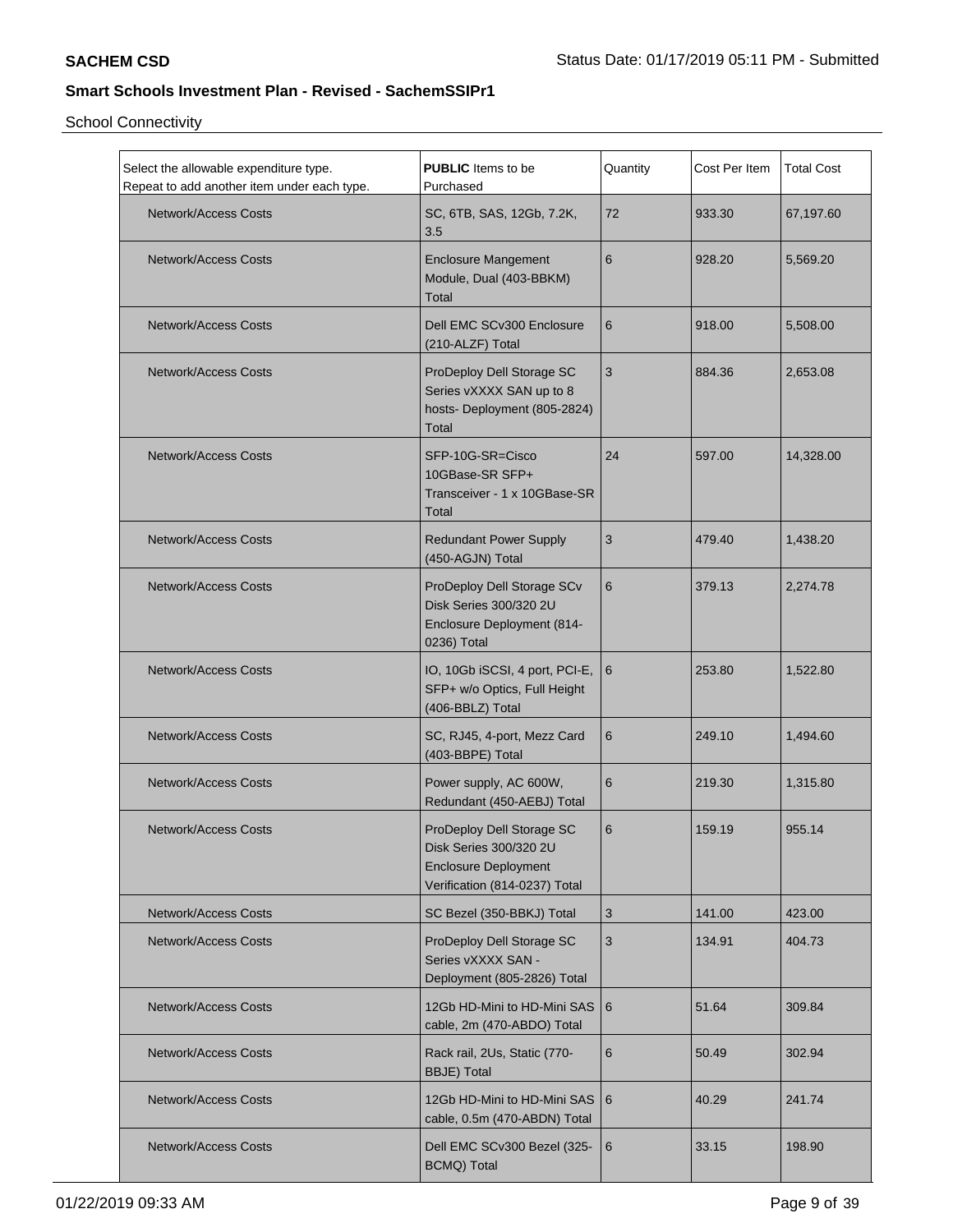School Connectivity

| Select the allowable expenditure type.<br>Repeat to add another item under each type. | <b>PUBLIC</b> Items to be<br>Purchased                                             | Quantity | Cost Per Item | Total Cost |
|---------------------------------------------------------------------------------------|------------------------------------------------------------------------------------|----------|---------------|------------|
| Network/Access Costs                                                                  | Rack rail, 2Us, Static (770-<br><b>BBUJ)</b> Total                                 | 3        | 21.15         | 63.45      |
| Network/Access Costs                                                                  | Power Cord, 125V, 20A,<br>NEMA 5-20 to C19, 10 feet<br>(450-AFEU) Total            | 6        | 11.75         | 70.50      |
| Network/Access Costs                                                                  | Power Cord, C13 to C14,<br>PDU-Style, 12 Amps, .6 meter,<br>Qty 1 (492-BBEC) Total | 12       | 10.20         | 122.40     |
| Network/Access Costs                                                                  | Hard Drive Filler 2.5in, single<br>blank (400-AEPR) Total                          | 18       | 0.47          | 8.46       |
|                                                                                       |                                                                                    | 2.935    | 222,543.80    | 3,730,998  |

## **10. Public Non-Loanable Expenditures**

| Select the allowable expenditure<br>type.<br>Repeat to add another item under<br>each type. | <b>PUBLIC</b> Items to be purchased                                                          | Quantity       | Cost per Item | <b>Total Cost</b> |
|---------------------------------------------------------------------------------------------|----------------------------------------------------------------------------------------------|----------------|---------------|-------------------|
| <b>Connections/Components</b>                                                               | Meraki Access Point network setup<br>and configuration - not installation                    | $\mathbf{1}$   | 169,000.00    | 169,000.00        |
| <b>Connections/Components</b>                                                               | Replacement of all building LAN fiber<br>for 10Gb connectivity                               | $\mathbf 1$    | 176,340.00    | 176,340.00        |
| <b>Connections/Components</b>                                                               | Replacement of all building LAN<br>Category cabling with Category 6<br>cabling for all sites | $\mathbf{1}$   | 1,619,400.00  | 1,619,400.00      |
| <b>Connections/Components</b>                                                               | Nexxus and CISCO network setup and<br>configuration                                          | 1              | 324,990.00    | 324,990.00        |
| <b>Connections/Components</b>                                                               | CISCO ISE<br>Implementation/Configuration                                                    | 1              | 20,800.00     | 20,800.00         |
| Network/Access Costs                                                                        | NX-OS Essentials license for Modular<br>Platforms Slot 8-16                                  | $\overline{2}$ | 14,500.00     | 29,000.00         |
| Network/Access Costs                                                                        | SNTC-8X5X4OS Nexus 9508 Chassis                                                              | 2              | 6,727.50      | 13,455.00         |
| <b>Network/Access Costs</b>                                                                 | Paper IP to Ent Services License                                                             | 12             | 6,087.10      | 73,045.20         |
| <b>Network/Access Costs</b>                                                                 | SOLN SUPP 8X5X4OS Catalyst 9500<br>48-port 25/100G only, Essential                           | 2              | 3,469.70      | 6,939.40          |
| Network/Access Costs                                                                        | 8X5X4OS 4510R+E Chassis, Two                                                                 | 12             | 3,346.85      | 40,162.20         |
| Network/Access Costs                                                                        | SOLN SUPP 8X5X4OS 9500 1Y DNA<br>Essentials, HW                                              | 2              | 2,254.85      | 4,509.70          |
| <b>Network/Access Costs</b>                                                                 | <b>SWSS UPGRADES NX-OS Essentials</b><br>license for Modular Plan                            | 2              | 1,925.00      | 3,850.00          |
| <b>Network/Access Costs</b>                                                                 | <b>DNA Essential 3 Year License</b>                                                          | $\overline{2}$ | 1,102.00      | 2,204.00          |
| Network/Access Costs                                                                        | SNTC-8X5X4OS Nexus 9300 with 48p<br>10G SFP+ and 6p 40G                                      | 8              | 622.70        | 4,981.60          |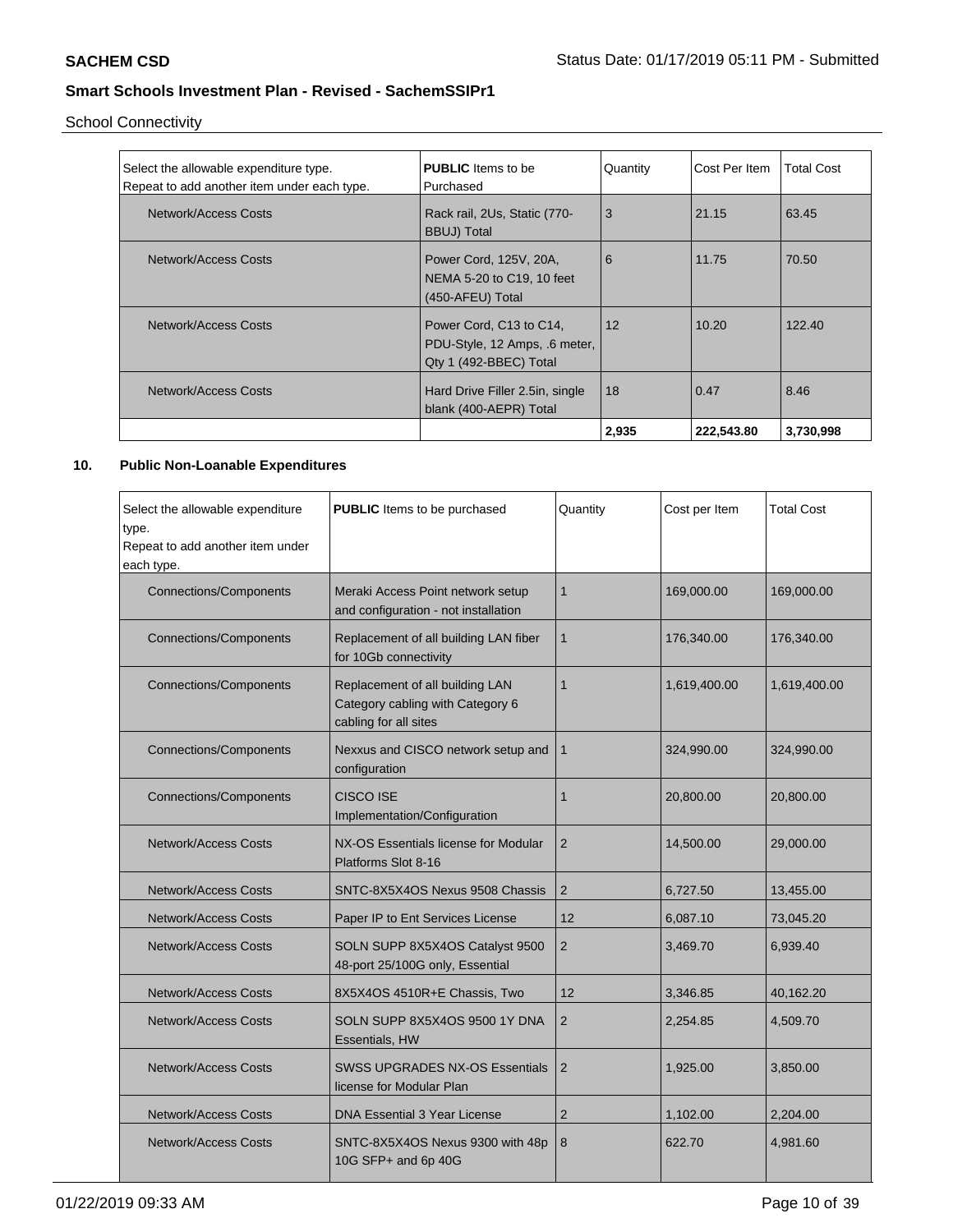| Select the allowable expenditure<br>type.<br>Repeat to add another item under<br>each type. | <b>PUBLIC</b> Items to be purchased                                                                           | Quantity       | Cost per Item | <b>Total Cost</b> |
|---------------------------------------------------------------------------------------------|---------------------------------------------------------------------------------------------------------------|----------------|---------------|-------------------|
| <b>Network/Access Costs</b>                                                                 | 8X5X4OS Catalyst 2960-X 48 GigE<br>PoE 740W, 2 x 10                                                           | 181            | 594.10        | 107,532.10        |
| <b>Network/Access Costs</b>                                                                 | Cisco Catalyst 9500 High Density 1-<br><b>Year License</b>                                                    | $\overline{2}$ | 585.80        | 1,171.60          |
| <b>Network/Access Costs</b>                                                                 | Preliminary US GPL - Meraki MR Ent<br>License 5 Years                                                         | 1,219          | 184.50        | 224,905.50        |
| <b>Network/Access Costs</b>                                                                 | Cisco Identity Services Engine VM<br>(eDelivery)                                                              | 4              | 4,133.10      | 16,532.40         |
| <b>Network/Access Costs</b>                                                                 | Cisco ISE Device Admin License                                                                                | $\mathbf{1}$   | 2,760.00      | 2,760.00          |
| <b>Network/Access Costs</b>                                                                 | Cisco Identity Services Engine 10000<br><b>EndPoint Base License</b>                                          | $\overline{2}$ | 17,250.00     | 34,500.00         |
| <b>Network/Access Costs</b>                                                                 | Cisco ISE 1-Yr 5K Endpoint Plus<br>License                                                                    | 1              | 16,560.00     | 16,560.00         |
| Network/Access Costs                                                                        | Cisco ISE 1-Yr 5K Endpoint Apex<br>License                                                                    | $\mathbf{1}$   | 12,006.00     | 12,006.00         |
| <b>Network/Access Costs</b>                                                                 | Cisco AnyConnect Apex License, 1YR,<br>5K-9999 Users                                                          | 5,000          | 1.20          | 6,000.00          |
| <b>Network/Access Costs</b>                                                                 | 8X5X4OS UCS C220 M4 SFF w/o<br>CPU, mem, HD                                                                   | 4              | 363.35        | 1,453.40          |
| <b>Network/Access Costs</b>                                                                 | VSphere Standard for 1 CPU;<br>ANNUAL List 1-YR Reqd                                                          | $\overline{4}$ | 245.70        | 982.80            |
| <b>Network/Access Costs</b>                                                                 | SW APP SUPP Cisco Identity Sevices<br>Engine VM (eDelivery)                                                   | $\overline{4}$ | 584.35        | 2,337.40          |
| <b>Connections/Components</b>                                                               | CISCO ISE Configuration and<br>Installation                                                                   | 1              | 35,365.00     | 35,365.00         |
| <b>Network/Access Costs</b>                                                                 | VMware vSphere 6 Standard (1 CPU),   4<br>1-yr, Support Required                                              |                | 995.00        | 3,980.00          |
| <b>Network/Access Costs</b>                                                                 | Storage Protection Bun, SW Lic<br>(Includes: RIRA, Live Volume, Replay<br>Mgr) (634-BKCN) Total               | 3              | 2,820.00      | 8,460.00          |
| <b>Network/Access Costs</b>                                                                 | ProSupport Plus Mission Critical: 4-<br>Hour 7x24 Onsite Svc w/Emergency<br>Dispatch 3 Years (814-3820) Total | 3              | 383.05        | 1,149.15          |
| <b>Network/Access Costs</b>                                                                 | ProSupport for Software: 7x24 Storage<br>Protectionn Bundle, 3 Years (815-<br>3900) Total                     | $\overline{3}$ | 1,522.80      | 4,568.40          |
| <b>Network/Access Costs</b>                                                                 | ProSupport Plus Mission Critical: 7x24<br>HW/SW Technical Support and<br>Assistance, 3 Years (814-3821) Total | 3              | 2,676.65      | 8,029.95          |
| <b>Network/Access Costs</b>                                                                 | Storage Optimization Bundle, SW<br>License (Includes: Data                                                    | 3              | 1,880.00      | 5,640.00          |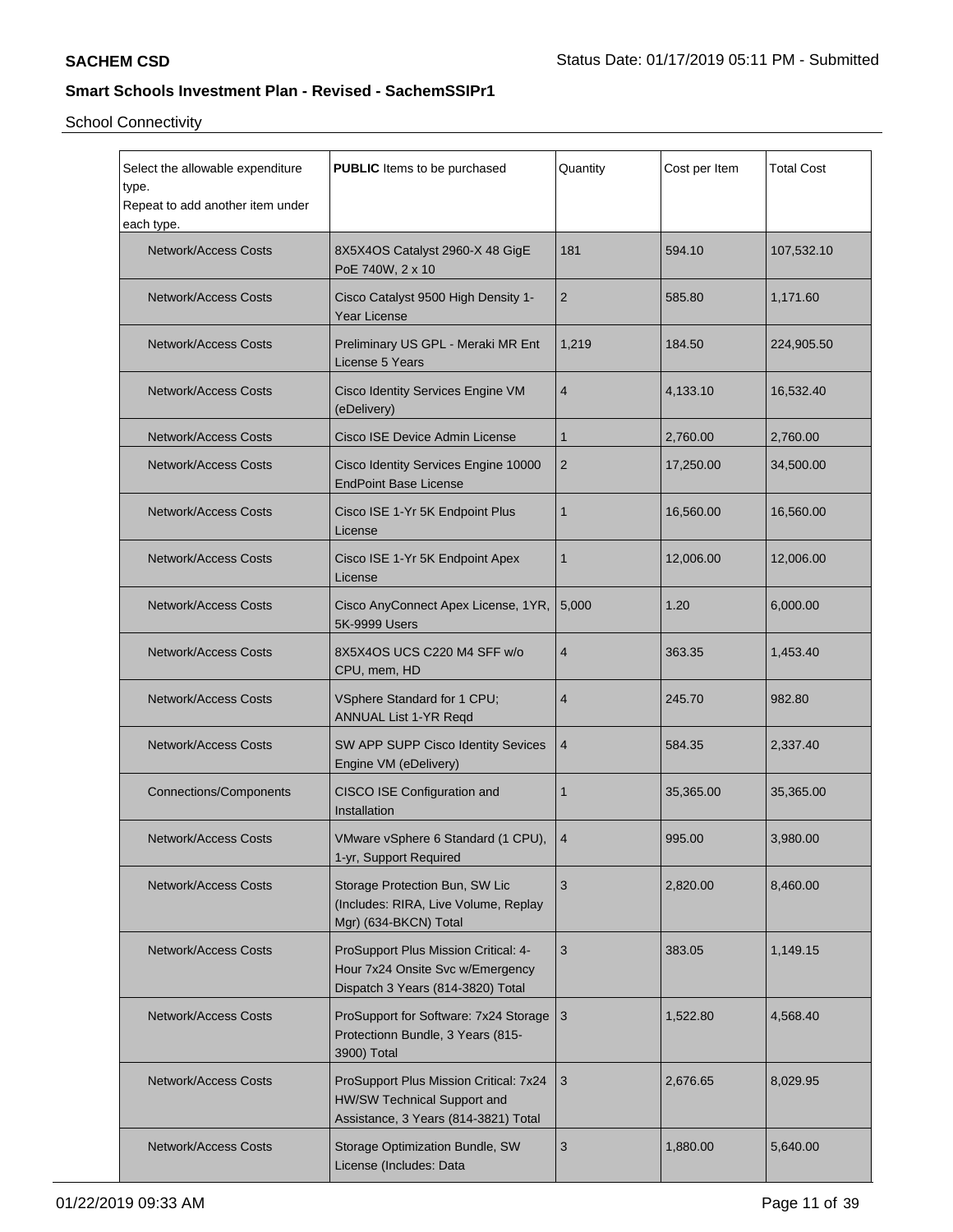School Connectivity

| Select the allowable expenditure<br>type.<br>Repeat to add another item under<br>each type. | <b>PUBLIC</b> Items to be purchased                                                                           | Quantity | Cost per Item | <b>Total Cost</b> |
|---------------------------------------------------------------------------------------------|---------------------------------------------------------------------------------------------------------------|----------|---------------|-------------------|
|                                                                                             | Progression, FT) (634-BKCM) Total                                                                             |          |               |                   |
| <b>Network/Access Costs</b>                                                                 | ProSupport Plus Mission Critical: 7x24<br>HW/SW Technical Support and<br>Assistance, 3 Years (813-5740) Total | 6        | 1,254.09      | 7,524.54          |
| <b>Network/Access Costs</b>                                                                 | ProSupport for Software 7x24 Storage<br>Center Optimization Bundle, 3 Years<br>(815-3897) Total               | 3        | 1.015.20      | 3,045.60          |
| Network/Access Costs                                                                        | ProDeploy Add-On: Replication<br>Services for Dell Storage (Requires<br>ProDeploy) (804-2162) Total           | 3        | 422.53        | 1,267.59          |
| Network/Access Costs                                                                        | ProSupport Plus Mission Critical: 4-<br>Hour 7x24 Onsite Svc w/Emergency<br>Dispatch 3 Years (813-5732) Total | 6        | 250.92        | 1,505.52          |
| <b>Network/Access Costs</b>                                                                 | Dell Hardware Limited Warranty (814-<br>3780) Total                                                           | 3        | 207.74        | 623.22            |
| <b>Network/Access Costs</b>                                                                 | Dell Hardware Limited Warranty (813-<br>5666) Total                                                           | 6        | 199.92        | 1,199.52          |
| <b>Network/Access Costs</b>                                                                 | SHIP, SCV3020, DAO (340-BSDI) Total                                                                           | 3        | 129.25        | 387.75            |
| Network/Access Costs                                                                        | Dell EMC SCv300 Shipping, DAO<br>(340-BSDL) Total                                                             | 6        | 43.35         | 260.10            |
| <b>Network/Access Costs</b>                                                                 | Storage Center Core Software Bundle,<br>Base License (634-BJUI) Total                                         | 3        | 26.41         | 79.23             |
|                                                                                             |                                                                                                               | 6,531    | 2,455,025.71  | 2,998,504         |

## **11. Final 2014-15 BEDS Enrollment to calculate Nonpublic Sharing Requirement (no changes allowed.)**

|            | Public Enrollment | l Nonpublic Enrollment | <b>Total Enrollment</b> | Nonpublic Percentage |
|------------|-------------------|------------------------|-------------------------|----------------------|
| Enrollment | 13,756            | 185                    | 13.941.00               | 1.33                 |

### **12. Loanable Budget Items**

|                                                 | Public Allocations | <b>Estimated Nonpublic Loan</b><br>Amount | <b>Estimated Total Sub-Allocations</b> |
|-------------------------------------------------|--------------------|-------------------------------------------|----------------------------------------|
| Network/Access Costs                            | 2,773,239.53       | 33,094.00                                 | 2,806,333.53                           |
| School Internal Connections and  <br>Components | 957,758.40         | 11,429.25                                 | 969,187.65                             |
| Other                                           | (No Response)      | 0.00                                      | 0.00                                   |
| Totals:                                         | 3,730,997.93       | 44,523                                    | 3,775,521                              |

## **13. Non-Loanable Budget Items**

|                      | Sub-       |
|----------------------|------------|
|                      | Allocation |
| Network/Access Costs |            |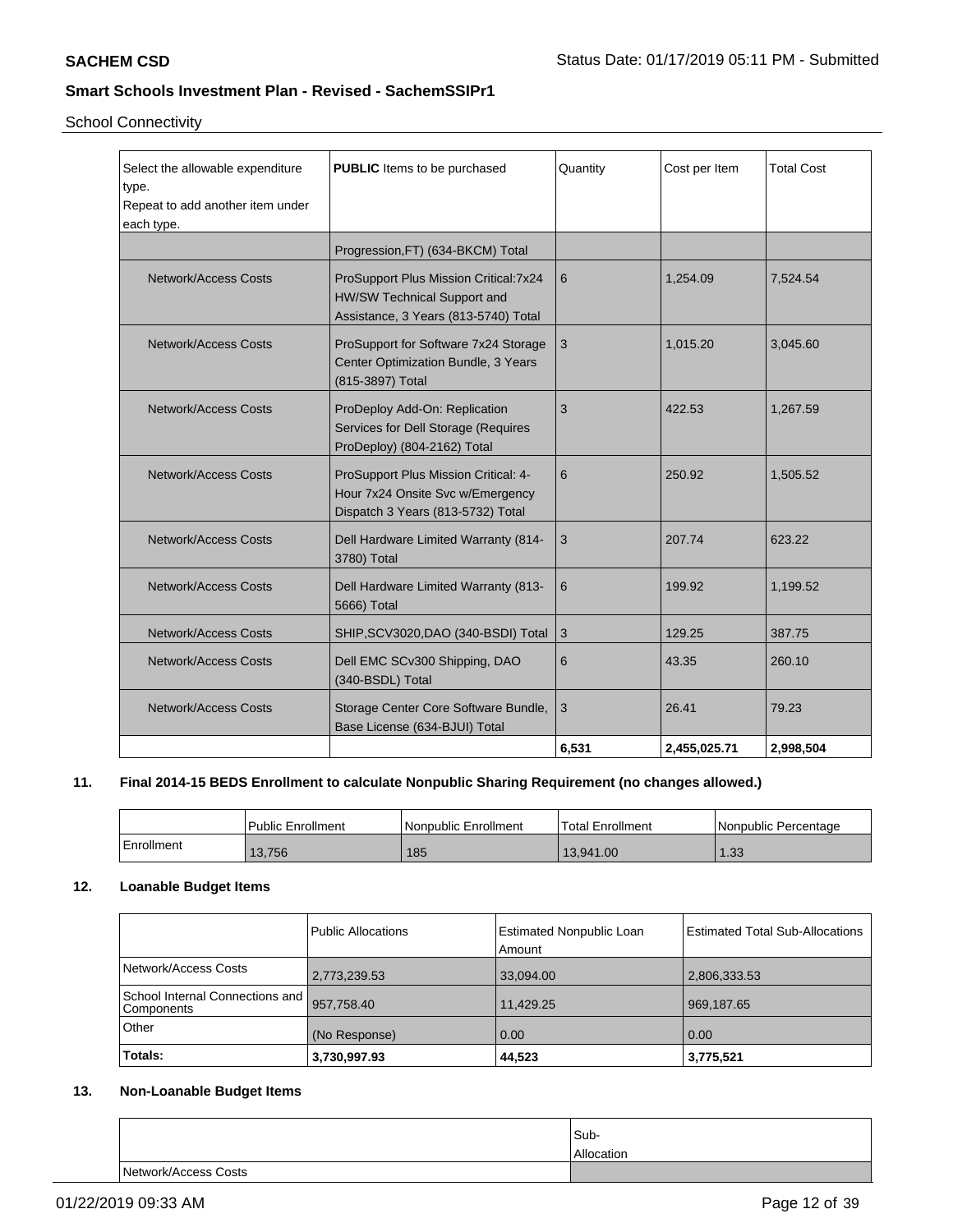School Connectivity

|                                            | Sub-          |
|--------------------------------------------|---------------|
|                                            | Allocation    |
|                                            | 652,608.87    |
| <b>Outside Plant Costs</b>                 | (No Response) |
| School Internal Connections and Components | 2,345,895.00  |
| <b>Professional Services</b>               | (No Response) |
| Testing                                    | 0.00          |
| <b>Other Upfront Costs</b>                 | 0.00          |
| <b>Other Costs</b>                         | 0.00          |
| Totals:                                    | 2,998,503.87  |

# **14. School Connectivity Totals**

|                          | Total Sub-Allocations |
|--------------------------|-----------------------|
| Total Loanable Items     | 3,775,521.18          |
| Total Non-Ioanable Items | 2,998,503.87          |
| <b>Totals:</b>           | 6,774,025             |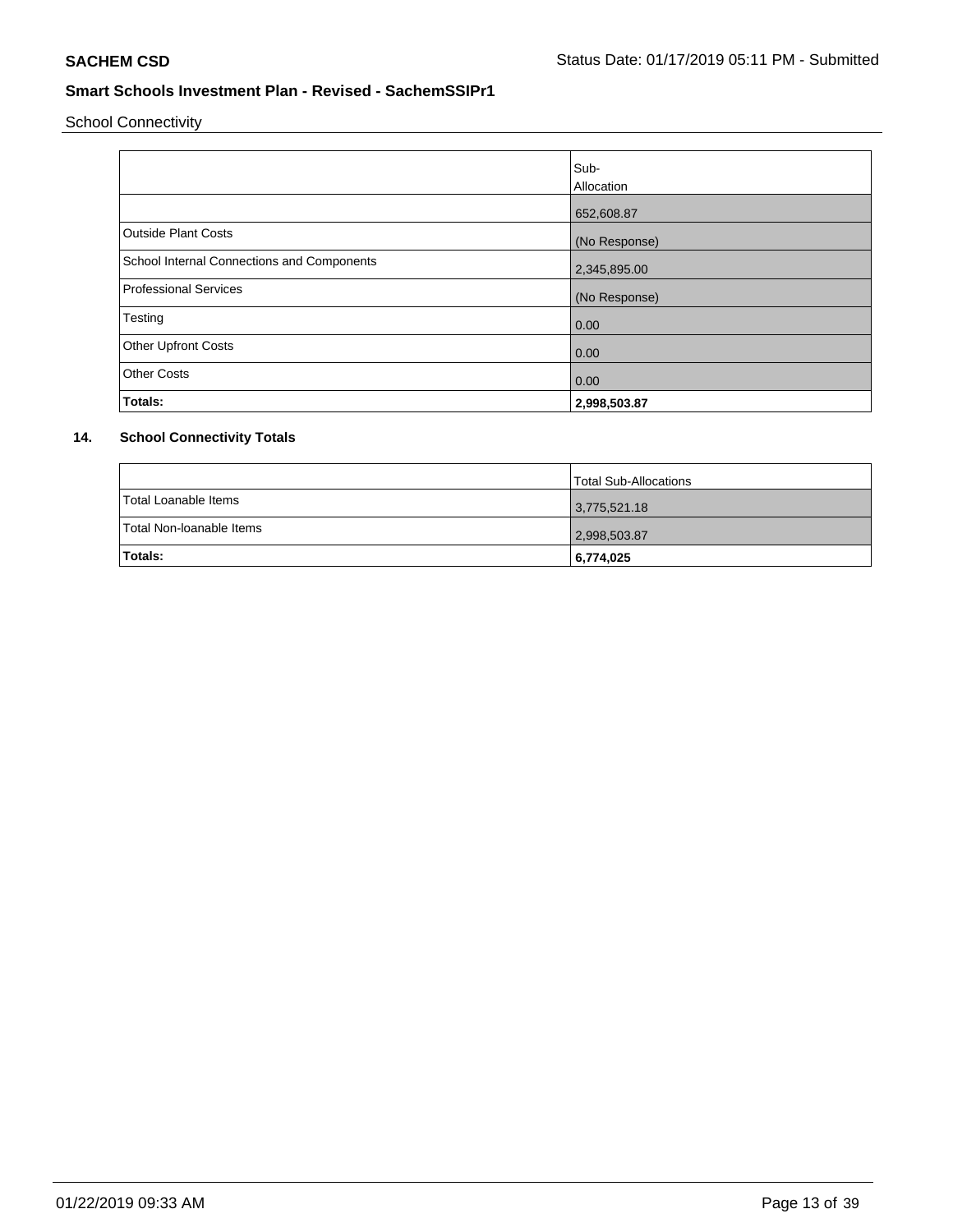Community Connectivity (Broadband and Wireless)

**1. Describe how you intend to use Smart Schools Bond Act funds for high-speed broadband and/or wireless connectivity projects in the community.**

(No Response)

**2. Please describe how the proposed project(s) will promote student achievement and increase student and/or staff access to the Internet in a manner that enhances student learning and/or instruction outside of the school day and/or school building.**

(No Response)

**3. Community connectivity projects must comply with all the necessary local building codes and regulations (building and related permits are not required prior to plan submission).**

 $\Box$  I certify that we will comply with all the necessary local building codes and regulations.

**4. Please describe the physical location of the proposed investment.**

(No Response)

**5. Please provide the initial list of partners participating in the Community Connectivity Broadband Project, along with their Federal Tax Identification (Employer Identification) number.**

| Project Partners | l Federal ID # |
|------------------|----------------|
| (No Response)    | (No Response)  |

**6. Please detail the type, quantity, per unit cost and total cost of the eligible items under each sub-category. This is especially important for any expenditures listed under the "Other" category. All expenditures must be capital-bond eligible to be reimbursed through the SSBA. If you have any questions, please contact us directly through smartschools@nysed.gov.**

**Add rows under each sub-category for additional items, as needed.**

| Select the allowable expenditure | Item to be purchased | Quantity      | Cost per Item | Total Cost |
|----------------------------------|----------------------|---------------|---------------|------------|
| type.                            |                      |               |               |            |
| Repeat to add another item under |                      |               |               |            |
| each type.                       |                      |               |               |            |
| (No Response)                    | (No Response)        | (No Response) | (No Response) | 0.00       |
|                                  |                      | u             | 0.00          | 0          |

**7. If you are submitting an allocation for Community Connectivity, complete this table. Note that the calculated Total at the bottom of the table must equal the Total allocation for this category that you entered in the SSIP Overview overall budget.**

|                                    | Sub-Allocation |
|------------------------------------|----------------|
| Network/Access Costs               | (No Response)  |
| <b>Outside Plant Costs</b>         | (No Response)  |
| <b>Tower Costs</b>                 | (No Response)  |
| <b>Customer Premises Equipment</b> | (No Response)  |
| Professional Services              | (No Response)  |
| Testing                            | (No Response)  |
| <b>Other Upfront Costs</b>         | (No Response)  |
| <b>Other Costs</b>                 | (No Response)  |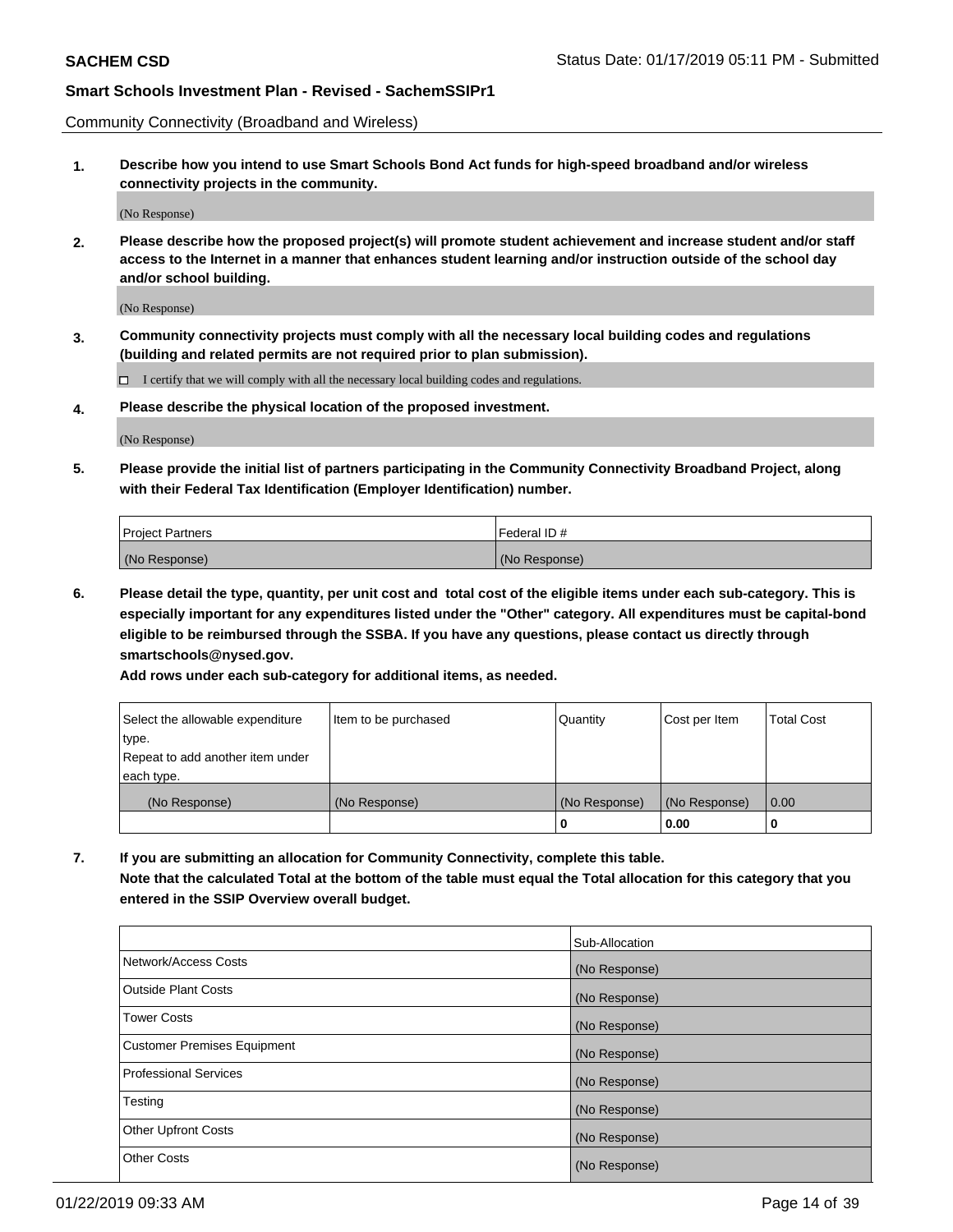Community Connectivity (Broadband and Wireless)

|         | Sub<br>catior |
|---------|---------------|
| Totals: | 0.00          |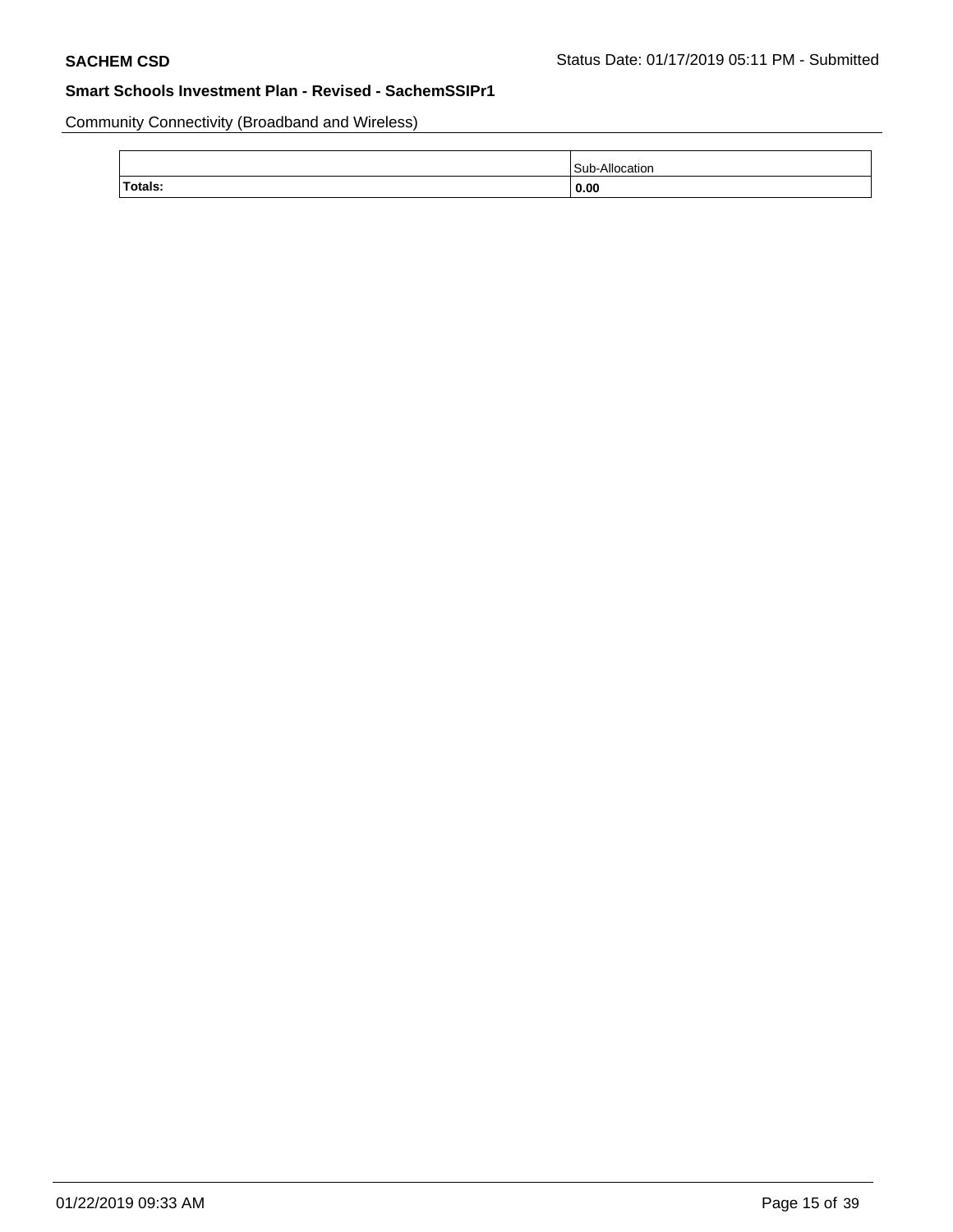### Classroom Learning Technology

**1. In order for students and faculty to receive the maximum benefit from the technology made available under the Smart Schools Bond Act, their school buildings must possess sufficient connectivity infrastructure to ensure that devices can be used during the school day. Smart Schools Investment Plans must demonstrate that sufficient infrastructure that meets the Federal Communications Commission's 100 Mbps per 1,000 students standard currently exists in the buildings where new devices will be deployed, or is a planned use of a portion of Smart Schools Bond Act funds, or is under development through another funding source. Smart Schools Bond Act funds used for technology infrastructure or classroom technology investments must increase the number of school buildings that meet or exceed the minimum speed standard of 100 Mbps per 1,000**

**students and staff within 12 months. This standard may be met on either a contracted 24/7 firm service or a "burstable" capability. If the standard is met under the burstable criteria, it must be:**

**1. Specifically codified in a service contract with a provider, and**

**2. Guaranteed to be available to all students and devices as needed, particularly during periods of high demand, such as computer-based testing (CBT) periods.**

**Please describe how your district already meets or is planning to meet this standard within 12 months of plan submission.**

The Sachem Central School District, in anticipation of new recommendations from E-Rate, SEDTA and the FCC, upgraded WAN connectivity, district firewalls and egress to accommodate higher bandwidth for immediate and future growth. The installation of multistrand 10Gb links between collocated data centers and both multistrand and redundant fiber links to all schools, prepared the district for connectivity between buildings which can grow with the increasing needs of technology and regulation requirements. A significant portion of the Smart Schools Plan for Connectivity is the upgrade to all LAN switch connections, ensuring 10Gb connections within the schools to switches, while also maximizing the investment by consolidating switches from each classroom to IDF locations already built.

Setting benchmarks to augment the Internet access systems over the last two years in preparation for this submission, 10Gb fiber lines were first installed, followed by high bandwidth capable routers and the initiation of incremental bandwidth increases. Bandwidth was increased yearly to our current configuration of two load balanced lines rated at 1Gps and 990 Mbps for a total of 1.99Gbps. While the load currently maintained by the district on these lines is far from saturation, we anticipate the level of access to grow exponentially as district and personal devices are connected and content for media and apps continued to grow and be utilized in the classroom. This bandwidth usage will be closely monitored and shaped to ensure instructional priority, and continue to be increased as needed based on usage as the new endpoint devices and the installation of a robust wireless network yields the increase of all user accessibility to online curricular and rich media content.

- **1a. If a district believes that it will be impossible to meet this standard within 12 months, it may apply for a waiver of this requirement, as described on the Smart Schools website. The waiver must be filed and approved by SED prior to submitting this survey.**
	- By checking this box, you are certifying that the school district has an approved waiver of this requirement on file with the New York State Education Department.
- **2. Connectivity Speed Calculator (Required). If the district currently meets the required speed, enter "Currently Met" in the last box: Expected Date When Required Speed Will be Met.**

|                  | l Number of<br>Students | Required Speed<br>l in Mbps | Current Speed in Expected Speed<br><b>Mbps</b> | to be Attained | <b>Expected Date</b><br>When Reauired<br>Within 12 Months 1Speed Will be Met1 |
|------------------|-------------------------|-----------------------------|------------------------------------------------|----------------|-------------------------------------------------------------------------------|
| Calculated Speed | 13.435                  | 1.343.50                    | ,990                                           | (No Response)  | <b>Currently Met</b>                                                          |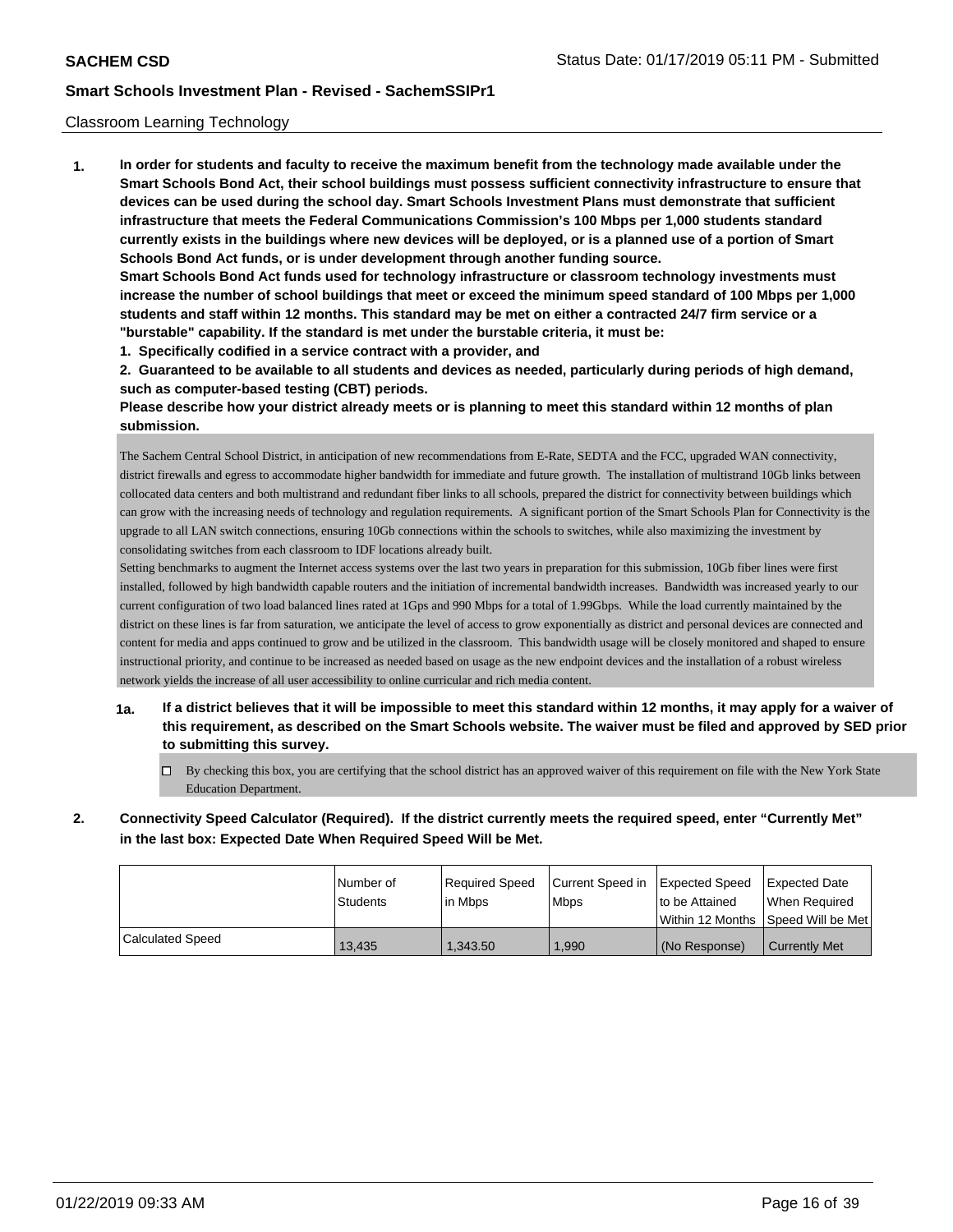#### Classroom Learning Technology

**3. If the district wishes to have students and staff access the Internet from wireless devices within the school building, or in close proximity to it, it must first ensure that it has a robust Wi-Fi network in place that has sufficient bandwidth to meet user demand.**

**Please describe how you have quantified this demand and how you plan to meet this demand.**

The use of Smart Schools Bond Act funds has been designed around the desire to build a robust wireless network. In addition to a high speed multistrand fiber network with 10Gb strands connecting the district's data centers, and multiple 1Gb strands connecting all other peripheral schools, the district WAN is designed for high speed redundancy capabilities. The Smart Schools project plan outlines 10Gb switches for LAN upgrades within each building as well. Maximizing speed and bandwidth within schools to each classroom. Initial wireless access point discoveries were conducted and were newly revisited to design heat bloom maps which will ensure proper coverage of all areas of the district's 15 school buildings. This includes common areas and some outdoor areas. These maps were updated to maximize coverage and bandwidth, taking into account building structure, layout, and student distribution with new device and technological capabilities. The implementation of all new core and edge switches ensure sufficient power and speed connectivity, while also providing for any new network and data security protocols commensurate with new technologies.

**4. All New York State public school districts are required to complete and submit an Instructional Technology Plan survey to the New York State Education Department in compliance with Section 753 of the Education Law and per Part 100.12 of the Commissioner's Regulations.**

**Districts that include educational technology purchases as part of their Smart Schools Investment Plan must have a submitted and approved Instructional Technology Plan survey on file with the New York State Education Department.**

- By checking this box, you are certifying that the school district has an approved Instructional Technology Plan survey on file with the New York State Education Department.
- **5. Describe the devices you intend to purchase and their compatibility with existing or planned platforms or systems. Specifically address the adequacy of each facility's electrical, HVAC and other infrastructure necessary to install and support the operation of the planned technology.**

Designed with the future in mind Sachem's Smart Schools Investment Plan not only takes into account the district's current infrastructure, but also works to condense and consolidate devices to maximize the efficient use of resources. This design takes advantage of existing climate controlled environments and properly monitored and managed solutions built to safeguard those systems.

The consolidation of switches will allow the district to remove devices used at a minimal percentage from classroom locations throughout the district and consolidate them into pre-existing network closet locations. This consolidation not only assists in maximizing switch usage, but also reduces classroom noise and can be fully monitored in IDF locations with existing temperature and humidity controlled probes. These devices provide consistent monitoring of climate controls, with automation to inform the Instructional Technology Administrator and generate network alerts when readings are outside the marked boundaries. Utilization of the existing network closet locations also maximizes use of power supply units and HVAC devices which were sized to manage the additional BTUs of heat.

Power distribution for each site has also been built to accommodate the increased concentration of devices and the installation of UPS devices are in replacement of devices which were previously installed. As such, specialized outlets and circuit ratings are already in place or easily adjusted based on any small variations or needs required by dual power supplies. Clean power is run into all classrooms and will be used for all charging carts, document cameras and new interactive projector installations.

Due to the fact that the district is conducting replacements rather than additions of battery and power distribution units in nearly all cases, weight distribution or stresses are not of concern in working with the district's Facilities Office.

From a networking perspective, the district has aligned to procure products which will integrate with existing systems and also enhance options and feature sets throughout the network. New switches will allow better routing policy configurations as well as greater connectivity and intelligence which will greatly benefit the district's user access functionality. The build out of a complete wireless framework for the advent of a large access point deployment and rollout, has prepared the district and its users for secure yet custom tailored access based on roles.

The purchase of devices for presentation are standardized on document cameras and interactive projectors which are more compatible with the work and requests of the teachers and their desire to use of the whiteboard resources in both an online and offline capacity.

Finally, laptop devices are planned based on a Windows configuration. This design will provide full network access based on a user's permissions and profiles, yet also remain fully manageable from the district's centralized systems. The move to device or operating system agnostic services, means that from these devices, the district users will effectively be able to access online curriculum, textbook, support and assessment resources. Additionally, web based systems provide access to resources when users are outside the district as well as through the wireless infrastructure on personal devices as permitted.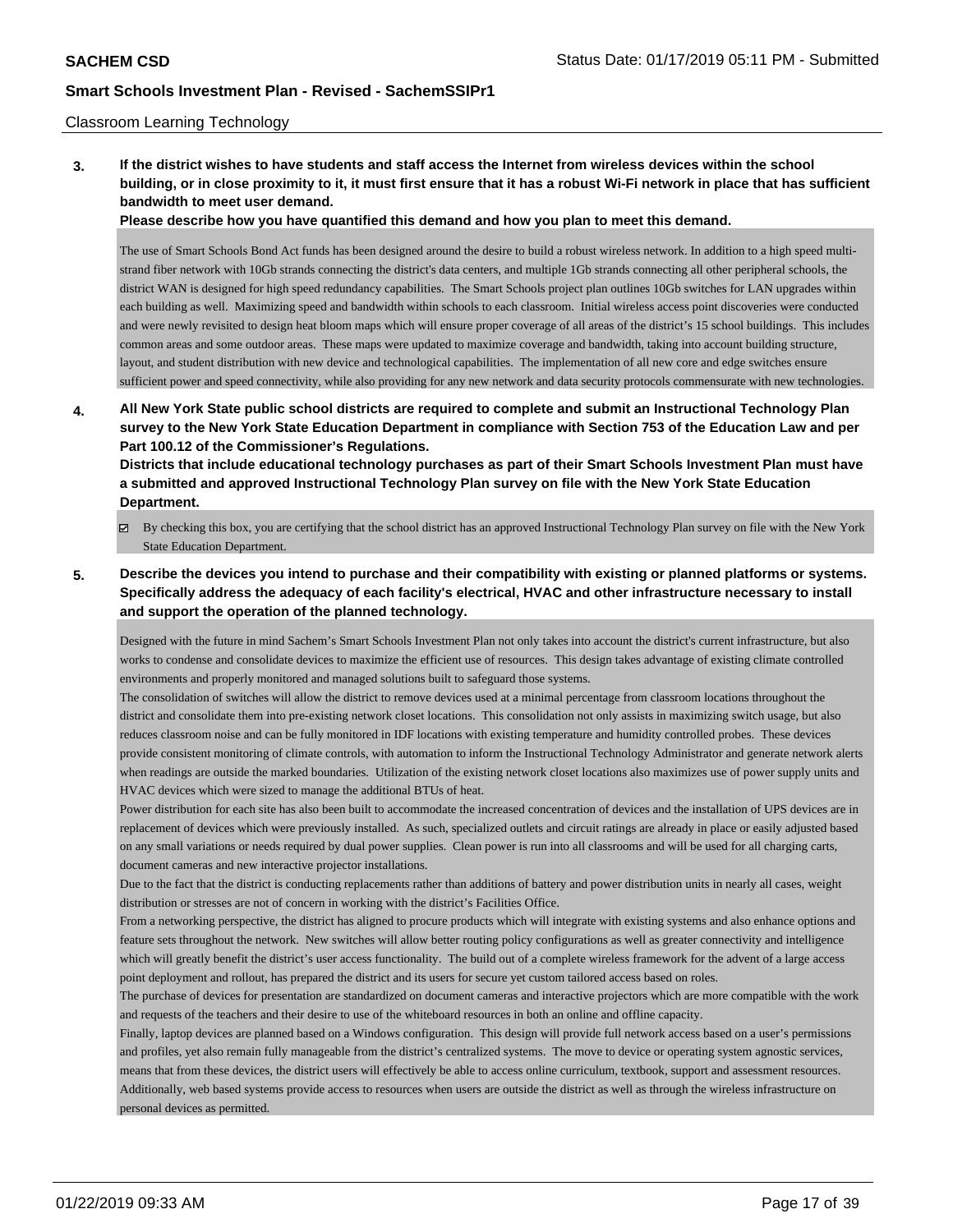#### Classroom Learning Technology

- **6. Describe how the proposed technology purchases will:**
	- **> enhance differentiated instruction;**
	- **> expand student learning inside and outside the classroom;**
	- **> benefit students with disabilities and English language learners; and**
	- **> contribute to the reduction of other learning gaps that have been identified within the district.**

**The expectation is that districts will place a priority on addressing the needs of students who struggle to succeed in a rigorous curriculum. Responses in this section should specifically address this concern and align with the district's Instructional Technology Plan (in particular Question 2 of E. Curriculum and Instruction: "Does the district's instructional technology plan address the needs of students with disabilities to ensure equitable access to instruction, materials and assessments?" and Question 3 of the same section: "Does the district's instructional technology plan address the provision of assistive technology specifically for students with disabilities to ensure access to and participation in the general curriculum?"**

**In addition, describe how the district ensures equitable access to instruction, materials and assessments and participation in the general curriculum for both SWD and English Language Learners/Multilingual Learners (ELL/MLL) students.**

As Sachem completes this first submission of the Smart Schools Investment Plan, we have prioritized items from the Classroom Connectivity section to meet our greatest needs. The district maintains an expectation to complete the procurement of additional devices in subsequent submissions realizing the full expectation of our Investment Plan as projects are completed and any remaining funding become visible.

Recognizing that learning not only takes place in the school building during the hours of the school day, the systems the Smart Schools Investment Plan will provide will allow greater access to classroom resources inside as well as outside the boundaries of the traditional classroom. Wireless access across our campuses will allow students to continue to work anywhere on campus as well as before and after school and greater curricular online access will extend learning beyond the district's physical confines and that of the schools hours of operation.

The acquisition of the devices in this submission provide access to technology devices, including presentation devices such as document cameras and interactive projectors, and laptop endpoint devices within mobile carts. Document cameras have also become extremely sought after by teachers, to present learning materials as well as allow students to conceptualize in new and unique ways. These methodologies thus work to meet the needs of various learners and exemplify skills that students need to acquire. These devices can be mobile, making their impact on many through the opportunities them make for sharing widespread. In addition, the installation of interactive whiteboard technology will make the equitable access for all teachers to these teaching modalities near complete. Through these devices teachers have a greater opportunity to present materials that meet the needs of auditory, visual and kinesthetic learners. The integration of mobile carts can also be easily be outfit with a wireless access point, making it a versatile mobile lab before the larger wireless deployment is complete. These devices will be used in part and in whole to help meet the needs of all students, but will be especially useful for diagnostic, assessment and instructional activities in many of our high student need classrooms at our youngest ages where such technology has become outdated, obsolete or broken. It is anticipated that the use of these products with this population will have a tremendous impact on early literacy skills and provide students with the time necessary to improve those skills. The use of mobile labs also gives us the opportunity to allow students to work individually on their skills, lessons and projects, and also work together in teams or collaborative groups.

To attain this equitable access to technology and meet the necessary level of curricular expectation, the Sachem Central School District has attained a level of networking that supports these efforts. This access is designed to meet the needs and requirements of all learners and account for the individualized requirements of those users with special needs and disabilities. Sachem envisions that members of the learning community will have access to information resources to communicate and collaborate on learning projects. This vision is built upon the infrastructure, system and training that is already in place.

The Sachem Central School District through coordinated efforts between the Office of Student Services and the Office of Instructional Technology, maintains an Adaptive Technology program to meet the needs of all students for whom such technologies are required as identified in the student's Individualized Education Program. Implementation of Assistive Technology devices, programming and service as identified through designation from a student's CSE/CPSE are provided for both regular and special educational environments. The installation of a robust mobile device management system also makes the management, deployment and updating of these devices efficient and timely. This efficiency serves the students well as not to cause any interruption in service for those who rely on these devices for communication and daily needs, as well as their classroom instruction. The use of specific mobile devices and wireless access points specific to learners such as our ENL students, has met with great success as it also has for many of those that are non-English speaking students, through the use of apps and online resources. These tools have given teachers the ability to more efficiently differentiate instruction as needed for these dynamic populations.

The provision of devices is many and varied and the district maintains inventory, inclusive of all such devices. They include netbooks, tablets, handhelds, keyboard devices, word processors, visual enhancements, touch screen devices, braille readers/printers and other ergonomic devices for computer use. Book readers have also being acquired for use with the special education population.

As the district has designed systems that ensure that all computers and devices in the district are connected to the wide area network as well as to the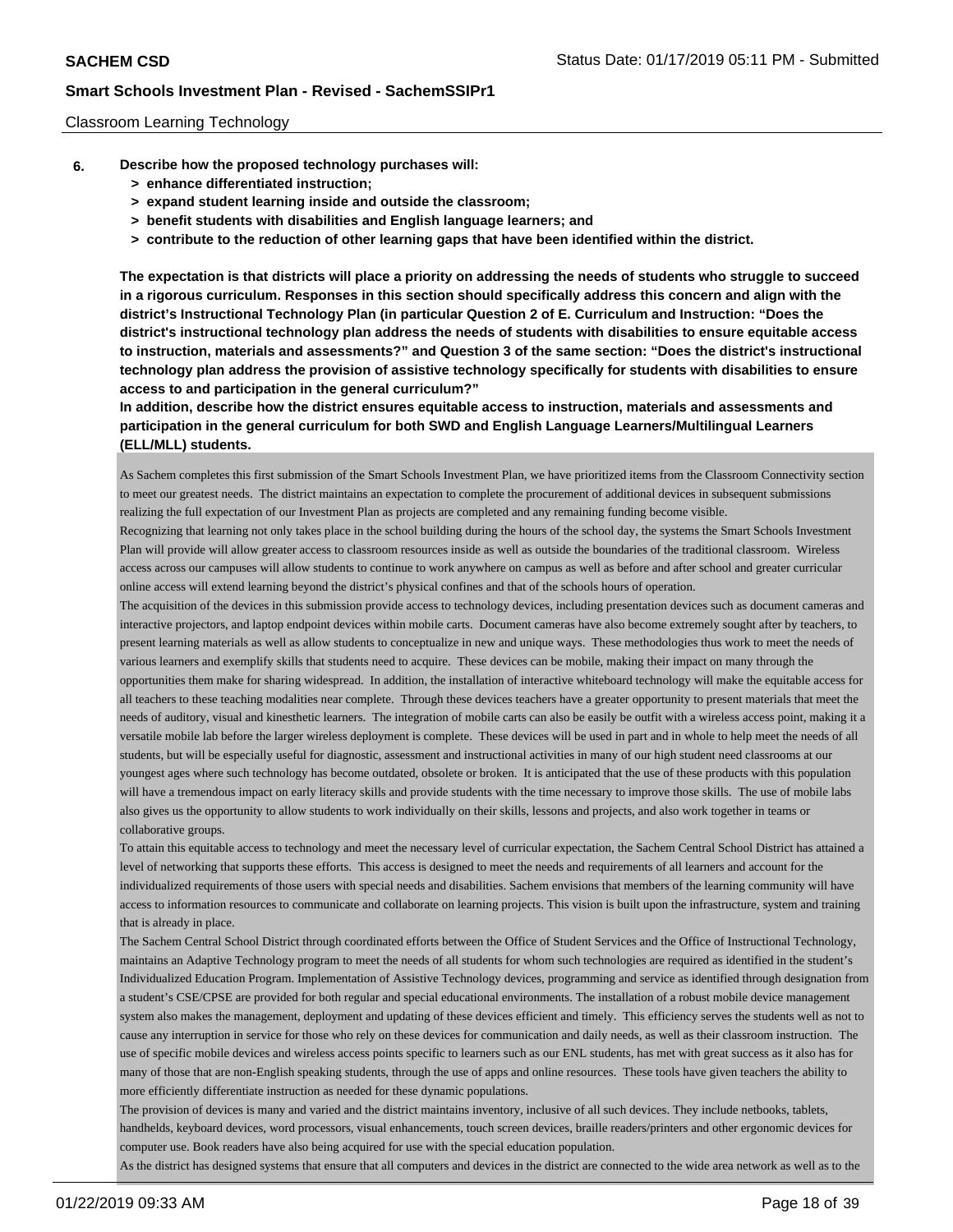### Classroom Learning Technology

Internet. This access has allows for the transition of students and teachers from building to building for programs that may regularly move and need to be supported in new locations. The uniformities in the network and its configurations make the movement and consistencies for students easily attainable. Configured to be the least intrusive to student learning, the design therefore makes the addition of network access points and the populating of user devices across the network campuses to meet the needs of all learners, readily integrated.

**7. Where appropriate, describe how the proposed technology purchases will enhance ongoing communication with parents and other stakeholders and help the district facilitate technology-based regional partnerships, including distance learning and other efforts.**

The intent to create a robust wireless network for BYOD access, as well as to provide access that ranges from a strong infrastructure through to endpoint devices, will significantly support the district's implementation of various curricular offerings and learning environments. The impact on the district's Google Apps for Education and Google Classroom platform will be substantial, providing greater concurrent access to throughout the school classrooms, common locations and outside the classrooms. The impact will also provide the necessary support for the level of media and online curricular offerings to which the district has been working to transition. These opportunities as well as the every increasing offerings of teacher, department and school level websites, will continue to provide students, teachers and parents enhanced and increased communication options. The use of these platforms as well as offerings for Office 365 and other online platforms used by the district will greatly increase collaborative opportunities for students within and through the district's domains. This enhanced and always accessible collaborative effort gives students and teachers a more robust experience of learning and instruction which takes advantage of the fact that learning can occur any place or any time. This model moves learning beyond the walls and schedule of the physical building, through the constraints of the hours of the school day or geographic separation within the building or between buildings. It allows for real time access when students can be more autonomous or self-directed in their learning.

Furthermore, enhancements in connectivity and bandwidth will allow for the growth of our current online distance learning potentials. This will engender more collaborative experiences and additional virtual field trip or true distance learning experiences with experts in various fields in the local and global community. In situations where access to content and coursework not locally, regionally or nationally available, greater online access puts global resources in the hands of students and teachers. Finally, these investments will reap rewards for the district as we define and design to keep students, teachers and parents connected in future options for off-site learning, alternative location education, medical accommodations and credit recovery.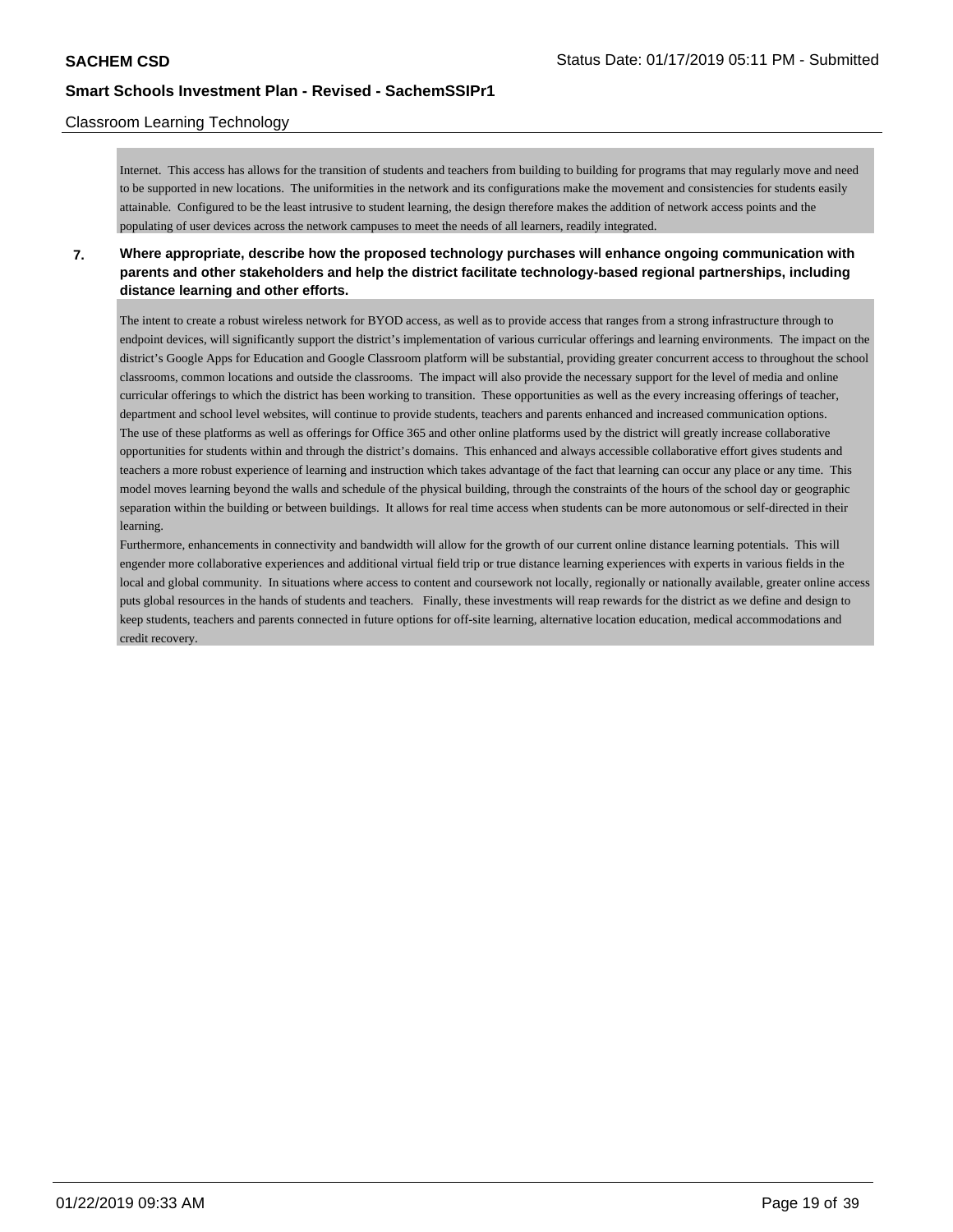#### Classroom Learning Technology

**8. Describe the district's plan to provide professional development to ensure that administrators, teachers and staff can employ the technology purchased to enhance instruction successfully.**

**Note: This response should be aligned and expanded upon in accordance with your district's response to Question 1 of F. Professional Development of your Instructional Technology Plan: "Please provide a summary of professional development offered to teachers and staff, for the time period covered by this plan, to support technology to enhance teaching and learning. Please include topics, audience and method of delivery within your summary."**

With a strong commitment to professional development, the Sachem Central School District maintains the use of Eastern Suffolk BOCES Model Schools Program professional developers to guide teacher training in both administrative and instructional uses of technology. Integration of technology into the curriculum is the focus of that instruction which is carried out through the "coach/mentor" model, project based learning, direct instruction, workshops, and individual support. Teachers are provided opportunities to gain the skills necessary to effectively utilize technology in various modalities to deliver instruction in a way that will enhance student achievement. Staff development by this team is primarily workshop based, with a myriad of workshops offered. The workshops each year are centered around 3 main needs identified at each building. These workshops are often differentiated to encompass building, grade level and individual needs and can change throughout the year, based on assessed needs. There is consistent work each year to provide instruction to teachers on creating websites, learning classroom resources like document cameras and interactive whiteboards, the use or creation of video and media, as well as newer interest in coding, robotics and programming. The district has also continued to provide training and certification in Google Classroom and will be also offering similar support in the offering of Office365. Professional Development can take place during the Professional Development Period (PDP) before or after the school day, aggregated PDP time, teacher prep time, common planning time, faculty training and staff development sessions. Development of the building specific identified needs is done in coordination with the building principal, staff interest and districtwide initiatives. It is primarily conducted instructionally by the building Teacher Integration Specialist and technologically by the building School Computer Aide.

The district is also a member of the Eastern Suffolk BOCES Model Schools Consortium which provides a myriad of courses, workshops and events designed to foster teacher technology integration. These courses are offered throughout the school year and summer, providing additional learning opportunities for teacher.

Finally, the district has also maintained a Professional Development Committee, dedicated to providing guidance in the development of multi-faceted, information-based, strategically planned, individual and systemic change to support ongoing growth. Action of this committee not only make recommendations about what Professional Development should be, but how it should occur. These recommendations were designed to help form and shape the use of department and grade level meetings, building staff development sessions and Superintendent's Conference Days. This Committee will continue to review and make recommendations regarding all aspects of Professional Development throughout the district including that of the Smart Schools Investment Plan.

- **9. Districts must contact one of the SUNY/CUNY teacher preparation programs listed on the document on the left side of the page that supplies the largest number of the district's new teachers to request advice on innovative uses and best practices at the intersection of pedagogy and educational technology.**
	- By checking this box, you certify that you have contacted the SUNY/CUNY teacher preparation program that supplies the largest number of your new teachers to request advice on these issues.

#### **9a. Please enter the name of the SUNY or CUNY Institution that you contacted.**

SUNY Stony Brook

**9b. Enter the primary Institution phone number.**

631-632-6000

**9c. Enter the name of the contact person with whom you consulted and/or will be collaborating with on innovative uses of technology and best practices.**

Dorit Kaufman, Ph. D.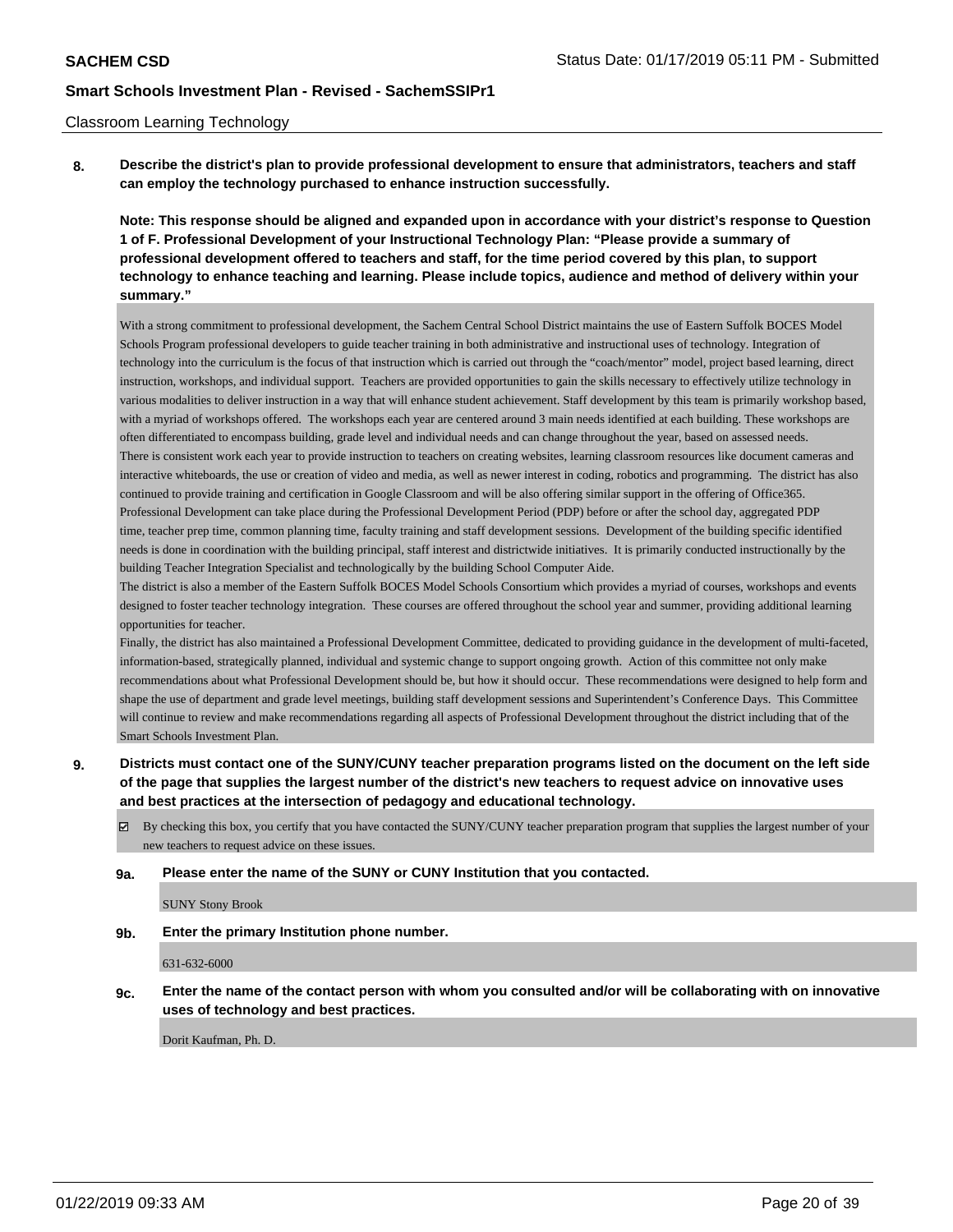### Classroom Learning Technology

**10. To ensure the sustainability of technology purchases made with Smart Schools funds, districts must demonstrate a long-term plan to maintain and replace technology purchases supported by Smart Schools Bond Act funds. This sustainability plan shall demonstrate a district's capacity to support recurring costs of use that are ineligible for Smart Schools Bond Act funding such as device maintenance, technical support, Internet and wireless fees, maintenance of hotspots, staff professional development, building maintenance and the replacement of incidental items. Further, such a sustainability plan shall include a long-term plan for the replacement of purchased devices and equipment at the end of their useful life with other funding sources.**

 $\boxtimes$  By checking this box, you certify that the district has a sustainability plan as described above.

**11. Districts must ensure that devices purchased with Smart Schools Bond funds will be distributed, prepared for use, maintained and supported appropriately. Districts must maintain detailed device inventories in accordance with generally accepted accounting principles.**

By checking this box, you certify that the district has a distribution and inventory management plan and system in place.

**12. Referring to the attached document "List of Eligible Items by Category and Sub-Category", please detail the type, quantity, per unit cost and total cost of the eligible PUBLIC items under each sub-category. This is especially important for any expenditures listed under the "Other" category. All expenditures must be capital-bond eligible to be reimbursed through the SSBA. If you have any questions, please contact us directly through smartschools@nysed.gov.**

**Do not list any Nonpublic expenditures. These must be entered in the new Nonpublic Category at the end of the SSIP.** 

| Item to be Purchased                                                  | Quantity | Cost per Item | <b>Total Cost</b>   |
|-----------------------------------------------------------------------|----------|---------------|---------------------|
| Epson DC-13 Classroom Document<br>Cameras                             | 30       | 457.00        | 13.710.00           |
| Brightlink 585i Interactive Projectors<br>with speakers               | 20       | 1.700.00      | 34,000,00           |
| Laptop Computers to be utilized with<br><b>Mobile Cart Deployment</b> | 150      | 580.00        | 87,000,00           |
| Mobile Carts for Laptop Deployments                                   | 5        | 1,998.00      | 9,990.00<br>144.700 |
|                                                                       |          | 205           | 4.735.00            |

#### **Add rows under each sub-category for additional items, as needed.**

### **13. Final 2014-15 BEDS Enrollment to calculate Nonpublic Sharing Requirement (no changes allowed.)**

|            | <b>Public Enrollment</b> | Nonpublic Enrollment | <b>Total Enrollment</b> | Nonpublic<br>l Percentage |
|------------|--------------------------|----------------------|-------------------------|---------------------------|
| Enrollment | 13,756                   | 185                  | 13.941.00               | 1.33                      |

#### **14. If you are submitting an allocation for Classroom Learning Technology complete this table.**

|                          | Public School Sub-Allocation | Estimated Nonpublic Loan<br>Amount<br>(Based on Percentage Above) | <b>Estimated Total Public and</b><br>Nonpublic Sub-Allocation |
|--------------------------|------------------------------|-------------------------------------------------------------------|---------------------------------------------------------------|
| Interactive Whiteboards  | (No Response)                | 0.00                                                              | 0.00                                                          |
| <b>Computer Servers</b>  | (No Response)                | 0.00                                                              | 0.00                                                          |
| <b>Desktop Computers</b> |                              |                                                                   |                                                               |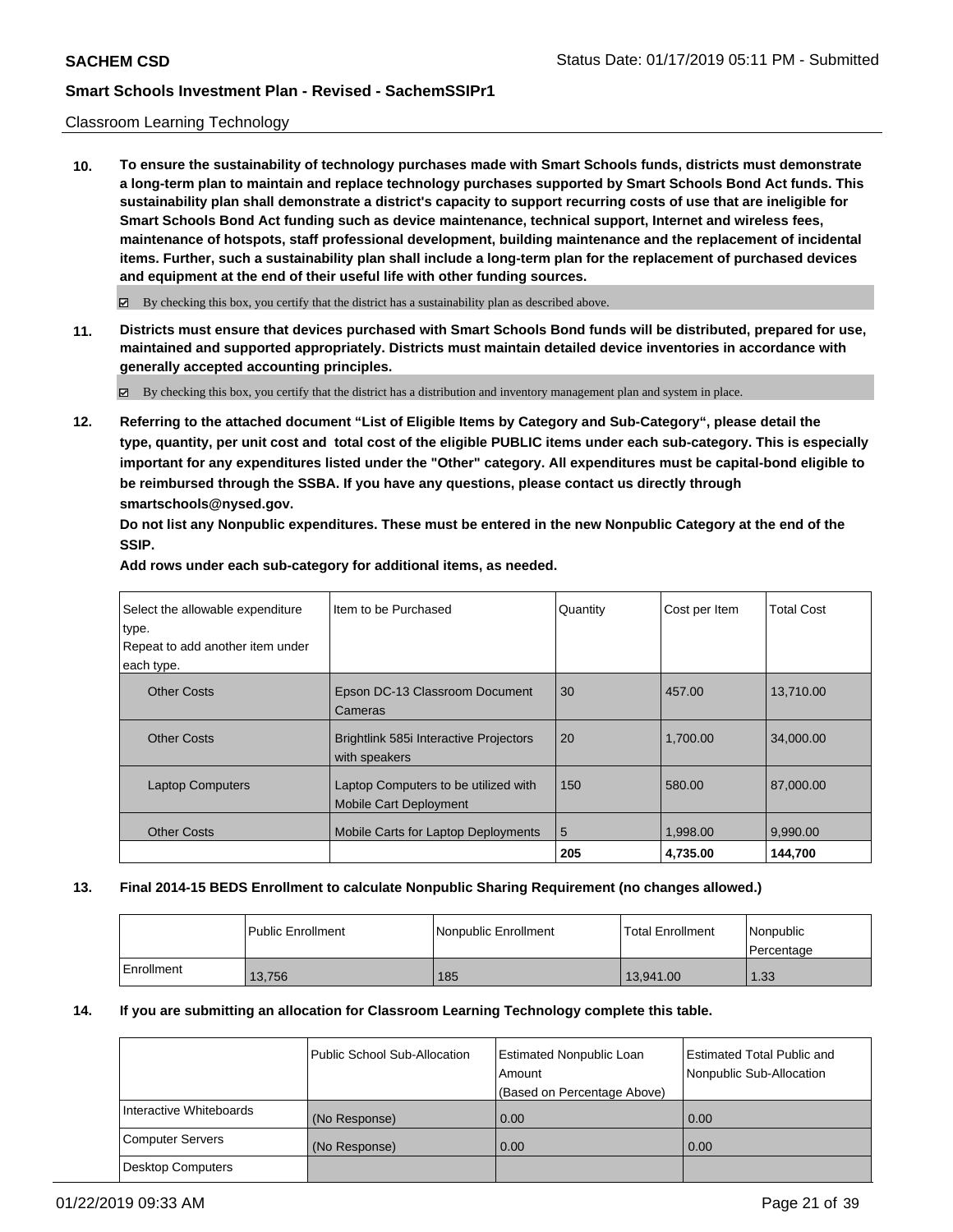Classroom Learning Technology

|                         | Public School Sub-Allocation | <b>Estimated Nonpublic Loan</b><br>Amount | <b>Estimated Total Public and</b><br>Nonpublic Sub-Allocation |
|-------------------------|------------------------------|-------------------------------------------|---------------------------------------------------------------|
|                         |                              | (Based on Percentage Above)               |                                                               |
|                         | (No Response)                | 0.00                                      | 0.00                                                          |
| <b>Laptop Computers</b> | 87,000.00                    | 1,038.20                                  | 88,038.20                                                     |
| <b>Tablet Computers</b> | (No Response)                | 0.00                                      | 0.00                                                          |
| <b>Other Costs</b>      | 57,700.00                    | 688.55                                    | 58,388.55                                                     |
| Totals:                 | 144,700.00                   | 1,727                                     | 146,427                                                       |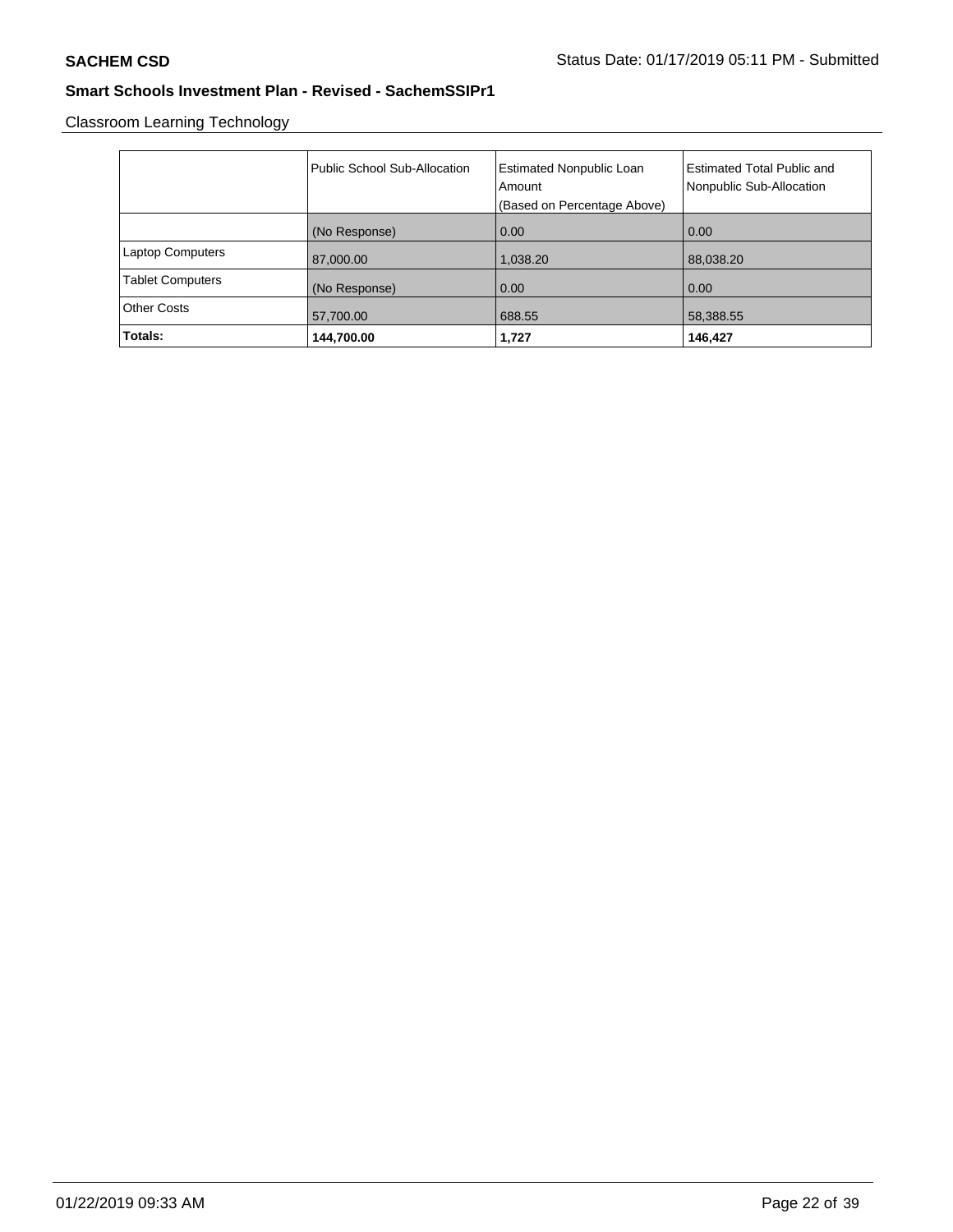#### Pre-Kindergarten Classrooms

**1. Provide information regarding how and where the district is currently serving pre-kindergarten students and justify the need for additional space with enrollment projections over 3 years.**

(No Response)

- **2. Describe the district's plan to construct, enhance or modernize education facilities to accommodate prekindergarten programs. Such plans must include:**
	- **Specific descriptions of what the district intends to do to each space;**
	- **An affirmation that pre-kindergarten classrooms will contain a minimum of 900 square feet per classroom;**
	- **The number of classrooms involved;**
	- **The approximate construction costs per classroom; and**
	- **Confirmation that the space is district-owned or has a long-term lease that exceeds the probable useful life of the improvements.**

(No Response)

**3. Smart Schools Bond Act funds may only be used for capital construction costs. Describe the type and amount of additional funds that will be required to support ineligible ongoing costs (e.g. instruction, supplies) associated with any additional pre-kindergarten classrooms that the district plans to add.**

(No Response)

**4. All plans and specifications for the erection, repair, enlargement or remodeling of school buildings in any public school district in the State must be reviewed and approved by the Commissioner. Districts that plan capital projects using their Smart Schools Bond Act funds will undergo a Preliminary Review Process by the Office of Facilities Planning.**

**Please indicate on a separate row each project number given to you by the Office of Facilities Planning.**

| Project Number |  |
|----------------|--|
| (No Response)  |  |
|                |  |

**5. Please detail the type, quantity, per unit cost and total cost of the eligible items under each sub-category. This is especially important for any expenditures listed under the "Other" category. All expenditures must be capital-bond eligible to be reimbursed through the SSBA. If you have any questions, please contact us directly through smartschools@nysed.gov.**

**Add rows under each sub-category for additional items, as needed.**

| Select the allowable expenditure | Item to be purchased | Quantity      | Cost per Item | <b>Total Cost</b> |
|----------------------------------|----------------------|---------------|---------------|-------------------|
| type.                            |                      |               |               |                   |
| Repeat to add another item under |                      |               |               |                   |
| each type.                       |                      |               |               |                   |
| (No Response)                    | (No Response)        | (No Response) | (No Response) | 0.00              |
|                                  |                      | U             | 0.00          |                   |

**6. If you have made an allocation for Pre-Kindergarten Classrooms, complete this table.**

**Note that the calculated Total at the bottom of the table must equal the Total allocation for this category that you entered in the SSIP Overview overall budget.**

|                                          | Sub-Allocation |
|------------------------------------------|----------------|
| Construct Pre-K Classrooms               | (No Response)  |
| Enhance/Modernize Educational Facilities | (No Response)  |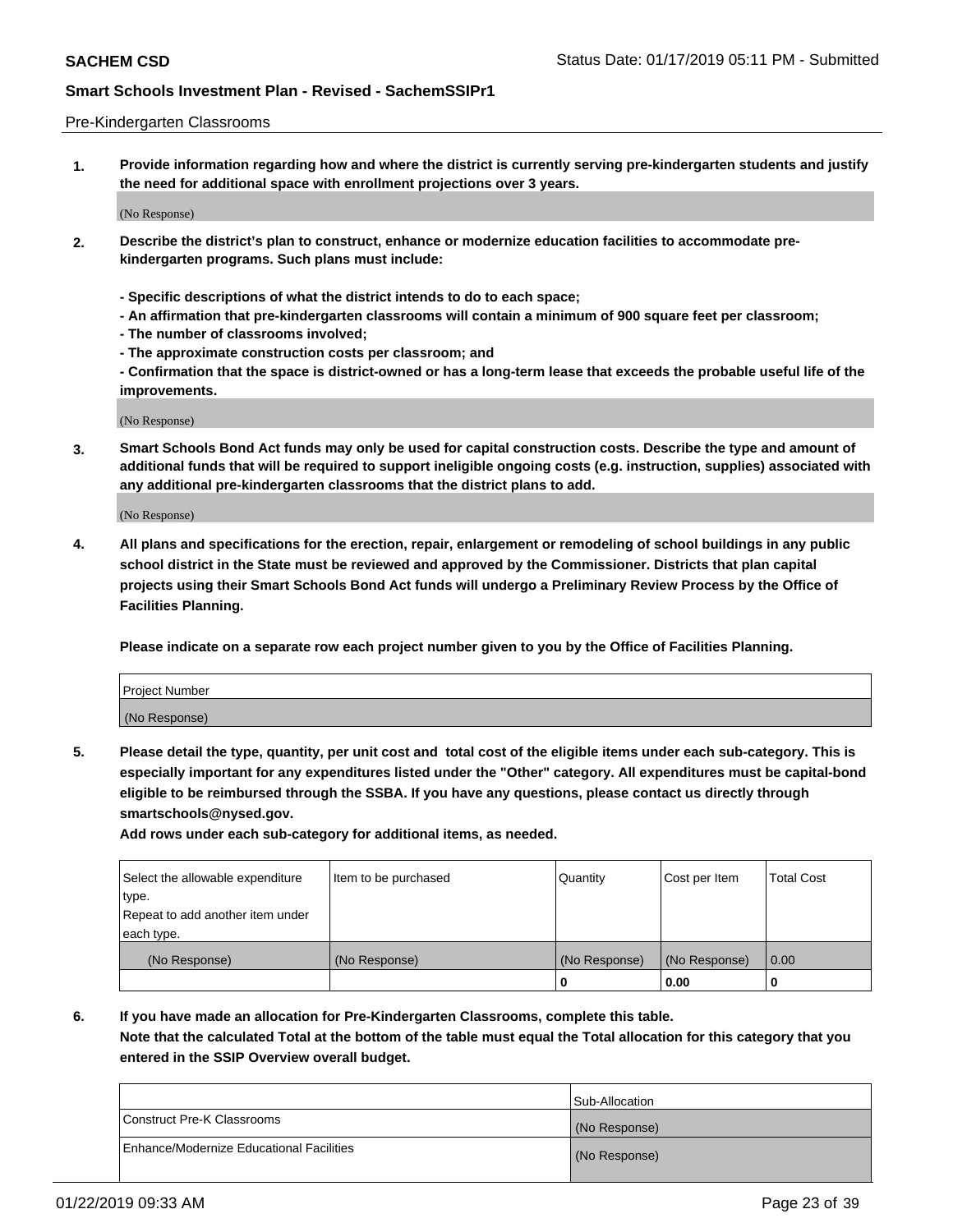Pre-Kindergarten Classrooms

|                    | Sub-Allocation |
|--------------------|----------------|
| <b>Other Costs</b> | (No Response)  |
| <b>Totals:</b>     | 0.00           |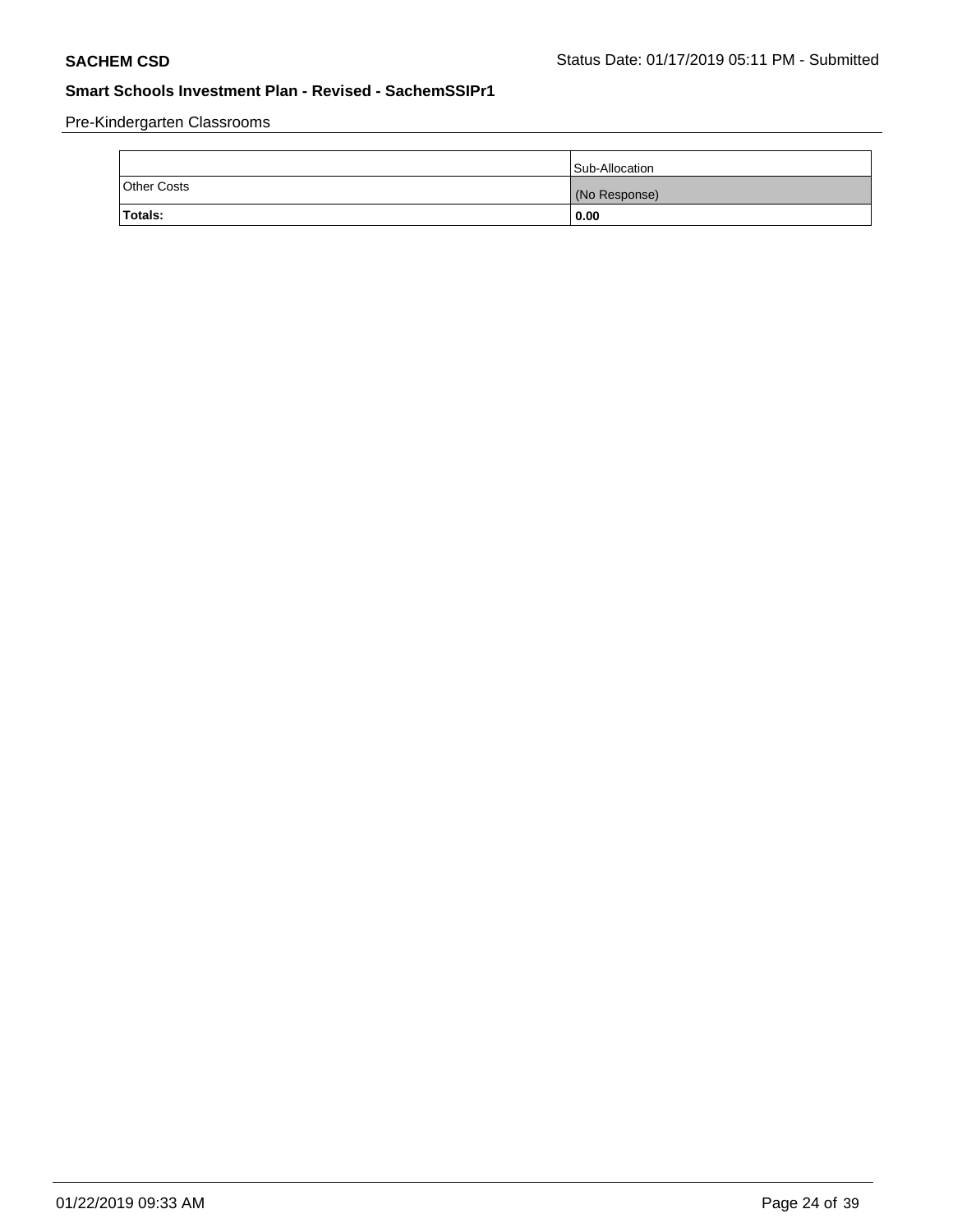Replace Transportable Classrooms

**1. Describe the district's plan to construct, enhance or modernize education facilities to provide high-quality instructional space by replacing transportable classrooms.**

(No Response)

**2. All plans and specifications for the erection, repair, enlargement or remodeling of school buildings in any public school district in the State must be reviewed and approved by the Commissioner. Districts that plan capital projects using their Smart Schools Bond Act funds will undergo a Preliminary Review Process by the Office of Facilities Planning.**

**Please indicate on a separate row each project number given to you by the Office of Facilities Planning.**

| Project Number |  |
|----------------|--|
|                |  |
|                |  |
|                |  |
|                |  |
| (No Response)  |  |
|                |  |
|                |  |
|                |  |

**3. For large projects that seek to blend Smart Schools Bond Act dollars with other funds, please note that Smart Schools Bond Act funds can be allocated on a pro rata basis depending on the number of new classrooms built that directly replace transportable classroom units.**

**If a district seeks to blend Smart Schools Bond Act dollars with other funds describe below what other funds are being used and what portion of the money will be Smart Schools Bond Act funds.**

(No Response)

**4. Please detail the type, quantity, per unit cost and total cost of the eligible items under each sub-category. This is especially important for any expenditures listed under the "Other" category. All expenditures must be capital-bond eligible to be reimbursed through the SSBA. If you have any questions, please contact us directly through smartschools@nysed.gov.**

**Add rows under each sub-category for additional items, as needed.**

| Select the allowable expenditure | Item to be purchased | Quantity      | Cost per Item | <b>Total Cost</b> |
|----------------------------------|----------------------|---------------|---------------|-------------------|
| type.                            |                      |               |               |                   |
| Repeat to add another item under |                      |               |               |                   |
| each type.                       |                      |               |               |                   |
| (No Response)                    | (No Response)        | (No Response) | (No Response) | 0.00              |
|                                  |                      | 0             | 0.00          |                   |

**5. If you have made an allocation for Replace Transportable Classrooms, complete this table. Note that the calculated Total at the bottom of the table must equal the Total allocation for this category that you entered in the SSIP Overview overall budget.**

|                                                | Sub-Allocation |
|------------------------------------------------|----------------|
| Construct New Instructional Space              | (No Response)  |
| Enhance/Modernize Existing Instructional Space | (No Response)  |
| <b>Other Costs</b>                             | (No Response)  |
| Totals:                                        | 0.00           |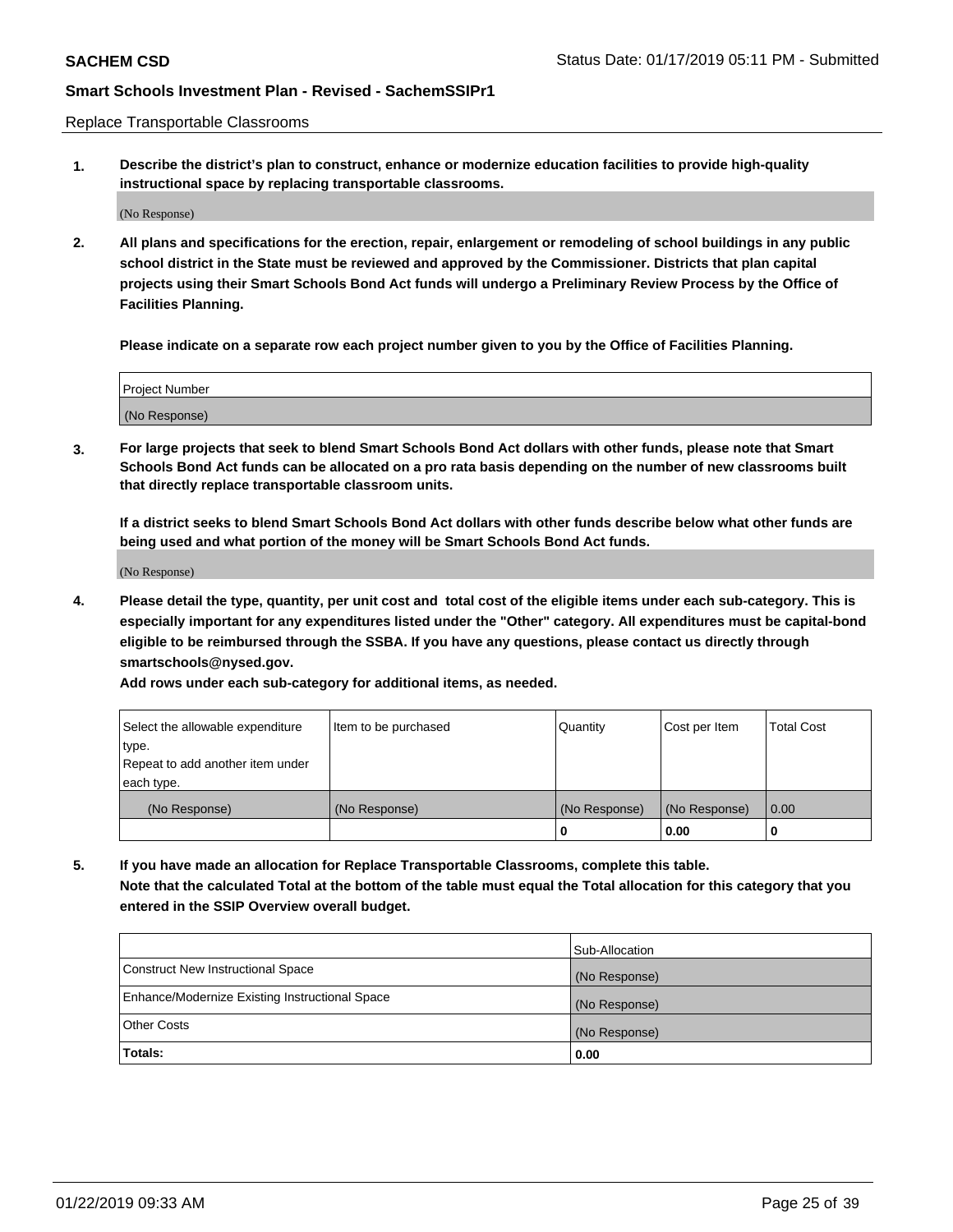### High-Tech Security Features

## **1. Describe how you intend to use Smart Schools Bond Act funds to install high-tech security features in school buildings and on school campuses.**

Maintaining a safe and secure environment for learning is of paramount importance to the Sachem Central School District. Through the Smart Schools Bond Act, Sachem has designed several projects centered around high-tech security. The district's primary security project is the building of visitor management vestibules at each school location. The vestibule will be designed to create a "man trap" style area between two sets of entry doors. The vestibules will be outfitted with security cameras which are part of the full video surveillance project included in this section, as well as guest Visitor Management Systems (VMS) with camera and badge printers. Door card swipes will be included in this implementation, incorporated into the district's existing door access control system. This project is further enhanced with the implementation of mobile card reader stations for student ID card verification at the High School East and North campuses.

The second security project planned is the replacement of 525 analog video surveillance cameras with digital cameras at the Sachem High School North and East campuses. These camera replacements reflect the last analog cameras maintained by the district. Servers, licenses and storage are already in place for this procurement.

The final high-tech security project is an augmentation to the district's video surveillance system. The increased footprint will include all necessary licensing, servers, camera devices and necessary configurations. The project will replace 6 outdoor cameras and add a high end Pan/Tilt/Zoom camera for the Office of Transportation and add 12 indoor cameras, 6 outdoor cameras and 1 high end Pan/Tilt/Zoom camera per elementary school. Each middle school will increase by 24 indoor cameras, 10 outdoor cameras and 2 high end Pan/Tilt/Zoom cameras. Sachem High School East and North campuses will receive 24 indoor, 12 outdoor cameras and 6 and 5 high end Pan/Tilt/Zoom cameras respectively.

**2. All plans and specifications for the erection, repair, enlargement or remodeling of school buildings in any public school district in the State must be reviewed and approved by the Commissioner. Districts that plan capital projects using their Smart Schools Bond Act funds will undergo a Preliminary Review Process by the Office of Facilities Planning.** 

**Please indicate on a separate row each project number given to you by the Office of Facilities Planning.**

| Project Number        |
|-----------------------|
| 58020506-0017-017     |
| 58020506-0010-022     |
| 58020506-0003-021     |
| 58020506-0011-018     |
| 58020506-0002-019     |
| 58020506-0008-029     |
| 58020506-0012-015     |
| 58020506-0006-016     |
| 58020506-0013-020     |
| 58020506-0019-018     |
| 58020506-0015-017     |
| 58020506-0014-018     |
| 58020506-0016-028     |
| 58020506-0050-009     |
| 58020506-0004-017     |
| 58020506-7999-008     |
| 58-02-05-06-7-999-BA1 |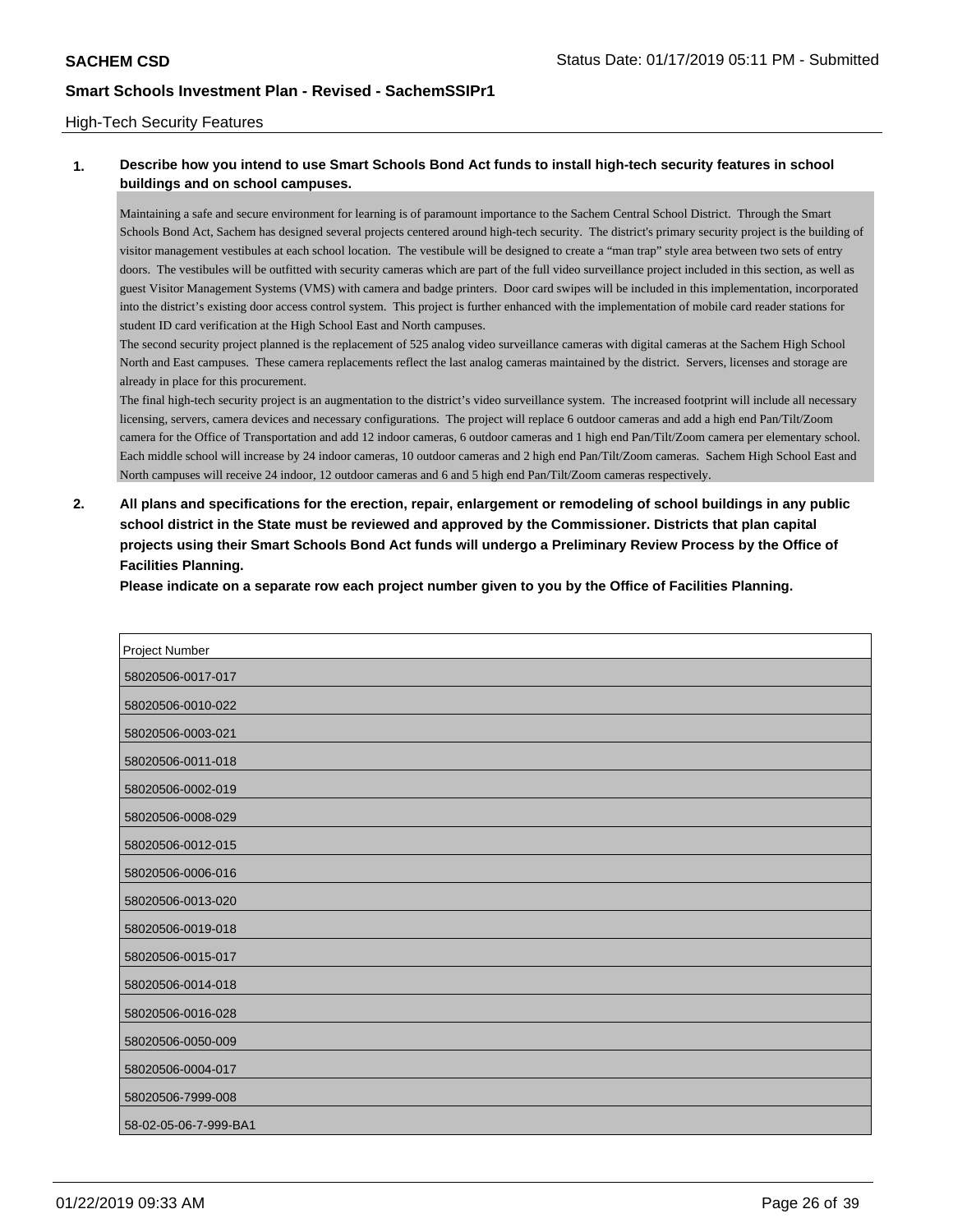High-Tech Security Features

**3. Was your project deemed eligible for streamlined Review?**

- Yes
- $\square$  No
- **3a. Districts with streamlined projects must certify that they have reviewed all installations with their licensed architect or engineer of record, and provide that person's name and license number. The licensed professional must review the products and proposed method of installation prior to implementation and review the work during and after completion in order to affirm that the work was code-compliant, if requested.**
	- By checking this box, you certify that the district has reviewed all installations with a licensed architect or engineer of record.
- **4. Include the name and license number of the architect or engineer of record.**

| 'Name          | License Number |
|----------------|----------------|
| John M. Grillo | 27360          |

**5. Please detail the type, quantity, per unit cost and total cost of the eligible items under each sub-category. This is especially important for any expenditures listed under the "Other" category. All expenditures must be capital-bond eligible to be reimbursed through the SSBA. If you have any questions, please contact us directly through smartschools@nysed.gov.**

**Add rows under each sub-category for additional items, as needed.**

| Select the allowable expenditure<br>type.<br>Repeat to add another item under<br>each type. | Item to be purchased                                                        | Quantity       | Cost per Item | <b>Total Cost</b> |
|---------------------------------------------------------------------------------------------|-----------------------------------------------------------------------------|----------------|---------------|-------------------|
| <b>Electronic Security System</b>                                                           | <b>XProtect Smart Wall Base License</b>                                     | $\mathbf{1}$   | 6,635.58      | 6,635.58          |
| <b>Electronic Security System</b>                                                           | ProSupport Plus: 7x24 HW/SW<br>Technical Support and Assistance, 3<br>Years | 17             | 2,112.00      | 35,904.00         |
| <b>Electronic Security System</b>                                                           | Q6054-E MK III 60HZ PTZ DOME<br><b>CAMERA</b>                               | 28             | 2,071.26      | 57,995.28         |
| <b>Electronic Security System</b>                                                           | <b>XProtect Corporate Base License</b>                                      | $\mathbf 1$    | 1,336.86      | 1,336.86          |
| <b>Electronic Security System</b>                                                           | ProSupport Plus: 7x24 HW/SW<br>Technical Support and Assistance, 3<br>Years | $\overline{2}$ | 1,158.00      | 2,316.00          |
| <b>Electronic Security System</b>                                                           | PowerEdge R740XD Server                                                     | 17             | 1,075.00      | 18,275.00         |
| <b>Electronic Security System</b>                                                           | PowerEdge R640 Server                                                       | 2              | 850.00        | 1,700.00          |
| <b>Electronic Security System</b>                                                           | 10TB 7.2K RPM NLSAS 12Gbps 512e<br>3.5in Hot-plug Hard                      | 56             | 810.05        | 45,362.80         |
| <b>Electronic Security System</b>                                                           | 10TB 7.2K RPM NLSAS 12Gbps 512e<br>3.5in Internal Hard Drive                | 14             | 779.50        | 10,913.00         |
| <b>Electronic Security System</b>                                                           | P3375-VE OUTDOOR DOME<br><b>CAMERA</b>                                      | 120            | 710.21        | 85,225.20         |
| <b>Electronic Security System</b>                                                           | 8TB 7.2K RPM NLSAS 12Gbps 512e<br>3.5in Hot-plug Hard Drive                 | 50             | 624.50        | 31,225.00         |
| <b>Electronic Security System</b>                                                           | 600GB 15K RPM SAS 12Gbps 512n<br>2.5in Flex Bay Hard                        | 28             | 566.46        | 15,860.88         |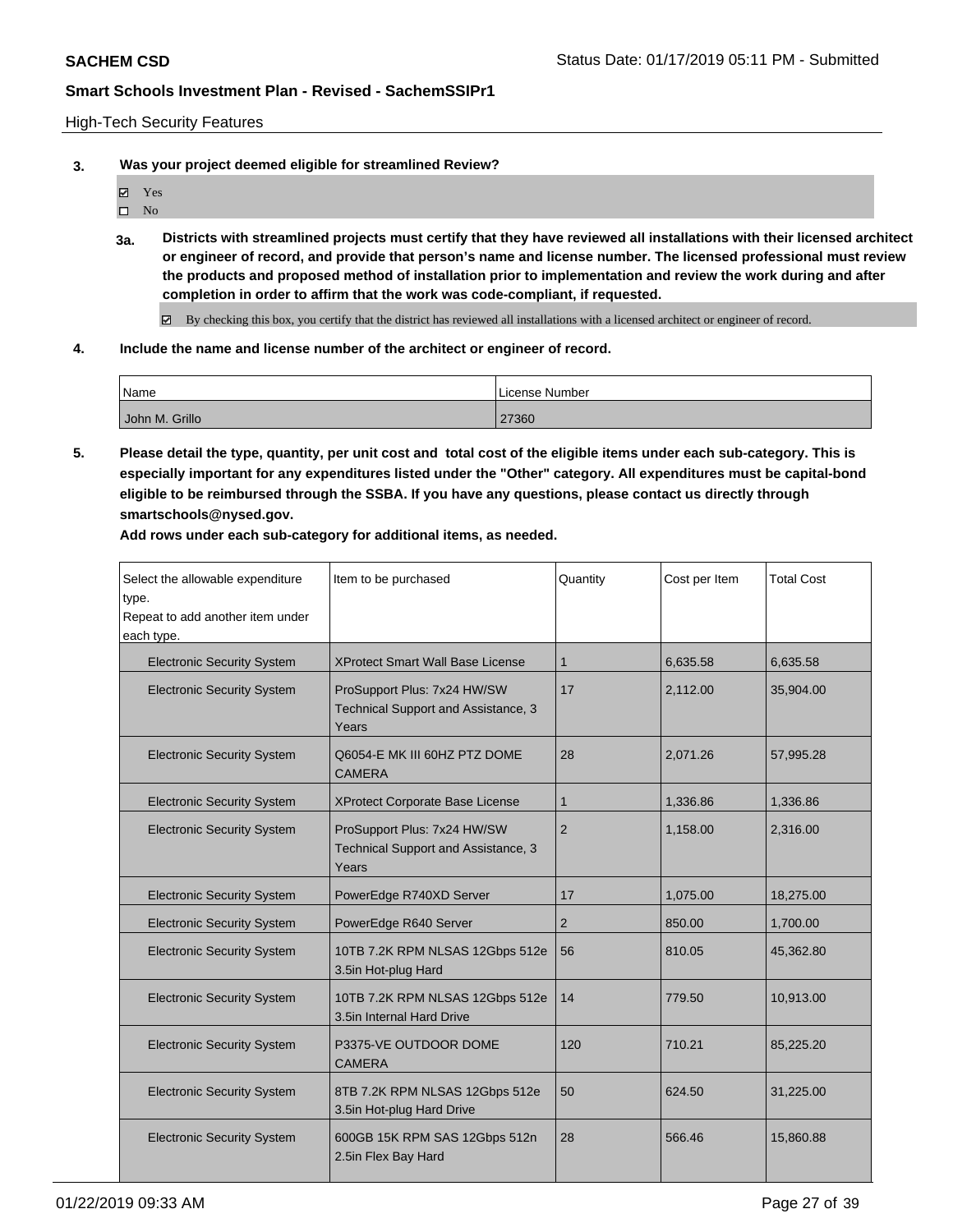| Select the allowable expenditure<br>type.<br>Repeat to add another item under<br>each type. | Item to be purchased                                                                       | Quantity       | Cost per Item | Total Cost |
|---------------------------------------------------------------------------------------------|--------------------------------------------------------------------------------------------|----------------|---------------|------------|
| <b>Electronic Security System</b>                                                           | P3375-V IP CAMERA, DN FIX DOME                                                             | 765            | 552.21        | 422,440.65 |
| <b>Electronic Security System</b>                                                           | 600GB 15K RPM SAS 12Gbps 512n<br>2.5in Hot-plug Hard Drive                                 | 18             | 524.50        | 9,441.00   |
| <b>Electronic Security System</b>                                                           | C H740P RAID Controller, 8GB NV<br>Cache, Mini card                                        | 2              | 524.50        | 1,049.00   |
| <b>Electronic Security System</b>                                                           | Three years Care Plus for XProtect<br>Corporate Base License                               | $\mathbf{1}$   | 522.90        | 522.90     |
| <b>Electronic Security System</b>                                                           | PERC H730P RAID Controller, 2GB<br>NV Cache, Mini card                                     | 10             | 449.50        | 4,495.00   |
| <b>Electronic Security System</b>                                                           | BOSS controller card + with 2 M.2<br>Sticks 240G (RAID 1), FH                              | $\overline{7}$ | 439.50        | 3,076.50   |
| <b>Electronic Security System</b>                                                           | Intel Xeon Silver 4110 2.1G, 8C/16T,<br>9.6GT/s, 11M Cache, Turbo, HT<br>(85W) DDR4-2400   | 19             | 419.50        | 7,970.50   |
| <b>Electronic Security System</b>                                                           | Intel Xeon Silver 4110 2.1G, 8C/16T,<br>9.6GT/s, 11M Cache, Turbo, HT<br>(85W) DDR4-2400   | 19             | 419.50        | 7,970.50   |
| <b>Electronic Security System</b>                                                           | 300GB 15K RPM SAS 12Gbps 512n<br>2.5in Hot-plug Hard Drive                                 | 20             | 374.53        | 7,490.60   |
| <b>Electronic Security System</b>                                                           | Dual, Hot-plug, Redundant Power<br>Supply (1+1), 750W                                      | 19             | 344.50        | 6,545.50   |
| <b>Electronic Security System</b>                                                           | <b>CCSInet Onsite Server Rebuild</b><br>Support Services - 1Yr - (19) Dell<br>Servers      | 19             | 300.00        | 5,700.00   |
| <b>Electronic Security System</b>                                                           | 300GB 15K RPM SAS 12Gbps 512n<br>2.5in Flex Bay Hard Drive, 3.5in HYB<br><b>CARR</b>       | 20             | 279.50        | 5.590.00   |
| <b>Electronic Security System</b>                                                           | 168GB RDIMM, 2666MT/s, Dual Rank                                                           | 24             | 272.50        | 6,540.00   |
| <b>Electronic Security System</b>                                                           | 600GB 10K RPM SAS 12Gbps 512n<br>2.5in Hot-plug Hard Drive, 3.5in HYB<br><b>CARR</b>       | 24             | 259.50        | 6,228.00   |
| <b>Electronic Security System</b>                                                           | iDRAC9, Enterprise                                                                         | 19             | 244.50        | 4,645.50   |
| <b>Electronic Security System</b>                                                           | Broadcom 57412 2 Port 10Gb SFP+ +<br>5720 2 Port 1Gb Base-T, rNDC                          | 19             | 234.50        | 4,455.50   |
| <b>Electronic Security System</b>                                                           | 8GB RDIMM, 2666MT/s, Single Rank                                                           | 14             | 177.50        | 2,485.00   |
| <b>Electronic Security System</b>                                                           | 120GB SSD SATA Boot 6Gbps 512n<br>2.5in Internal Drive, 3.5in HYB CARR,<br>1 DWPD, 219 TBW | 10             | 147.00        | 1,470.00   |
| <b>Electronic Security System</b>                                                           | XProtect Corporate Device License                                                          | 2,113          | 138.18        | 291,974.34 |
| <b>Electronic Security System</b>                                                           | Chassis with up to 12 x 3.5                                                                | 10             | 100.00        | 1,000.00   |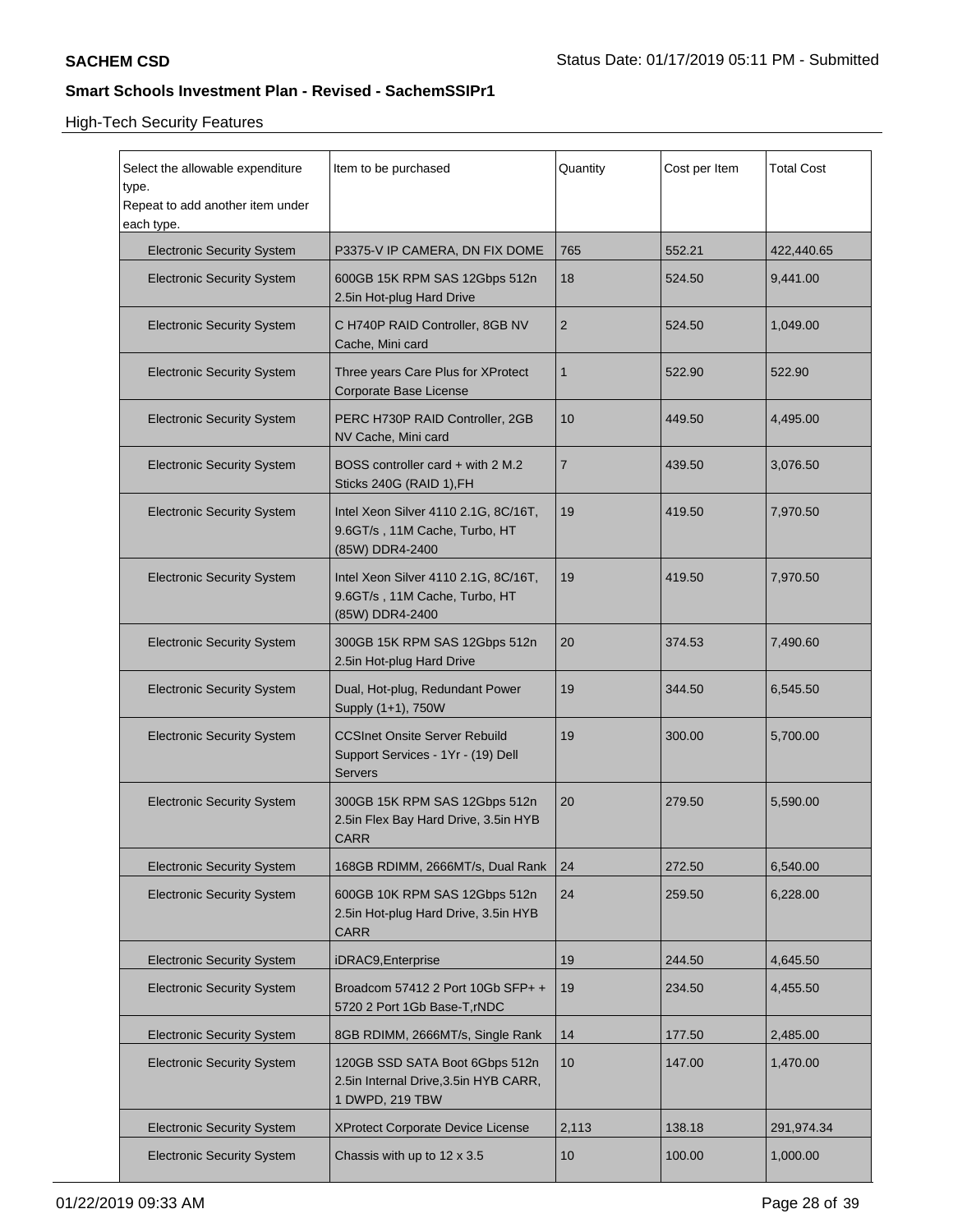| Select the allowable expenditure<br>type.<br>Repeat to add another item under<br>each type. | Item to be purchased                                                                                 | Quantity       | Cost per Item | <b>Total Cost</b> |
|---------------------------------------------------------------------------------------------|------------------------------------------------------------------------------------------------------|----------------|---------------|-------------------|
| <b>Electronic Security System</b>                                                           | Dell Hardware Limited Warranty Plus<br><b>On-Site Service</b>                                        | 17             | 100.00        | 1,700.00          |
| <b>Electronic Security System</b>                                                           | Dell Hardware Limited Warranty Plus<br><b>On-Site Service</b>                                        | 2              | 100.00        | 200.00            |
| <b>Electronic Security System</b>                                                           | 6 Performance Fans forR740/740XD                                                                     | 17             | 99.50         | 1,691.50          |
| <b>Electronic Security System</b>                                                           | Chassis with up to 12 x 3.5                                                                          | 7              | 97.00         | 679.00            |
| <b>Electronic Security System</b>                                                           | ReadyRails Sliding Rails With Cable<br>Management Arm                                                | 2              | 94.50         | 189.00            |
| <b>Electronic Security System</b>                                                           | ReadyRails Sliding Rails With Cable<br>Management Arm                                                | 17             | 94.50         | 1,606.50          |
| <b>Electronic Security System</b>                                                           | Quick Sync 2 (At-the-box mgmt)                                                                       | 17             | 89.50         | 1,521.50          |
| <b>Electronic Security System</b>                                                           | T91L61 Wall-&-Pole MOUNT, AL WH                                                                      | 28             | 78.21         | 2,189.88          |
| <b>Electronic Security System</b>                                                           | Quick Sync 2 (At-the-box mgmt)                                                                       | 2              | 74.50         | 149.00            |
| <b>Electronic Security System</b>                                                           | T91D61 WALL MOUNT, AL WH                                                                             | 120            | 66.36         | 7,963.20          |
| <b>Electronic Security System</b>                                                           | Three years Care Plus for XProtect<br>Corporate Device License                                       | 2,113          | 54.60         | 115,369.80        |
| <b>Electronic Security System</b>                                                           | Riser Config 2, 3 x8, 1 x16 slots                                                                    | 17             | 54.50         | 926.50            |
| <b>Electronic Security System</b>                                                           | 2.5 Chassis with up to 10 Hard Drives<br>and 3PCIe slots                                             | 2              | 50.00         | 100.00            |
| <b>Electronic Security System</b>                                                           | <b>OME Server Configuration</b><br>Management                                                        | 19             | 49.50         | 940.50            |
| <b>Electronic Security System</b>                                                           | P33VE SERIES PENDANT KIT                                                                             | 120            | 38.71         | 4,645.20          |
| <b>Electronic Security System</b>                                                           | PowerEdge 2U Standard Bezel                                                                          | 17             | 24.50         | 416.50            |
| <b>Electronic Security System</b>                                                           | 350-BBBW No Bezel Server Plate                                                                       | 2              | 24.50         | 49.00             |
| <b>Electronic Security System</b>                                                           | ENT CONFIG SVCS, FEE, RAID 10<br>SINGLE CONTAINER ON 4HDD                                            | $\overline{4}$ | 17.50         | 70.00             |
| <b>Electronic Security System</b>                                                           | ENT CONFIG SVCS, FEE, RAID 1<br>SINGLE CONTAINER ON 2HDD                                             | $\overline{2}$ | 17.50         | 35.00             |
| <b>Electronic Security System</b>                                                           | 1U Pipe Low Profile Heatsink                                                                         | 34             | 14.50         | 493.00            |
| <b>Electronic Security System</b>                                                           | Riser Config 2, 3x16 LP                                                                              | 2              | 9.50          | 19.00             |
| <b>Electronic Security System</b>                                                           | <b>Standard 1U Heatsink</b>                                                                          | 4              | 9.50          | 38.00             |
| <b>Electronic Security System</b>                                                           | Professional Services-Configuration<br>and Installation of Video Surveillance<br>Servers/Programming | 1              | 143,500.50    | 143,500.50        |
| <b>Entry Control System</b>                                                                 | PC4820 Door Access                                                                                   | 15             | 442.00        | 6,630.00          |
| <b>Entry Control System</b>                                                                 | Von Duprin PS914-4RL                                                                                 | 15             | 659.00        | 9,885.00          |
| <b>Entry Control System</b>                                                                 | Von Duprin 900-4RL                                                                                   | 15             | 275.00        | 4,125.00          |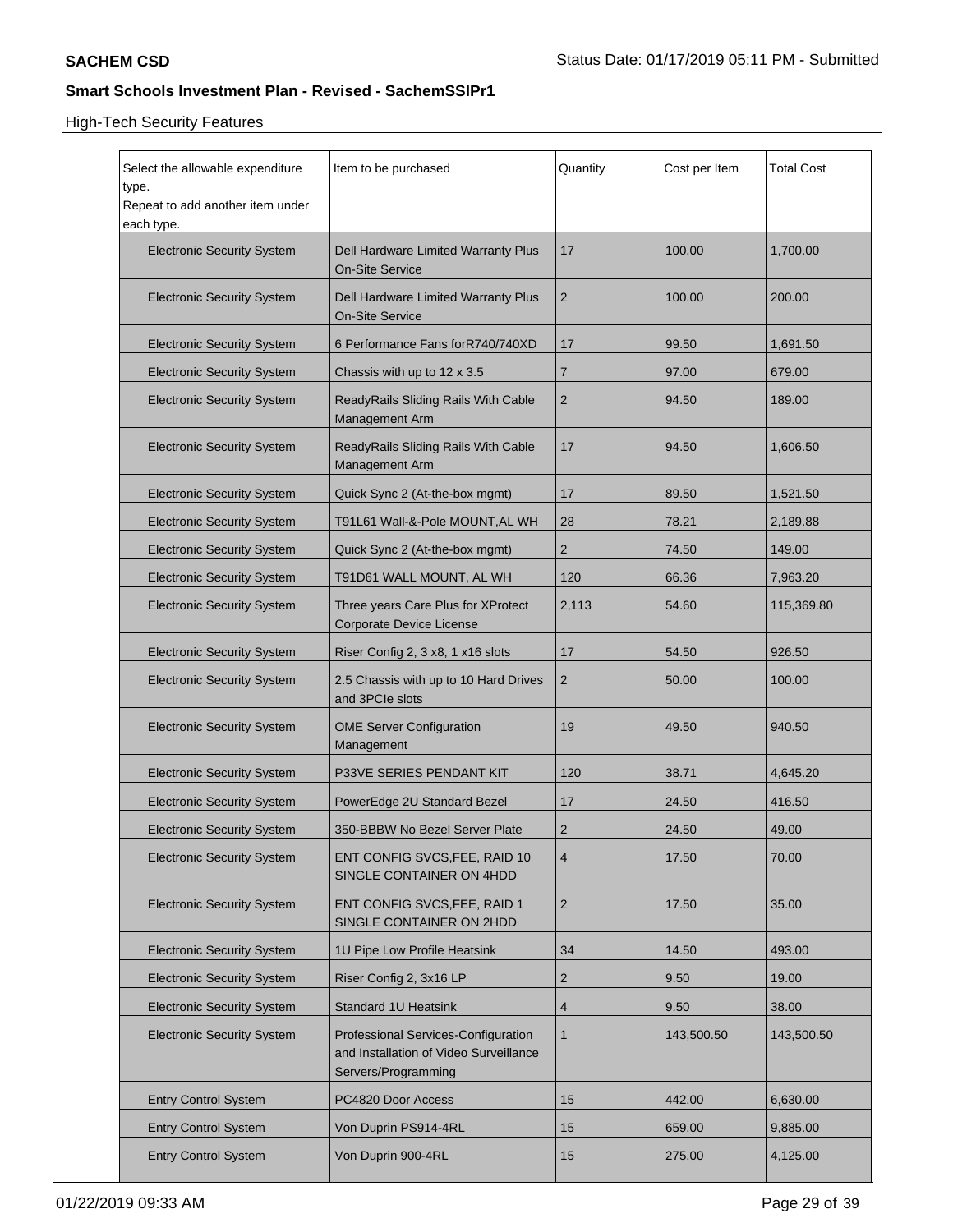| Select the allowable expenditure<br>type.<br>Repeat to add another item under<br>each type. | Item to be purchased                                                                       | Quantity | Cost per Item | <b>Total Cost</b> |
|---------------------------------------------------------------------------------------------|--------------------------------------------------------------------------------------------|----------|---------------|-------------------|
| <b>Entry Control System</b>                                                                 | Swipes SH-Y1BLK / SH-Y2BLK                                                                 | 15       | 180.00        | 2,700.00          |
| <b>Entry Control System</b>                                                                 | Intercom                                                                                   | 15       | 105.00        | 1,575.00          |
| <b>Entry Control System</b>                                                                 | <b>Handicapped Door Swing</b>                                                              | 15       | 2,700.00      | 40,500.00         |
| <b>Entry Control System</b>                                                                 | PT-3V Flex Loop                                                                            | 15       | 50.00         | 750.00            |
| <b>Entry Control System</b>                                                                 | Von Duprin 050070 Electric Door Latch                                                      | 15       | 578.00        | 8,670.00          |
| <b>Entry Control System</b>                                                                 | Scholarchip Data Center License                                                            | 1        | 3,000.00      | 3,000.00          |
| <b>Entry Control System</b>                                                                 | Scholarchip VMS Complete Hardware<br>and Application Kiosk                                 | 15       | 2,068.00      | 31,020.00         |
| <b>Entry Control System</b>                                                                 | Adhesive Visitor Labels 300ct                                                              | 15       | 89.00         | 1,335.00          |
| <b>Entry Control System</b>                                                                 | Scholarchip Data Center Building<br>License                                                | 1        | 3,000.00      | 3,000.00          |
| <b>Entry Control System</b>                                                                 | <b>Student Smart ID Kiosk</b>                                                              | 6        | 2,500.00      | 15,000.00         |
| <b>Entry Control System</b>                                                                 | <b>Smart ID Photo/Printer Station</b>                                                      | 2        | 5,800.00      | 11,600.00         |
| <b>Entry Control System</b>                                                                 | <b>Blank Cards</b>                                                                         | 2        | 480.00        | 960.00            |
| <b>Entry Control System</b>                                                                 | <b>Printer Ribbons</b>                                                                     | 6        | 54.00         | 324.00            |
| <b>Entry Control System</b>                                                                 | Printer cleaning kits                                                                      | 2        | 21.00         | 42.00             |
| <b>Entry Control System</b>                                                                 | <b>Student Passes</b>                                                                      | 2        | 69.00         | 138.00            |
| <b>Capital-Intensive Security</b><br>Project                                                | Site Demolition for Security Vestibule-<br>Tamarac, Chippewa, Merrimac,<br>Cayuga, Wenonah | 5        | 3,093.00      | 15,465.00         |
| <b>Capital-Intensive Security</b><br>Project                                                | Site Demolition for Security Vestibule-<br>Hiawatha, Nokomis                               | 2        | 6,453.00      | 12,906.00         |
| <b>Capital-Intensive Security</b><br>Project                                                | Site Demolition for Security Vestibule-<br>Grundy                                          | 1        | 8,175.00      | 8,175.00          |
| <b>Capital-Intensive Security</b><br>Project                                                | Site Demolition for Security Vestibule-<br>Sachem East                                     | 1        | 8,197.00      | 8,197.00          |
| <b>Capital-Intensive Security</b><br>Project                                                | Site Demolition for Security Vestibule-<br>Sagamore                                        | 1        | 9,105.00      | 9,105.00          |
| <b>Capital-Intensive Security</b><br>Project                                                | Site Demolition for Security Vestibule-<br>Samoset                                         | 1        | 9,235.00      | 9,235.00          |
| <b>Capital-Intensive Security</b><br>Project                                                | Site Demolition for Security Vestibule-<br>Sachem North, Waverly                           | 2        | 9,243.00      | 18,486.00         |
| <b>Capital-Intensive Security</b><br>Project                                                | Site Demolition for Security Vestibule-<br>Seneca                                          | 1        | 9,291.00      | 9,291.00          |
| <b>Capital-Intensive Security</b><br>Project                                                | Site Demolition for Security Vestibule-<br>Lynwood                                         | 1        | 9,753.00      | 9,753.00          |
| <b>Capital-Intensive Security</b><br>Project                                                | Security Vestibule Carpentry & Install-<br>Tamarac, Chippewa, Merrimac,                    | 7        | 16,987.00     | 118,909.00        |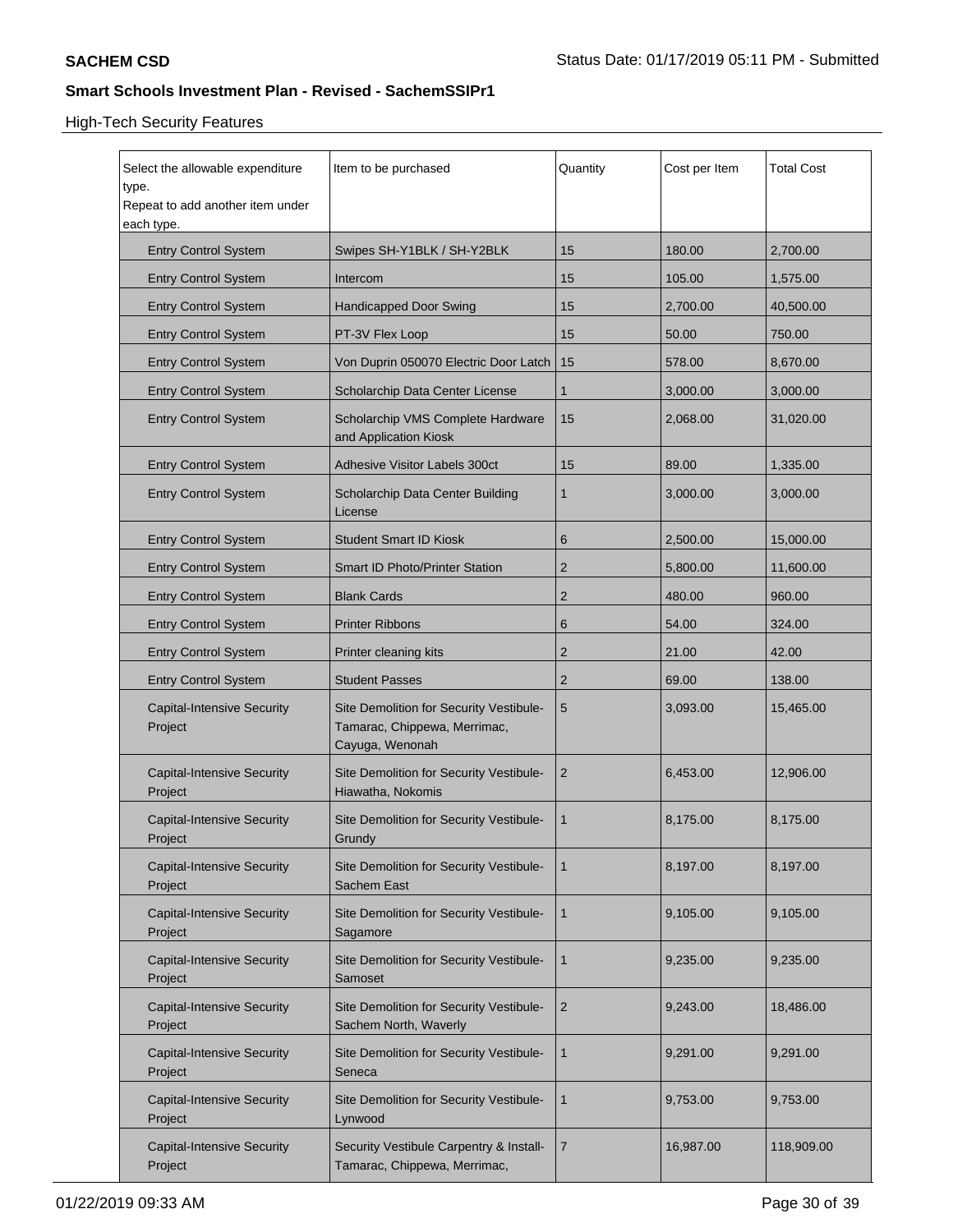| Select the allowable expenditure<br>type.<br>Repeat to add another item under<br>each type. | Item to be purchased                                                                       | Quantity | Cost per Item | <b>Total Cost</b> |
|---------------------------------------------------------------------------------------------|--------------------------------------------------------------------------------------------|----------|---------------|-------------------|
|                                                                                             | Cayuga, Wenonah, Hiawatha,<br><b>Nokomis</b>                                               |          |               |                   |
| <b>Capital-Intensive Security</b><br>Project                                                | Security Vestibule Carpentry & Install-<br>Grundy                                          | 1        | 29,876.00     | 29,876.00         |
| <b>Capital-Intensive Security</b><br>Project                                                | Security Vestibule Carpentry & Install-<br>Sachem East                                     | 1        | 15,262.00     | 15,262.00         |
| <b>Capital-Intensive Security</b><br>Project                                                | Security Vestibule Carpentry & Install-<br>Sagamore                                        | 1        | 53,475.00     | 53,475.00         |
| <b>Capital-Intensive Security</b><br>Project                                                | Security Vestibule Carpentry & Install-<br>Samoset                                         | 1        | 32,662.00     | 32,662.00         |
| <b>Capital-Intensive Security</b><br>Project                                                | Security Vestibule Carpentry & Install-<br>Sachem North                                    | 1        | 14,494.00     | 14,494.00         |
| <b>Capital-Intensive Security</b><br>Project                                                | Security Vestibule Carpentry & Install-<br>Waverly                                         | 1        | 80,289.00     | 80,289.00         |
| <b>Capital-Intensive Security</b><br>Project                                                | Security Vestibule Carpentry & Install-<br>Seneca                                          | 1        | 53,453.00     | 53,453.00         |
| <b>Capital-Intensive Security</b><br>Project                                                | Security Vestibule Carpentry & Install-<br>Lynwood                                         | 1        | 33,496.00     | 33,496.00         |
| <b>Capital-Intensive Security</b><br>Project                                                | Security Vestibule Storefront Material-<br>Sachem North                                    | 1        | 14,867.00     | 14,867.00         |
| <b>Capital-Intensive Security</b><br>Project                                                | Security Vestibule Storefront Material-<br>Tamarac, Chippewa, Merrimac,<br>Cayuga, Wenonah | 5        | 15,756.00     | 78,780.00         |
| <b>Capital-Intensive Security</b><br>Project                                                | Security Vestibule Storefront Material-<br>Samoset                                         | 1        | 19,985.00     | 19,985.00         |
| <b>Capital-Intensive Security</b><br>Project                                                | Security Vestibule Storefront Material-<br>Hiawatha, Nokomis                               | 2        | 25,400.00     | 50,800.00         |
| <b>Capital-Intensive Security</b><br>Project                                                | Security Vestibule Storefront Material-<br>Grundy, Lynwood                                 | 2        | 32,750.00     | 65,500.00         |
| <b>Capital-Intensive Security</b><br>Project                                                | Security Vestibule Storefront Material-<br>Sagamore                                        | 1        | 59,753.00     | 59,753.00         |
| <b>Capital-Intensive Security</b><br>Project                                                | Security Vestibule Storefront Material-<br>Seneca                                          | 1        | 59,874.00     | 59,874.00         |
| <b>Capital-Intensive Security</b><br>Project                                                | Security Vestibule Storefront Material-<br>Waverly                                         | 1        | 60,175.00     | 60,175.00         |
| <b>Approved Door Hardening</b>                                                              | Security Vestibule Door Hardware-<br>Hiawatha, Nokomis                                     | 2        | 5,530.00      | 11,060.00         |
| <b>Approved Door Hardening</b>                                                              | Security Vestibule Door Hardware-<br>Tamarac, Chippewa, Merrimac,<br>Cayuga, Wenonah       | 5        | 5,600.00      | 28,000.00         |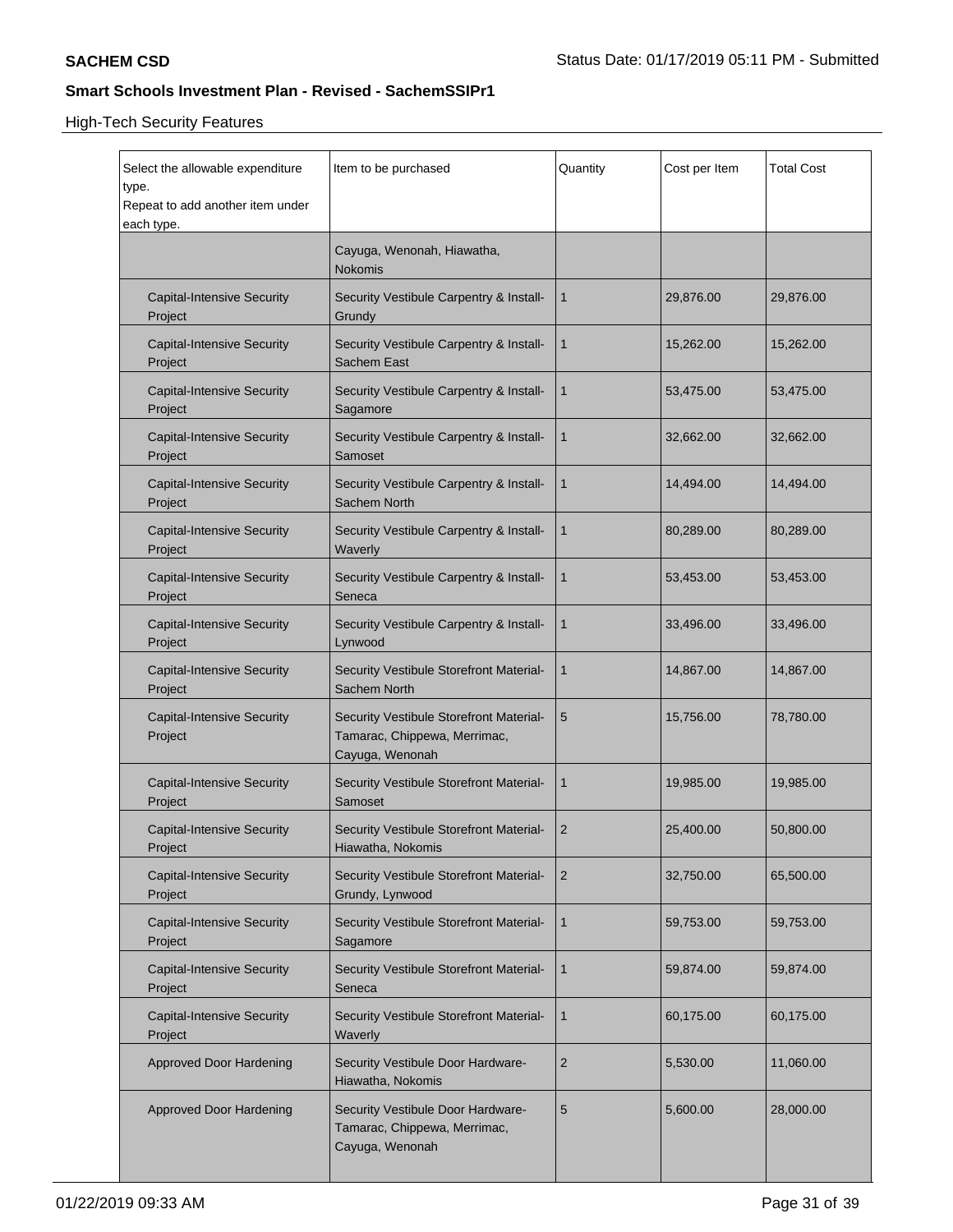| Select the allowable expenditure<br>type.<br>Repeat to add another item under<br>each type. | Item to be purchased                                                                                                   | Quantity       | Cost per Item | <b>Total Cost</b> |
|---------------------------------------------------------------------------------------------|------------------------------------------------------------------------------------------------------------------------|----------------|---------------|-------------------|
| Approved Door Hardening                                                                     | Security Vestibule Door Hardware-<br>Sagamore                                                                          | 1              | 6,727.00      | 6,727.00          |
| Approved Door Hardening                                                                     | Security Vestibule Door Hardware-<br>Seneca                                                                            | 1              | 6,771.00      | 6,771.00          |
| Approved Door Hardening                                                                     | Security Vestibule Door Hardware-<br>Sachem North                                                                      | 1              | 8,352.00      | 8,352.00          |
| Approved Door Hardening                                                                     | Security Vestibule Door Hardware-<br>Grundy                                                                            | 1              | 8,800.00      | 8,800.00          |
| Approved Door Hardening                                                                     | Security Vestibule Door Hardware-<br>Waverly                                                                           | 1              | 8,891.00      | 8,891.00          |
| Approved Door Hardening                                                                     | Security Vestibule Door Hardware-<br>Samoset                                                                           | 1              | 10,585.00     | 10,585.00         |
| Approved Door Hardening                                                                     | Security Vestibule Door Hardware-<br>Lynwood                                                                           | 1              | 11,350.00     | 11,350.00         |
| Approved Door Hardening                                                                     | Security Vestibule Door Hardware-<br>Sachem East                                                                       | 1              | 17,263.00     | 17,263.00         |
| Approved Door Hardening                                                                     | Security Vestibule Glazing-Sachem<br>North                                                                             | 1              | 4,197.00      | 4,197.00          |
| Approved Door Hardening                                                                     | Security Vestibule Glazing-Hiawatha,<br><b>Nokomis</b>                                                                 | $\overline{2}$ | 5,749.00      | 11,498.00         |
| Approved Door Hardening                                                                     | Security Vestibule Glazing-Tamarac,<br>Chippewa, Merrimac, Cayuga,<br>Wenonah                                          | 5              | 5,823.00      | 29,115.00         |
| Approved Door Hardening                                                                     | Security Vestibule Glazing-Samoset                                                                                     | 1              | 13,311.00     | 13,311.00         |
| <b>Approved Door Hardening</b>                                                              | Security Vestibule Glazing-Lynwood                                                                                     | 1              | 15,875.00     | 15,875.00         |
| <b>Approved Door Hardening</b>                                                              | Security Vestibule Glazing-Grundy                                                                                      | $\mathbf 1$    | 22,408.00     | 22,408.00         |
| <b>Approved Door Hardening</b>                                                              | Security Vestibule Glazing-Waverly                                                                                     | $\mathbf{1}$   | 28,040.00     | 28,040.00         |
| <b>Approved Door Hardening</b>                                                              | Security Vestibule Glazing-Sagamore                                                                                    | 1              | 31,660.00     | 31,660.00         |
| <b>Approved Door Hardening</b>                                                              | Security Vestibule Glazing-Seneca                                                                                      | 1              | 32,077.00     | 32,077.00         |
| <b>Approved Door Hardening</b>                                                              | Security Vestibule Window Film-<br>Samoset                                                                             | 1              | 7,423.00      | 7,423.00          |
| <b>Approved Door Hardening</b>                                                              | Security Vestibule Window Film-<br>Tamarac, Chippewa, Merrimac,<br>Cayuga, Wenonah, Hiawatha,<br>Nokomis, Sachem North | 8              | 10,487.00     | 83,896.00         |
| <b>Approved Door Hardening</b>                                                              | Security Vestibule Window Film-<br>Grundy                                                                              | 1              | 12,514.00     | 12,514.00         |
| <b>Approved Door Hardening</b>                                                              | Security Vestibule Window Film-<br>Waverly                                                                             | 1              | 13,326.00     | 13,326.00         |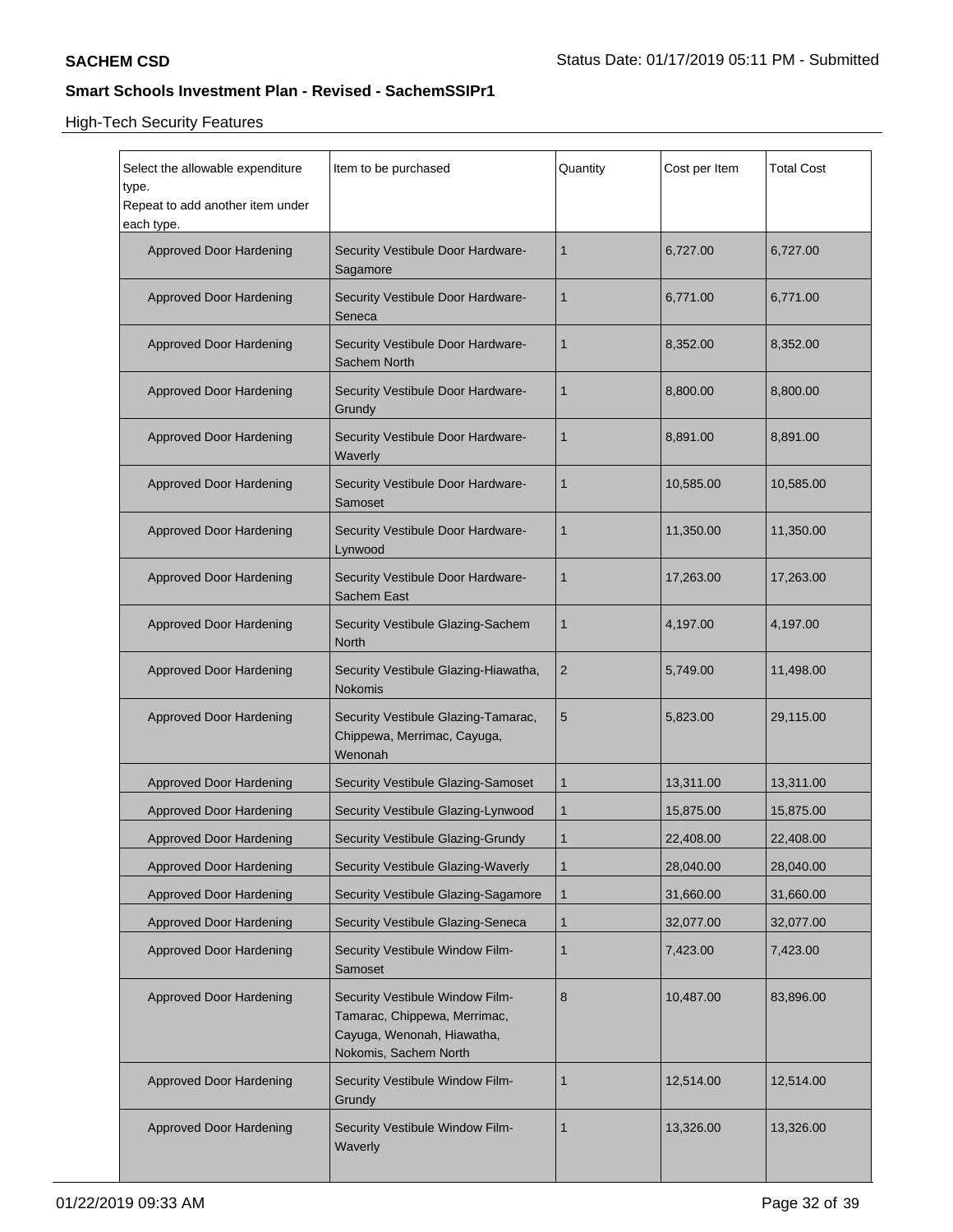| Select the allowable expenditure<br>type.<br>Repeat to add another item under<br>each type. | Item to be purchased                                                                                                                                                                               | Quantity | Cost per Item | <b>Total Cost</b> |
|---------------------------------------------------------------------------------------------|----------------------------------------------------------------------------------------------------------------------------------------------------------------------------------------------------|----------|---------------|-------------------|
| <b>Approved Door Hardening</b>                                                              | Security Vestibule Window Film-<br>Lynwood                                                                                                                                                         | 1        | 19,526.00     | 19,526.00         |
| <b>Approved Door Hardening</b>                                                              | Security Vestibule Window Film-<br>Seneca                                                                                                                                                          | 1        | 24,467.00     | 24,467.00         |
| <b>Approved Door Hardening</b>                                                              | Security Vestibule Window Film-<br>Sagamore                                                                                                                                                        | 1        | 24,987.00     | 24,987.00         |
| <b>Approved Door Hardening</b>                                                              | Security Vestibule Window Film-<br>Sachem East                                                                                                                                                     | 1        | 26,457.00     | 26,457.00         |
| <b>Capital-Intensive Security</b><br>Project                                                | Security Vestibule Shutter-Cayuga,<br>Chippewa, Grundy, Hiawatha,<br>Lynwood, Merrimac, Nokomis,<br>Tamarac, Waverly, Wenonah,<br>Samoset, Sagamore, Seneca, Sachem<br>East, Sachem North          | 15       | 6,950.00      | 104,250.00        |
| <b>Capital-Intensive Security</b><br>Project                                                | Security Vestibule Security Window-<br>Cayuga, Chippewa, Grundy, Hiawatha,<br>Lynwood, Merrimac, Nokomis,<br>Tamarac, Waverly, Wenonah,<br>Samoset, Sagamore, Seneca, Sachem<br>East, Sachem North | 15       | 5,750.00      | 86,250.00         |
| <b>Capital-Intensive Security</b><br>Project                                                | Security Vestibule Flooring-Tamarac,<br>Chippewa, Merrimac, Cayuga,<br>Wenonah, Hiawatha, Nokomis,<br>Sachem North                                                                                 | 8        | 1,744.00      | 13,952.00         |
| <b>Capital-Intensive Security</b><br>Project                                                | Security Vestibule Flooring-Sachem<br>East                                                                                                                                                         | 1        | 3,214.00      | 3,214.00          |
| <b>Capital-Intensive Security</b><br>Project                                                | Security Vestibule Flooring-Grundy,<br>Lynwood                                                                                                                                                     | 2        | 4,952.00      | 9,904.00          |
| <b>Capital-Intensive Security</b><br>Project                                                | Security Vestibule Flooring-Samoset                                                                                                                                                                | 1        | 6,951.00      | 6,951.00          |
| <b>Capital-Intensive Security</b><br>Project                                                | Security Vestibule Flooring-Sagamore                                                                                                                                                               | 1        | 11,406.00     | 11,406.00         |
| <b>Capital-Intensive Security</b><br>Project                                                | Security Vestibule Flooring-Waverly                                                                                                                                                                | 1        | 12,145.00     | 12,145.00         |
| <b>Capital-Intensive Security</b><br>Project                                                | Security Vestibule Flooring-Seneca                                                                                                                                                                 | 1        | 17,453.00     | 17,453.00         |
| <b>Capital-Intensive Security</b><br>Project                                                | Security Vestibule Painting-Sachem<br>East, Sagamore, Seneca                                                                                                                                       | 3        | 1,872.00      | 5,616.00          |
| <b>Capital-Intensive Security</b><br>Project                                                | <b>Security Vestibule Painting-Sachem</b><br>North                                                                                                                                                 | 1        | 2,045.00      | 2,045.00          |
| <b>Capital-Intensive Security</b><br>Project                                                | Security Vestibule Painting-Tamarac,<br>Chippewa, Merrimac, Cayuga,                                                                                                                                | 5        | 2,586.00      | 12,930.00         |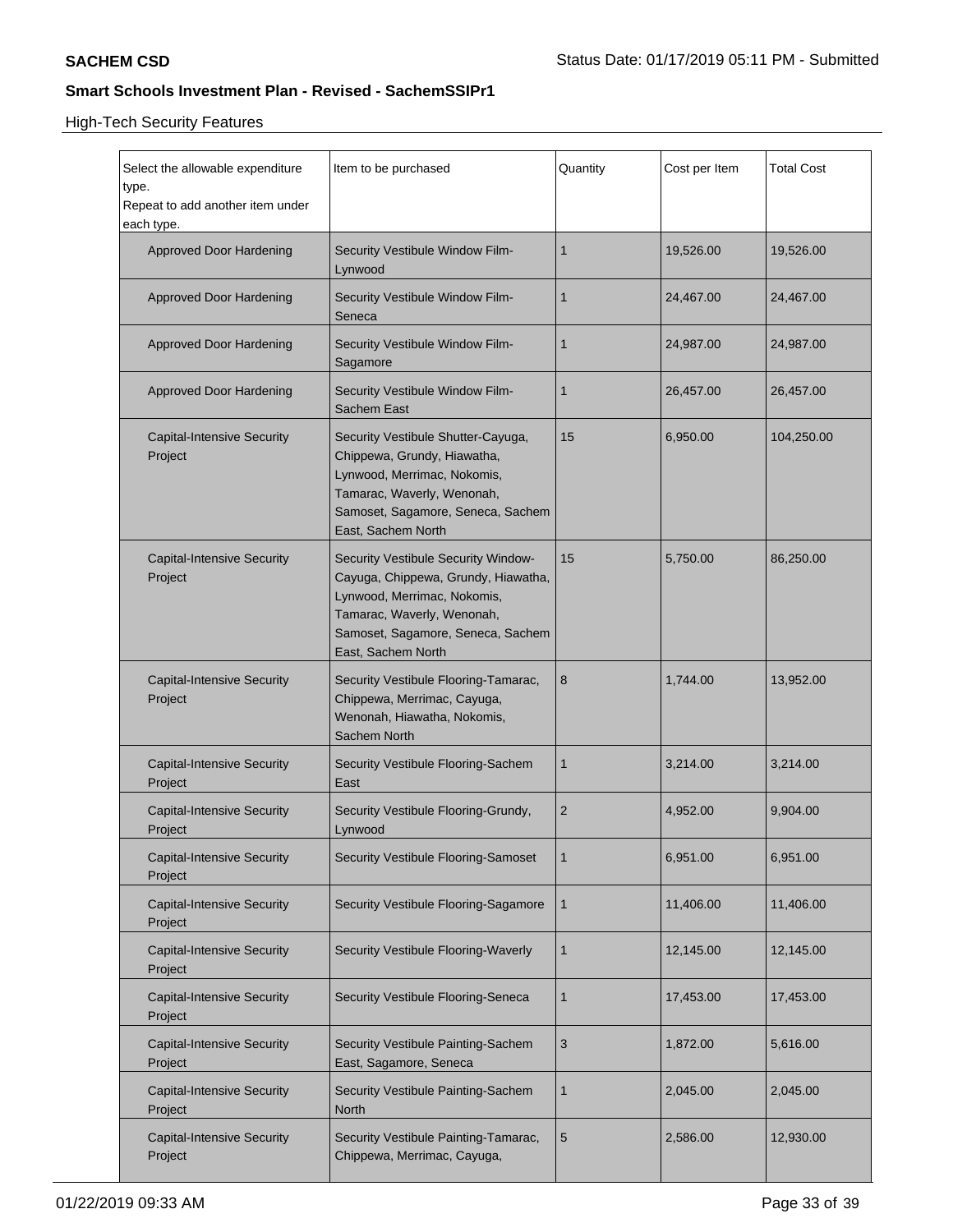| Select the allowable expenditure<br>type.<br>Repeat to add another item under<br>each type. | Item to be purchased                              | Quantity       | Cost per Item | <b>Total Cost</b> |
|---------------------------------------------------------------------------------------------|---------------------------------------------------|----------------|---------------|-------------------|
|                                                                                             | Wenonah                                           |                |               |                   |
| <b>Capital-Intensive Security</b><br>Project                                                | Security Vestibule Painting-Samoset               | 1              | 2,745.00      | 2,745.00          |
| <b>Capital-Intensive Security</b><br>Project                                                | Security Vestibule Painting-Waverly               | 1              | 3,144.00      | 3,144.00          |
| <b>Capital-Intensive Security</b><br>Project                                                | Security Vestibule Painting-Lynwood               | 1              | 3,786.00      | 3,786.00          |
| <b>Capital-Intensive Security</b><br>Project                                                | Security Vestibule Painting-Grundy                | 1              | 4,423.00      | 4,423.00          |
| <b>Capital-Intensive Security</b><br>Project                                                | Security Vestibule Painting-Nokomis,<br>Hiawatha  | $\overline{c}$ | 4,982.00      | 9,964.00          |
| <b>Capital-Intensive Security</b><br>Project                                                | Security Vestibule Steel-Grundy                   | 1              | 2,010.00      | 2,010.00          |
| <b>Capital-Intensive Security</b><br>Project                                                | Security Vestibule Steel-Sagamore                 | 1              | 16,578.00     | 16,578.00         |
| <b>Capital-Intensive Security</b><br>Project                                                | Security Vestibule Steel-Seneca                   | 1              | 16,687.00     | 16,687.00         |
| <b>Capital-Intensive Security</b><br>Project                                                | Security Vestibule Steel-Waverly                  | 1              | 32,316.00     | 32,316.00         |
| <b>Capital-Intensive Security</b><br>Project                                                | Security Vestibule Concrete Sitework-<br>Samoset  | 1              | 16,500.00     | 16,500.00         |
| <b>Capital-Intensive Security</b><br>Project                                                | Security Vestibule Concrete Sitework-<br>Grundy   | 1              | 17,985.00     | 17,985.00         |
| <b>Capital-Intensive Security</b><br>Project                                                | Security Vestibule Concrete Sitework-<br>Lynwood  | 1              | 19,500.00     | 19,500.00         |
| <b>Capital-Intensive Security</b><br>Project                                                | Security Vestibule Concrete Sitework-<br>Sagamore | 1              | 45,000.00     | 45,000.00         |
| <b>Capital-Intensive Security</b><br>Project                                                | Security Vestibule Concrete Sitework-<br>Seneca   | 1              | 51,000.00     | 51,000.00         |
| <b>Capital-Intensive Security</b><br>Project                                                | Security Vestibule Concrete Sitework-<br>Waverly  | 1              | 66,405.00     | 66,405.00         |
| <b>Capital-Intensive Security</b><br>Project                                                | Security Vestibule Roofing-Sachem<br>East         | $\mathbf{1}$   | 3,318.00      | 3,318.00          |
| <b>Capital-Intensive Security</b><br>Project                                                | Security Vestibule Roofing-Lynwood                | 1              | 3,346.00      | 3,346.00          |
| <b>Capital-Intensive Security</b><br>Project                                                | <b>Security Vestibule Roofing-Grundy</b>          | $\mathbf{1}$   | 3,351.00      | 3,351.00          |
| <b>Capital-Intensive Security</b><br>Project                                                | Security Vestibule Roofing-Samoset                | 1              | 11,432.00     | 11,432.00         |
| <b>Capital-Intensive Security</b>                                                           | Security Vestibule Roofing-Sagamore               | 1              | 18,996.00     | 18,996.00         |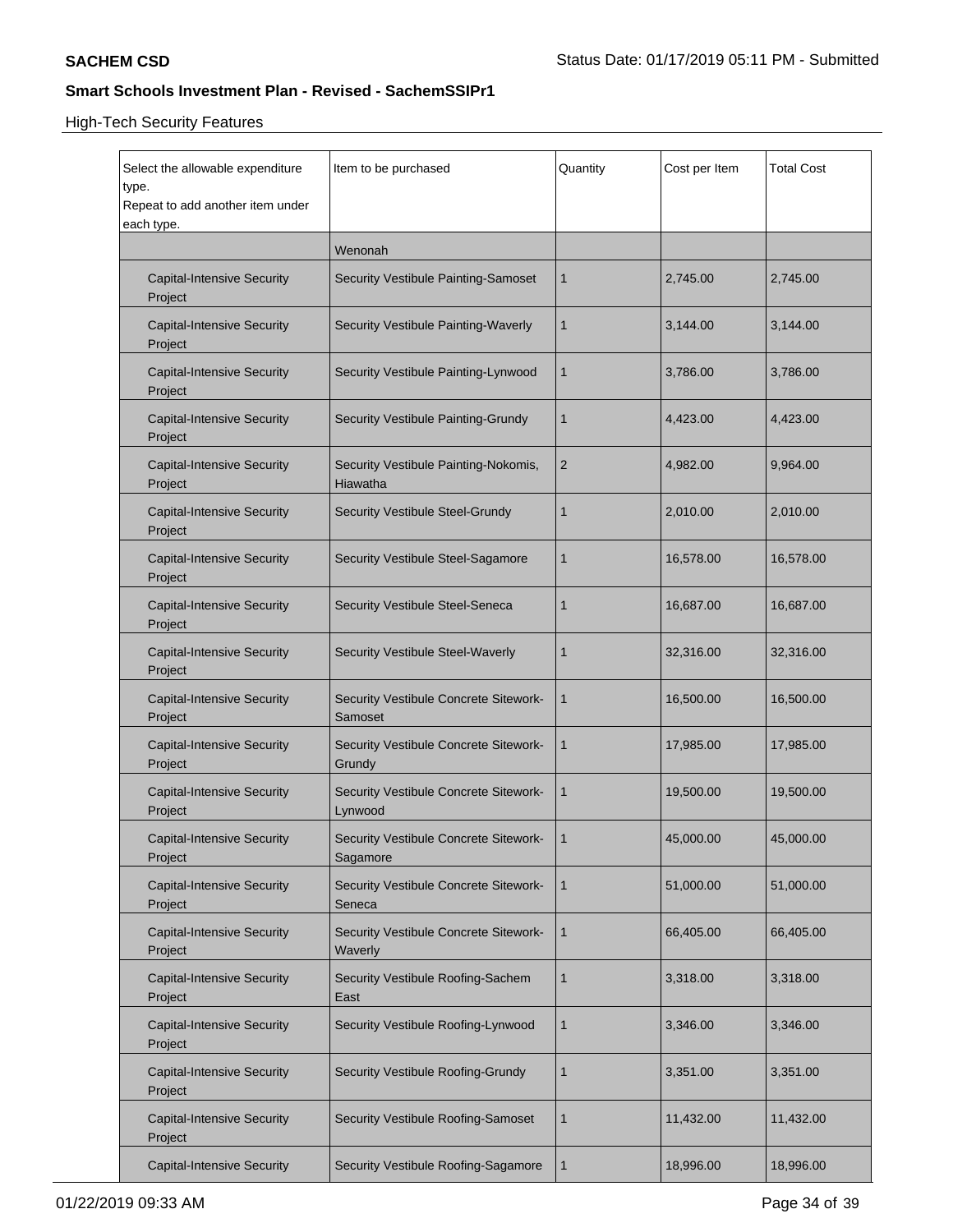High-Tech Security Features

| Select the allowable expenditure<br>type.<br>Repeat to add another item under<br>each type. | Item to be purchased                                                             | Quantity     | Cost per Item | <b>Total Cost</b> |
|---------------------------------------------------------------------------------------------|----------------------------------------------------------------------------------|--------------|---------------|-------------------|
| Project                                                                                     |                                                                                  |              |               |                   |
| <b>Capital-Intensive Security</b><br>Project                                                | Security Vestibule Roofing-Seneca                                                | 1            | 19,121.00     | 19,121.00         |
| <b>Capital-Intensive Security</b><br>Project                                                | Security Vestibule Roofing-Waverly                                               | $\mathbf{1}$ | 30,835.00     | 30,835.00         |
| <b>Capital-Intensive Security</b><br>Project                                                | Security Vestibule Electrical-Tamarac,<br>Chippewa, Merrimac, Cayuga,<br>Wenonah | 5            | 2,570.00      | 12,850.00         |
| <b>Capital-Intensive Security</b><br>Project                                                | Security Vestibule Electrical-Sachem<br><b>North</b>                             | $\mathbf{1}$ | 2,627.00      | 2,627.00          |
| <b>Capital-Intensive Security</b><br>Project                                                | Security Vestibule Electrical-Hiawatha,<br><b>Nokomis</b>                        | 2            | 3,794.00      | 7,588.00          |
| <b>Capital-Intensive Security</b><br>Project                                                | Security Vestibule Electrical-Sachem<br>East                                     | 1            | 4,313.00      | 4,313.00          |
| <b>Capital-Intensive Security</b><br>Project                                                | Security Vestibule Electrical-Lynwood                                            | $\mathbf{1}$ | 13,383.00     | 13,383.00         |
| <b>Capital-Intensive Security</b><br>Project                                                | Security Vestibule Electrical-Samoset                                            | 1            | 14,371.00     | 14,371.00         |
| <b>Capital-Intensive Security</b><br>Project                                                | Security Vestibule Electrical-Seneca                                             | 1            | 14,949.00     | 14,949.00         |
| <b>Capital-Intensive Security</b><br>Project                                                | Security Vestibule Electrical-Sagamore                                           | $\mathbf{1}$ | 15,542.00     | 15,542.00         |
| <b>Capital-Intensive Security</b><br>Project                                                | Security Vestibule Electrical-Grundy                                             | 1            | 17,289.00     | 17,289.00         |
| <b>Capital-Intensive Security</b><br>Project                                                | Security Vestibule Electrical-Waverly                                            | 1            | 23,429.00     | 23,429.00         |
| <b>Capital-Intensive Security</b><br>Project                                                | Security Vestibule HVAC-Sachem East   1                                          |              | 24,476.00     | 24,476.00         |
| <b>Capital-Intensive Security</b><br>Project                                                | Security Vestibule HVAC-Samoset                                                  | $\mathbf{1}$ | 25,000.00     | 25,000.00         |
| <b>Capital-Intensive Security</b><br>Project                                                | Security Vestibule HVAC-Grundy                                                   | 1            | 26,139.00     | 26,139.00         |
| <b>Capital-Intensive Security</b><br>Project                                                | Security Vestibule HVAC-Sagamore,<br>Seneca, Lynwood                             | 3            | 27,500.00     | 82,500.00         |
| <b>Capital-Intensive Security</b><br>Project                                                | Security Vestibule HVAC-Waverly                                                  | $\mathbf{1}$ | 46,400.00     | 46,400.00         |
| <b>Other Costs</b>                                                                          | Professional Services-Architectural<br>Incidentals                               | 1            | 123,812.60    | 123,812.60        |
|                                                                                             |                                                                                  | 6,414        | 2,127,700.72  | 4,139,652         |

**6. If you have made an allocation for High-Tech Security Features, complete this table.**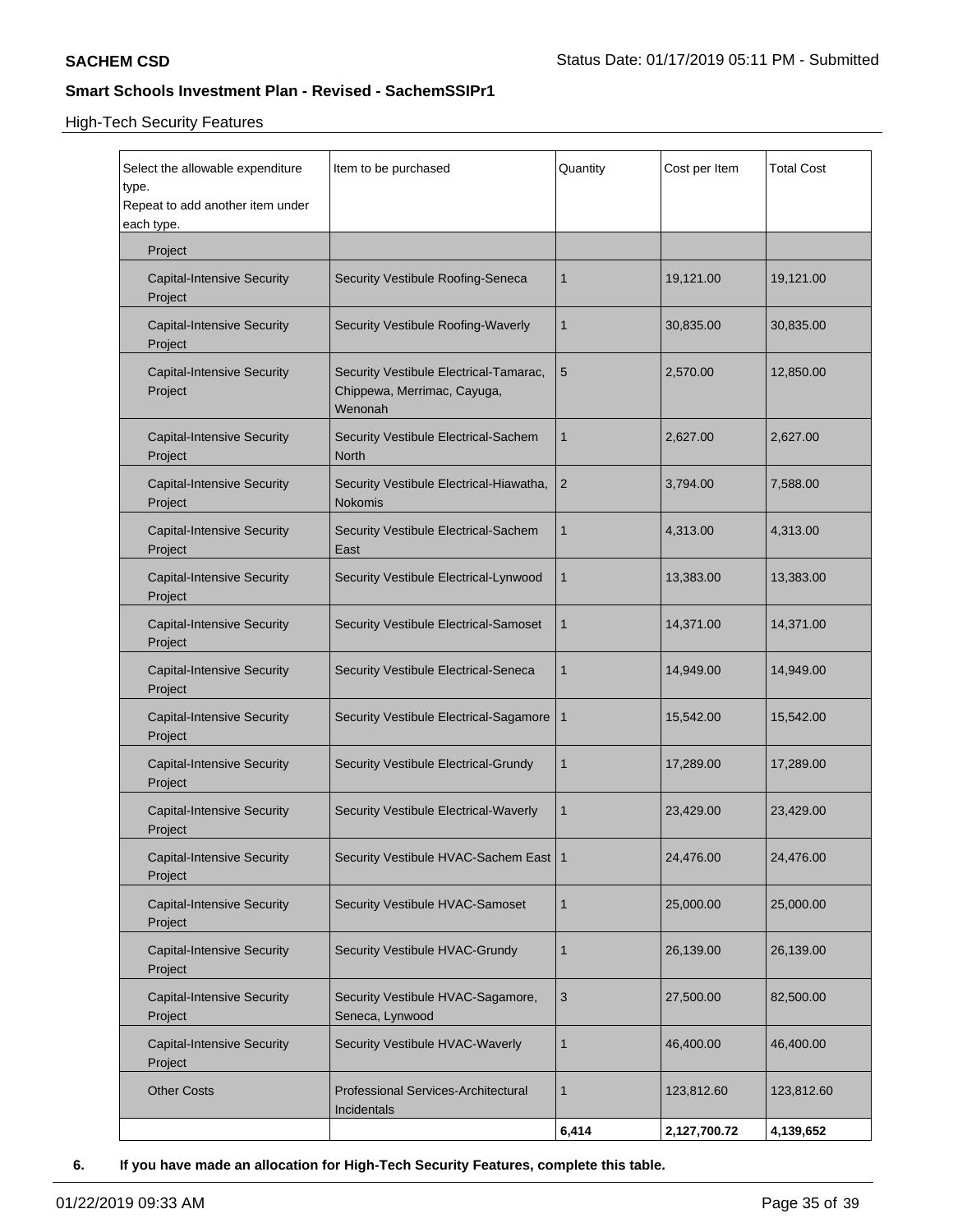## High-Tech Security Features

**Note that the calculated Total at the bottom of the table must equal the Total allocation for this category that you entered in the SSIP Overview overall budget.**

|                                                      | Sub-Allocation |
|------------------------------------------------------|----------------|
| Capital-Intensive Security Project (Standard Review) | 1,957,677.00   |
| <b>Electronic Security System</b>                    | 1,398,332.67   |
| <b>Entry Control System</b>                          | 141,254.00     |
| Approved Door Hardening Project                      | 518,576.00     |
| <b>Other Costs</b>                                   | 123,812.60     |
| <b>Totals:</b>                                       | 4,139,652.27   |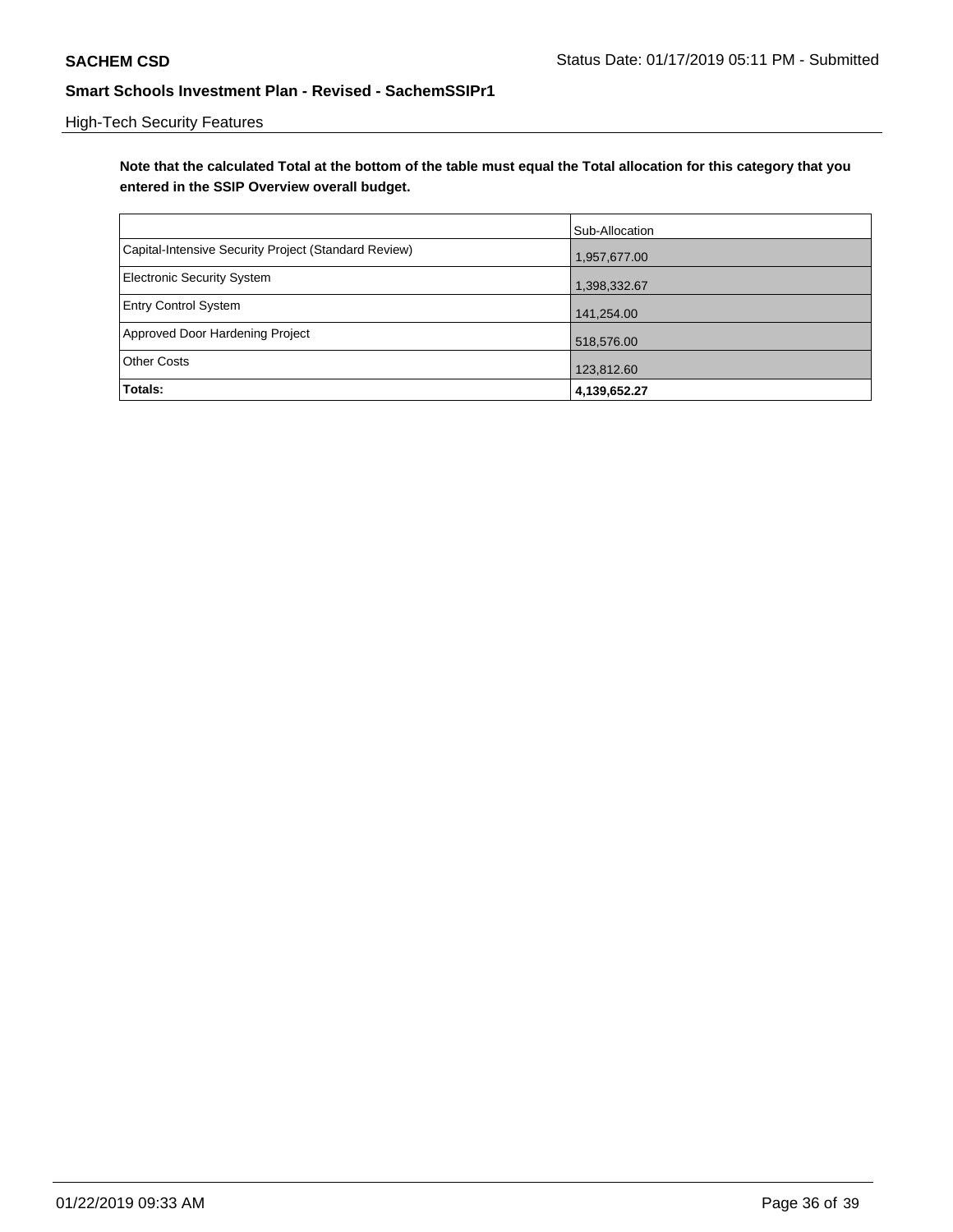#### Non-Public Schools

**1. Describe your plan to loan purchased hardware to nonpublic schools within your district. The plan should use your district's nonpublic per-student loan amount calculated below, within the framework of the guidance. Please enter the date by which nonpublic schools must request classroom technology items. Also, specify in your response the devices that the nonpublic schools have requested, as well as in the in the Budget and the Expenditure Table at the end of the page.**

The Sachem Central School District maintains a hardware and software loan program for the four non-public schools within its geographic boundaries. The district has consulted with and provided rudimentary information in regard to Smart Schools with these schools for consideration of this funding. With this submission, the Sachem Central School District has made each school aware of their potential allocation. There are 4 nonpublic schools listed, but 1 has closed (Our Lady of Good Success) in January 2018. Upon approval of the Smart Schools Investment Plan, the schools will receive a formal confirmation of the approval and the amount of the hardware loan available to each school specifically. The non-public schools are working to put their specific device requests together.

The district has set June 1 as the deadline for the submission of information to the district regarding the allocation and will be requested to provide information regarding device type, manufacturer, model and quantity to provide the district with all relevant information to procure products in line with the Smart Schools Bond Act purchasing guidelines and requirements.

The district will review all such requests and work with the school to complete the request and purchase product following July 1 and the start of the new school fiscal year.

**2. A final Smart Schools Investment Plan cannot be approved until school authorities have adopted regulations specifying the date by which requests from nonpublic schools for the purchase and loan of Smart Schools Bond Act classroom technology must be received by the district.**

 $\boxtimes$  By checking this box, you certify that you have such a plan and associated regulations in place that have been made public.

**2a. Please enter the date each year nonpublic schools must request loanable items from the school district This date cannot be earlier than June 1 of the previous school year.**

June 1

### **3. Final 2014-15 BEDS Enrollment to calculate Nonpublic Sharing Requirement (no changes allowed.)**

|            | <b>Public Enrollment</b> | Nonpublic Enrollment | <b>Total Enrollment</b> | Nonpublic Percentage |
|------------|--------------------------|----------------------|-------------------------|----------------------|
| Enrollment | 13.756                   | 185                  | 13.941.00               | ່າ<br>טטו            |

### **4. Nonpublic Loan Calculator**

|                                                         | Loanable         | Loanable   | Additional       | Estimated | Previously | Cumulative | <b>Final Per</b> | Final Total |
|---------------------------------------------------------|------------------|------------|------------------|-----------|------------|------------|------------------|-------------|
|                                                         | School           | Classroom  | Nonpublic        | Per Pupil | Approved   | Per Pupil  | Pupil Loan       | ∣Loan       |
|                                                         | Connectivity     | Technology | Loan             | Amount -  | Per Pupil  | Loan       | Amount -         | Amount -    |
|                                                         |                  |            | (Optional)       | This Plan | Amount(s)  | Amount     | This Plan        | This Plan   |
| Required Nonpublic<br>Loan                              | 3,775,521.1<br>8 | 146.426.75 |                  | 250.00    | 0.00       | 250.00     | 250.00           | 46,250.00   |
| Final Adjusted Loan<br>- (If additional loan<br> funds) | 3.775,521.1<br>8 | 146.426.75 | (No<br>Response) | 250.00    | 0.00       | 250.00     | 250.00           | 46,250.00   |

### **5. Nonpublic Share**

|                                  | Final Per Pupil Amount | Final Nonpublic Loan Amount |
|----------------------------------|------------------------|-----------------------------|
| <b>Previously Approved Plans</b> | 0.00                   | 0.00                        |
| <b>This Plan</b>                 | 250.00                 | 46,250.00                   |
| Total                            | 250.00                 | 46,250.00                   |

### **6. Please detail the type, quantity and per unit cost of the eligible items under each sub-category.**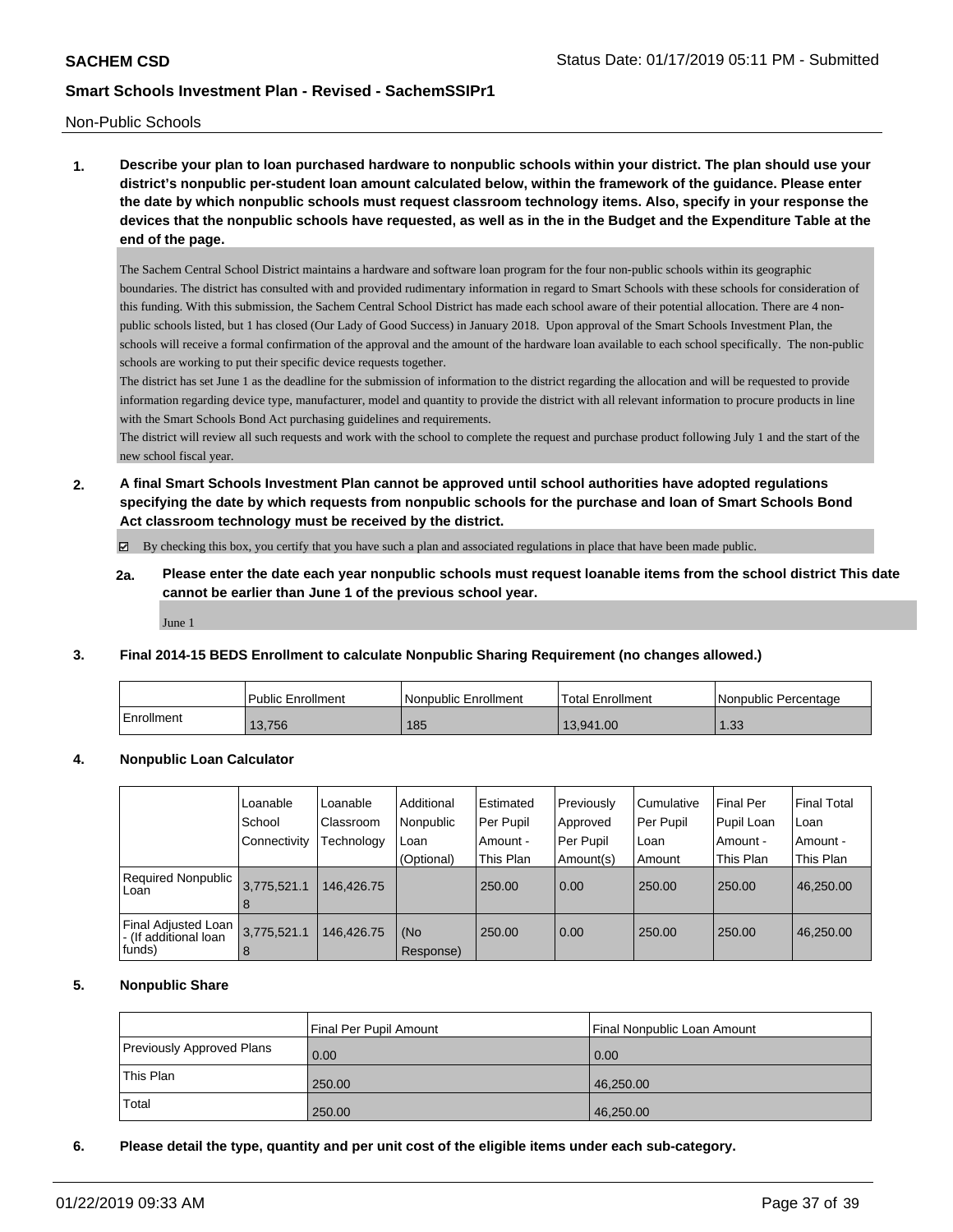Non-Public Schools

| Select the allowable expenditure<br>type.<br>Repeat to add another item under<br>each type. | Items to be purchased               | Quantity | Cost Per Item | <b>Total Cost</b> |
|---------------------------------------------------------------------------------------------|-------------------------------------|----------|---------------|-------------------|
| Unbudgeted Nonpublic Loan<br>Amount                                                         | Undetermined Nonpublic Expenditures |          | 46,250.00     | 46.250.00         |
|                                                                                             |                                     |          | 46,250.00     | 46,250            |